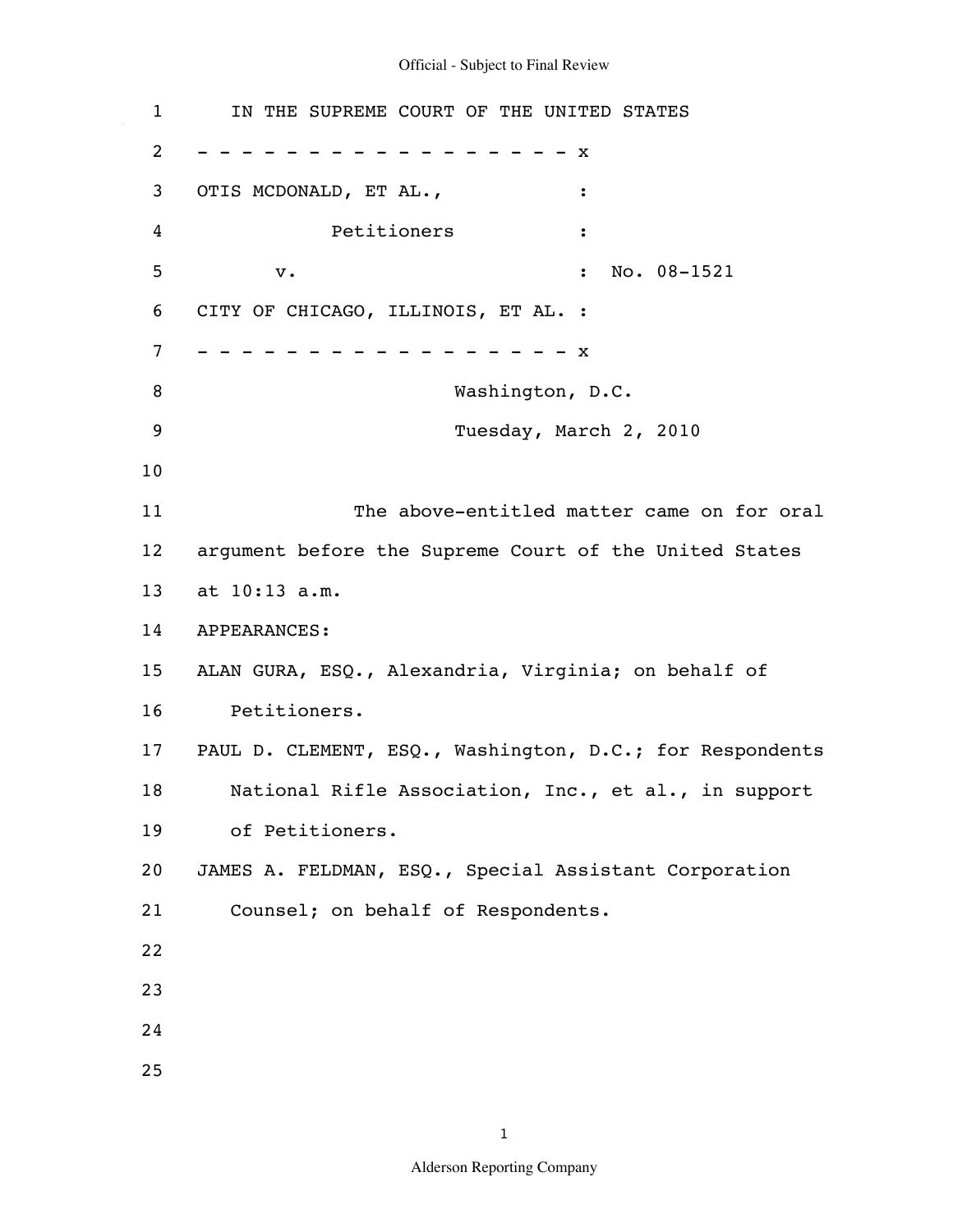$\hat{\mathcal{A}}$ 

| $\mathbf 1$     | CONTENTS                                    |      |
|-----------------|---------------------------------------------|------|
| $\overline{c}$  | ORAL ARGUMENT OF                            | PAGE |
| 3               | ALAN GURA, ESQ.                             |      |
| 4               | On behalf of the Petitioners                | 3    |
| 5               | PAUL D. CLEMENT, ESQ.                       |      |
| 6               | for Respondents National Rifle Association, |      |
| 7               | Inc., et al., in support of Petitioners     | 17   |
| 8               | JAMES A. FELDMAN, ESQ.                      |      |
| 9               | On behalf of the Respondents                | 28   |
| 10              | REBUTTAL ARGUMENT OF                        |      |
| 11              | ALAN GURA, ESQ.                             |      |
| 12 <sup>°</sup> | On behalf of the Petitioners                | 59   |
| 13              |                                             |      |
| 14              |                                             |      |
| 15              |                                             |      |
| 16              |                                             |      |
| 17              |                                             |      |
| 18              |                                             |      |
| 19              |                                             |      |
| 20              |                                             |      |
| 21              |                                             |      |
| 22              |                                             |      |
| 23              |                                             |      |
| 24              |                                             |      |
| 25              |                                             |      |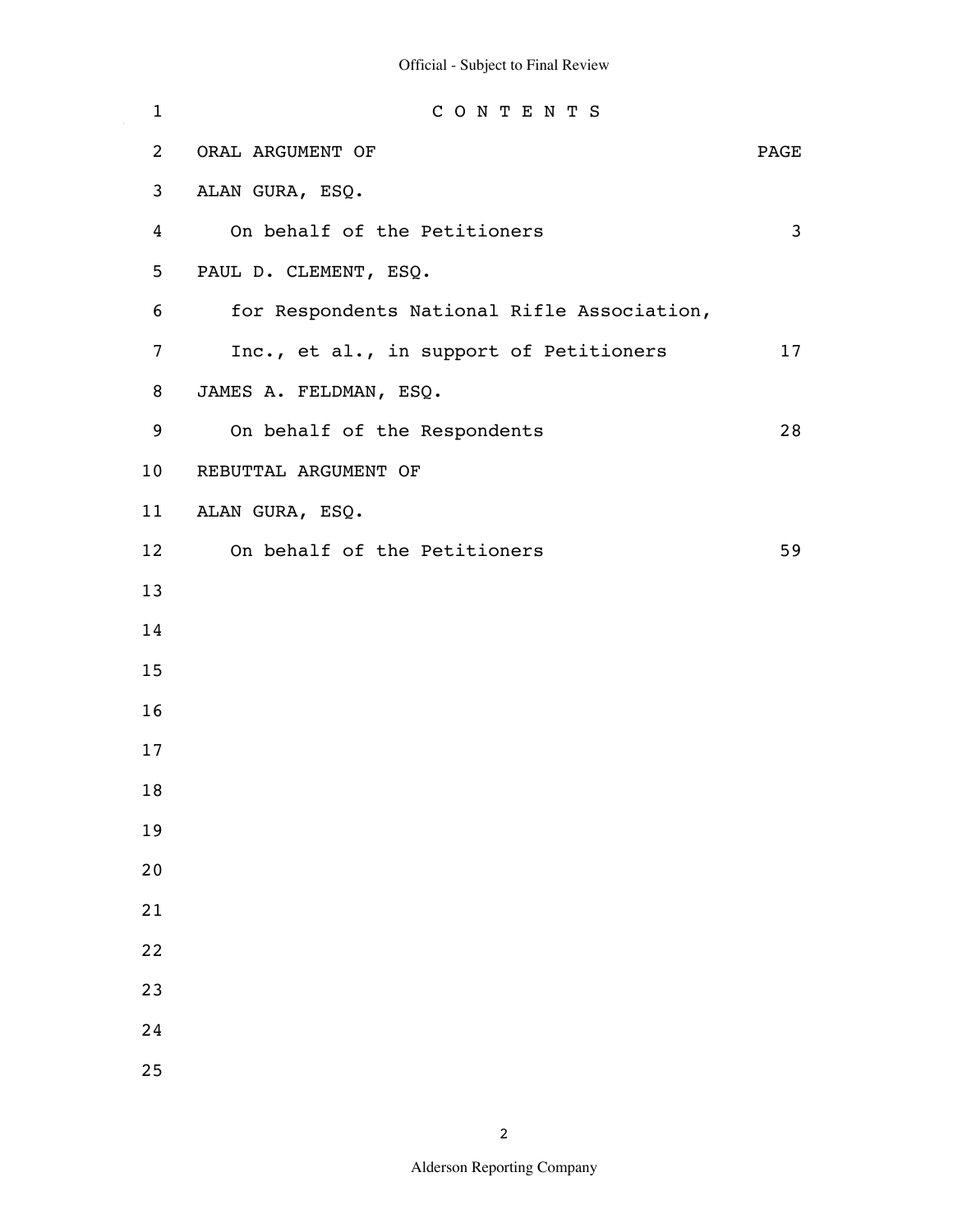| Official - Subject to Final Review |  |  |
|------------------------------------|--|--|
|                                    |  |  |

1 2 3 4 5 6 7 8 9 10 11 12 13 14 15 16 17 18 19 20 21 22 23 24 25 P R O C E E D I N G S (10:13 a.m.) CHIEF JUSTICE ROBERTS: We will hear argument first this morning in Case 08-1521, McDonald v. The City of Chicago. Mr. Gura. ORAL ARGUMENT OF ALAN GURA ON BEHALF OF THE PETITIONERS MR. GURA: Mr. Chief Justice, and may it please the Court: Although Chicago's ordinances cannot survive the faithful application of due process doctrines, there is an even simpler, more essential reason for reversing the lower court's judgment. The Constitution's plain text, as understood by the people that ratified it, mandates this result. In 1868, our nation made a promise to the McDonald family that they and their descendants would henceforth be American citizens, and with American citizenship came the guarantee enshrined in our Constitution that no State could make or enforce any law which shall abridge the privileges or immunities of American citizenship. The rights so quaranteed were not trivial. The Civil War was not fought because States were

3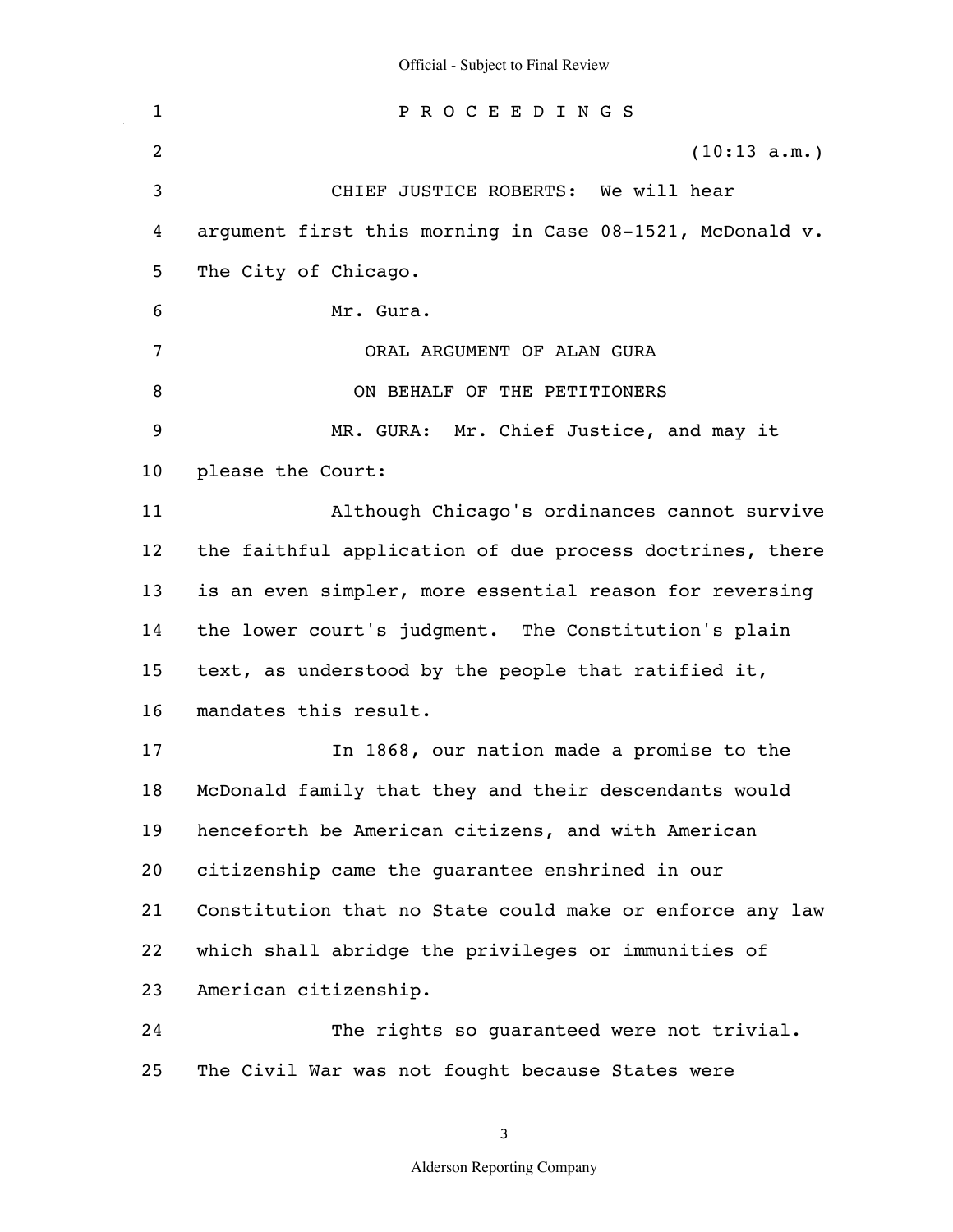1 2 3 4 5 6 7 8 9 10 11 12 13 14 15 16 17 18 19 20 21 22 23 24 25 attacking people on the high seas or blocking access to the Bureau of Engraving and Printing. The rights secured by the Fourteenth Amendment were understood to include the fundamental rights honored by any free government and the personal guarantees of the -- CHIEF JUSTICE ROBERTS: Of course, this argument is contrary to the Slaughter-House cases, which have been the law for 140 years. It might be simpler, but it's a big -- it's a heavy burden for you to carry to suggest that we ought to overrule that decision. MR. GURA: Your Honor, the Slaughter-House cases should not have any stare decisis effect before the Court. The Court has always found that when a case is extremely wrong, when there is a great consensus that it was simply not decided correctly, especially in a constitutional matter, it has less force. JUSTICE SOTOMAYOR: What is it that has - has been caused by it that we have to remedy, meaning States have relied on having no grand juries, States have relied on not having civil trials in certain money cases, they have relied on regulating the use of firearms based on us, the Court, not incorporating the Privileges and Immunities Clause in the way that you identify it.

MR. GURA: State --

4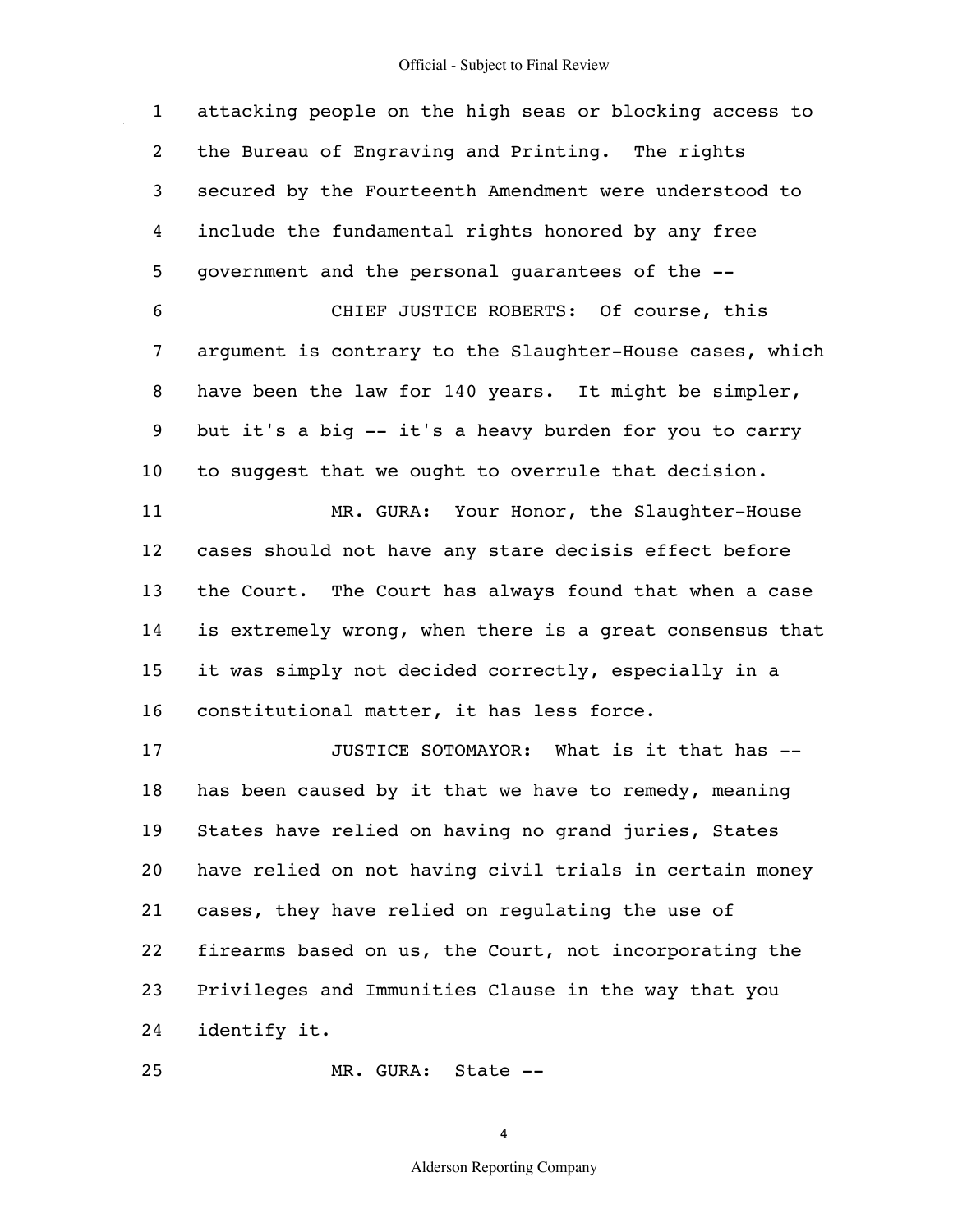$\hat{\mathcal{A}}$ 

| $\mathbf{1}$      | JUSTICE SOTOMAYOR: What -- in which ways                   |
|-------------------|------------------------------------------------------------|
| 2                 | has ordered liberty been badly affected?                   |
| 3                 | MR. GURA: Justice Sotomayor, States may                    |
| 4                 | have grown accustomed to violating the rights of           |
| 5                 | American citizens, but that does not bootstrap those       |
| 6                 | violations into something that is constitutional.          |
| 7                 | JUSTICE GINSBURG: Are you saying that the                  |
| 8                 | rights -- if you could clarify your conception of          |
| 9                 | privileges and immunities. Am I right in thinking that     |
| 10 <sub>o</sub>   | to keep and bear arms would be included even if we had     |
| 11                | no Second Amendment, as you envision privileges and        |
| $12 \overline{ }$ | immunities?                                                |
| 13                | MR. GURA: Justice Ginsburg, that is                        |
| 14                | correct. The framers and the public understood the         |
| 15                | term --                                                    |
| 16                | JUSTICE GINSBURG: But just tell us the                     |
| 17                | dimensions of what it is. I mean, we have the eight        |
| 18                | amendments, so I know you say that's included.<br>Keep and |
| 19                | bear arms would be included even absent the Second         |
| 20                | Amendment. What unenumerated rights would we be            |
| 21                | declaring privileges and immunities under your             |
| 22                | conception of it?                                          |
| 23                | MR. GURA: Although it's impossible to give                 |
| 24                | a full list of all the unenumerated rights that might be   |
| 25                | protected by the Privileges and Immunities Clause, just    |

5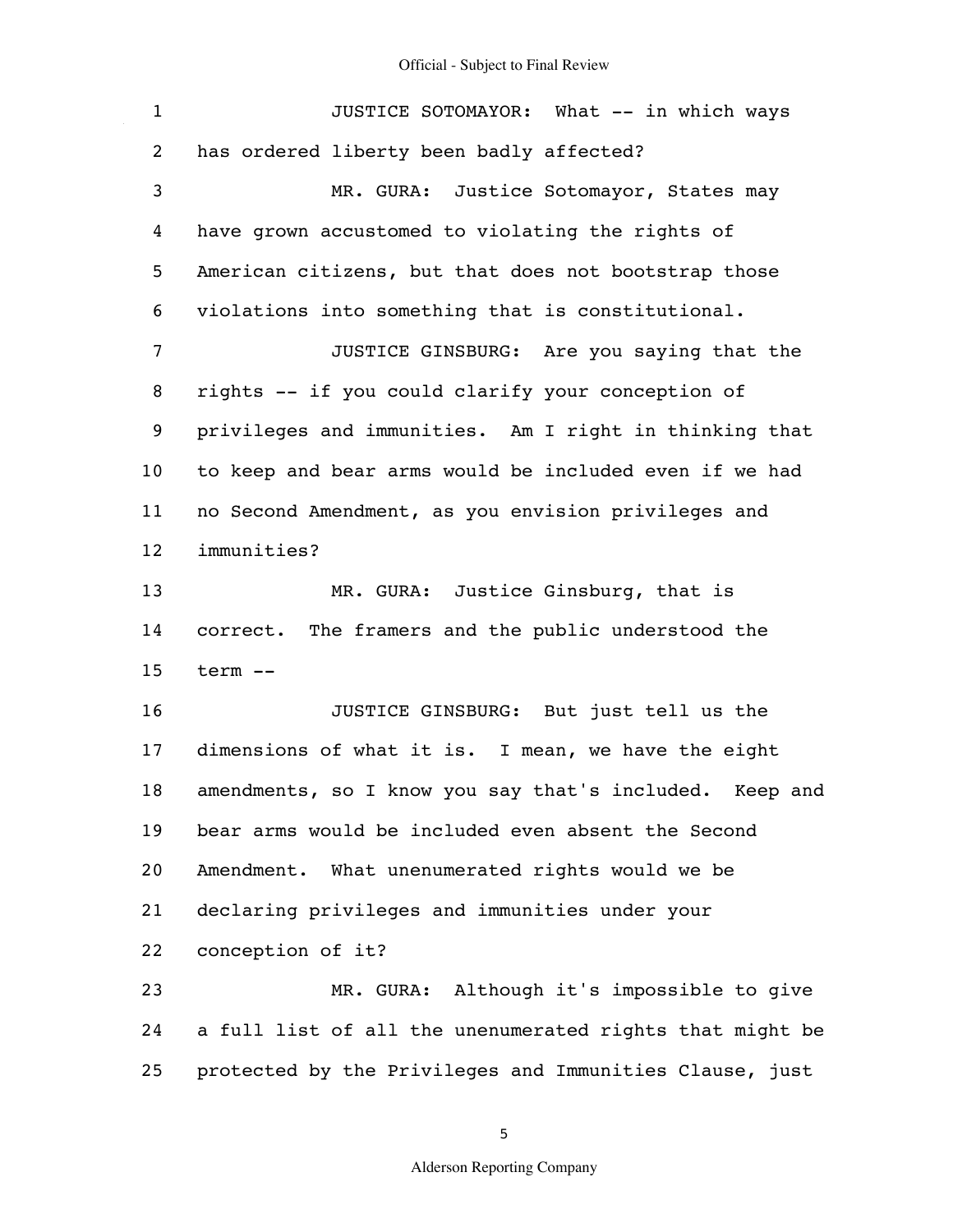$\hat{\mathcal{A}}$ 

| $\mathbf{1}$    | as it is impossible to do so under the Due Process       |
|-----------------|----------------------------------------------------------|
| 2               | Clause, at least with respect to the Privileges and      |
| 3               | Immunities Clause we have wonderful historical           |
| 4               | quideposts. There are --                                 |
| 5               | JUSTICE SCALIA: Mr. Gura, do you think it                |
| 6               | is at all easier to bring the Second Amendment under the |
| 7               | Privileges and Immunities Clause than it is to bring it  |
| 8               | under our established law of substantive due ?           |
| 9               | MR. GURA: It's --                                        |
| 10              | JUSTICE SCALIA: Is it easier to do it under              |
| 11              | privileges and immunities than it is under substantive   |
| 12 <sub>2</sub> | due process?                                             |
| 13              | MR. GURA: It is easier in terms, perhaps,                |
| 14              | of -- of the text and history of the original public     |
| 15              | understanding of --                                      |
| 16              | JUSTICE SCALIA: No, no. I'm not talking                  |
| 17              | about whether -- whether the Slaughter-House Cases were  |
| 18              | right or wrong. I'm saying, assuming we give, you know,  |
| 19              | the Privileges and Immunities Clause your definition,    |
| 20              | does that make it any easier to get the Second Amendment |
| 21              | adopted with respect to the States?                      |
| 22              | MR. GURA: Justice Scalia, I suppose the                  |
| 23              | answer to that would be no, because --                   |
| 24              | JUSTICE SCALIA: Then if the answer is no,                |
| 25              | why are you asking us to overrule 150, 140 years of      |

6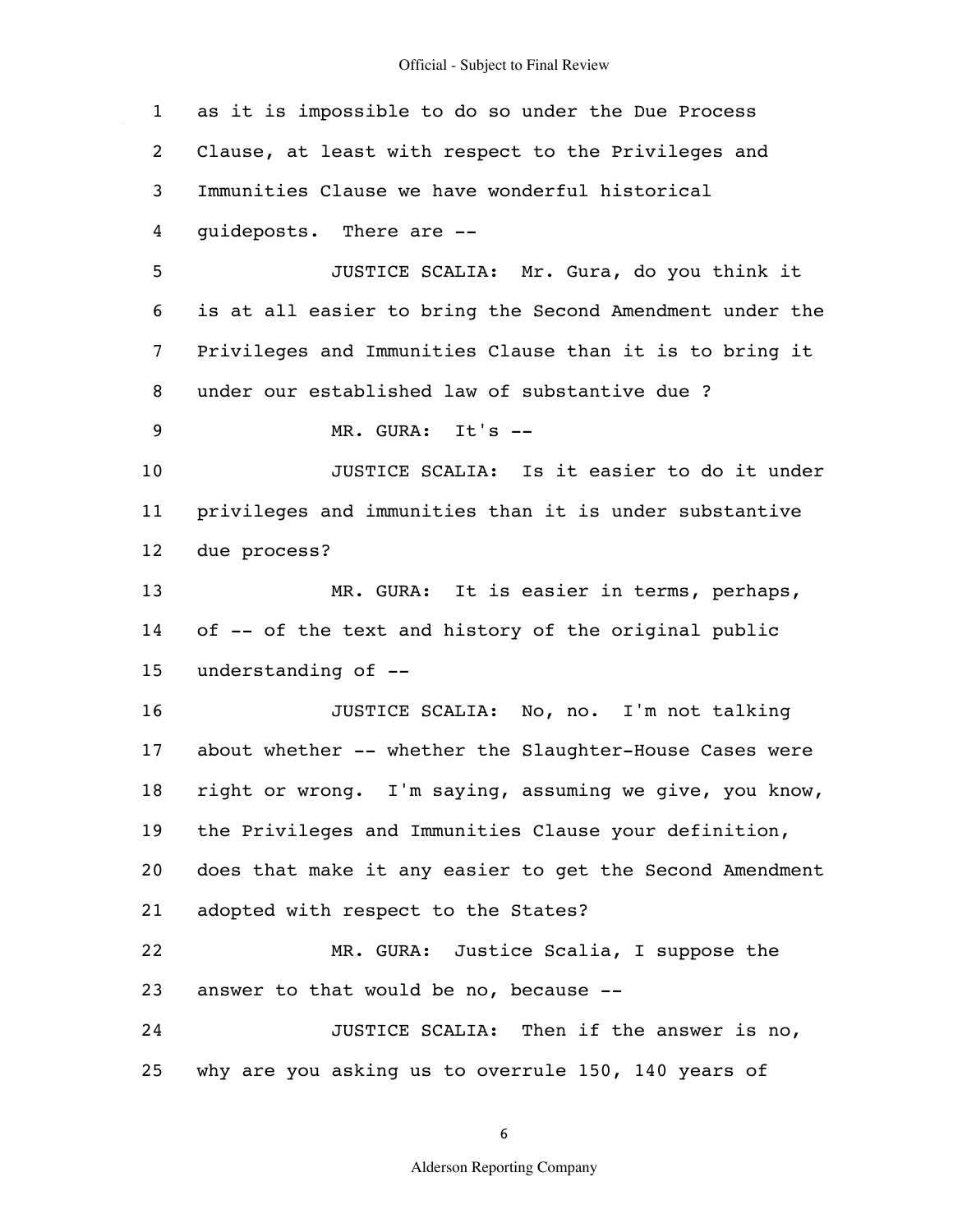1 2 3 4 5 6 7 8 9 10 11 12 13 14 15 16 17 18 19 20 21 22 23 24 prior law, when -- when you can reach your result under substantive due -- I mean, you know, unless you are bucking for a -- a place on some law school faculty -- (Laughter.) MR. GURA: No. No. I have left law school some time ago and this is not an attempt to -- to return. JUSTICE SCALIA: What you argue is the darling of the professoriate, for sure, but it's also contrary to 140 years of our jurisprudence. Why do you want to undertake that burden instead of just arguing substantive due process, which as much as I think it's wrong, I have -- even I have acquiesced in it? (Laughter.) MR. GURA: Justice Scalia, we would be extremely happy if the Court reverses the lower court based on the substantive due process theory that we argued in the Seventh Circuit. And indeed, had the Seventh Circuit accepted our substantive due process theory, which was our primary theory in the court below, we might not be here, or perhaps we would be here in a different posture. JUSTICE GINSBURG: But that -- that court does not have the prerogative to overturn any of this

25 Court's decisions and I think it said -- said as much.

7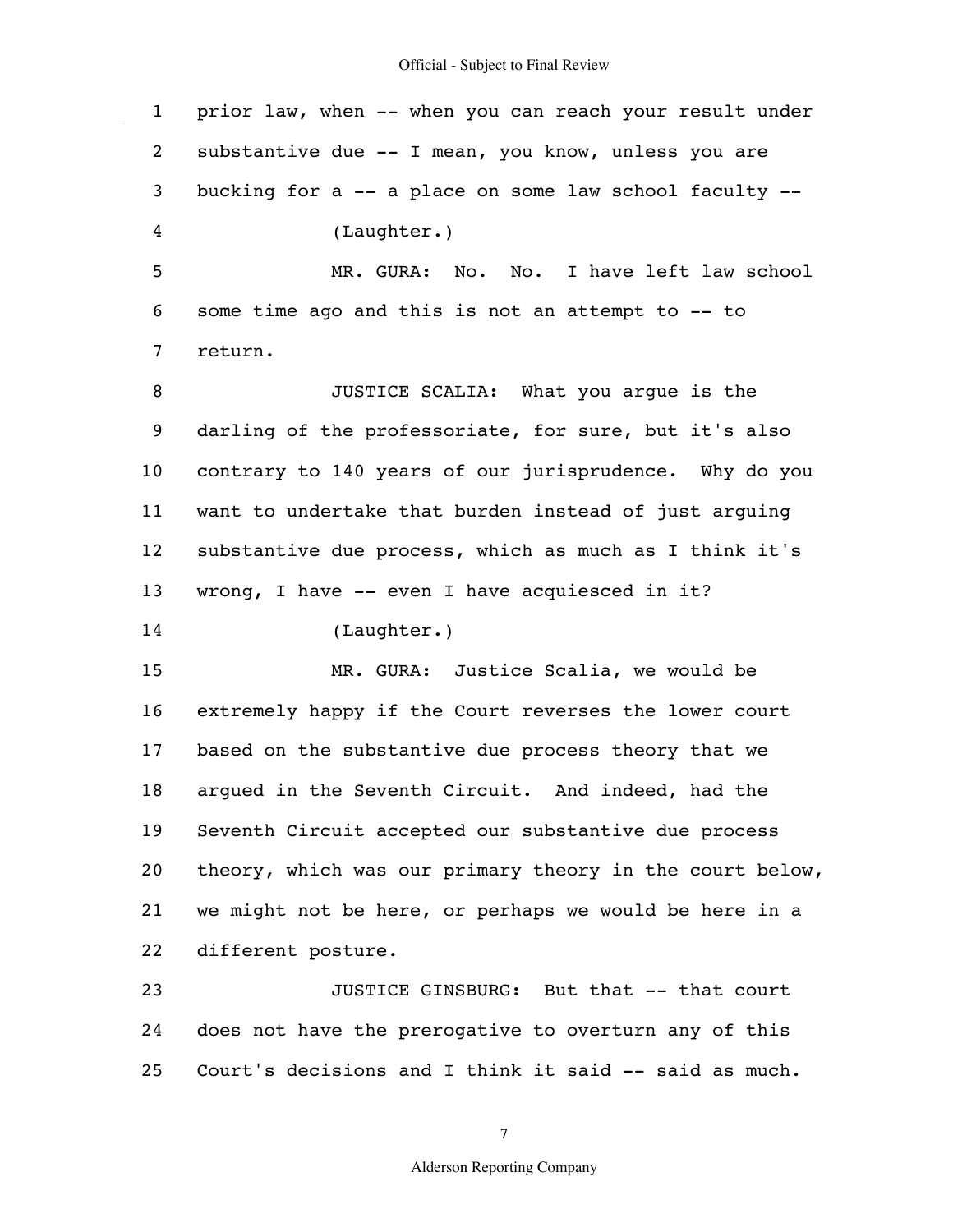1 2 3 4 5 6 7 8 9 10 11 12 13 14 15 16 17 18 19 20 21 22 23 24 25 So it was kind of a pass-through in the court of appeals. But I really would like you to answer the question that you didn't have an opportunity to finish answering, and that is: What other enumerated rights? What does the privileges and immunities of United States citizenship embrace? MR. GURA: The unenumerated rights, Justice Ginsburg? JUSTICE GINSBURG: Yes. MR. GURA: Well, the framers clearly used language that to them meant rights beyond those guaranteed in the first eight amendments. And whenever they spoke about those unenumerated rights, they gave some concrete examples. So I think that there might be two categories of unenumerated rights if a claim were before the Court under that provision. If a right is, for example, the sort of right that was mentioned in the Civil Rights Act of 1866, the piece of legislation enacted by a supermajority of Congress, where the Congress said, over President Johnson's veto, here are the rights of American citizenship, and they are -- they listed: To make and enforce contracts, to sue v. Parties and give evidence, to inherit, purchase, lease, sell, hold and

8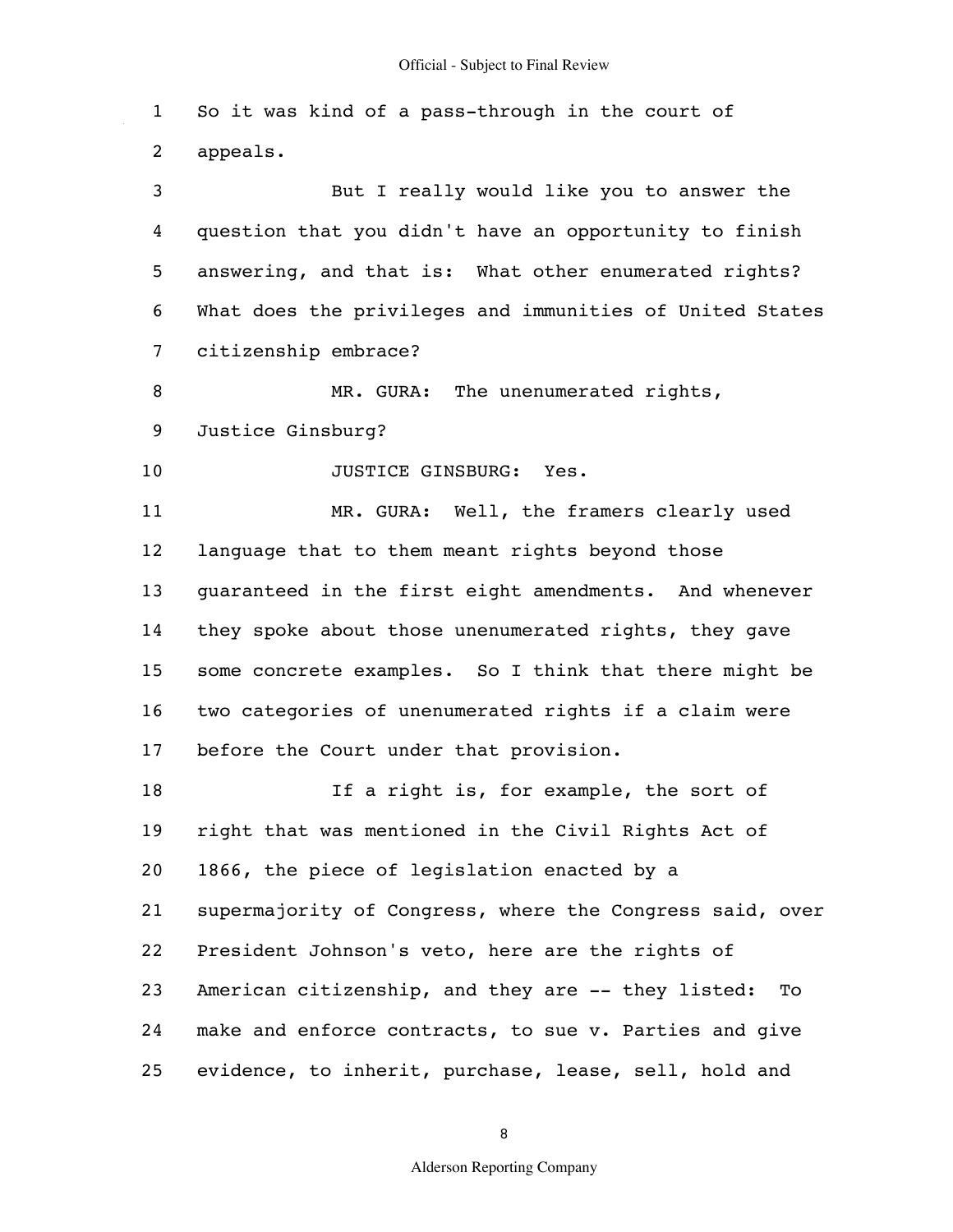$\hat{\mathcal{A}}$ 

| $\mathbf{1}$    | convey real and personal property. That's the sort of    |
|-----------------|----------------------------------------------------------|
| 2               | right that would be easy to find because there is a      |
| 3               | contemporaneous source for telling us --                 |
| 4               | JUSTICE GINSBURG: Even though -- even                    |
| 5               | though a large portion of the population at that time    |
| 6               | didn't have those rights?                                |
| 7               | MR. GURA: The large -- the population at                 |
| 8               | the time that did not have those rights needed their     |
| 9               | protection, primarily in the South, which is why the     |
| 10 <sub>1</sub> | Civil Rights Act --                                      |
| 11              | JUSTICE GINSBURG: No, throughout the nation              |
| 12 <sub>2</sub> | at the time.                                             |
| 13              | MR. GURA: I'm sorry.                                     |
| 14              | JUSTICE GINSBURG: Did married women at that              |
| 15              | time across the nation have the right to contract, to    |
| 16              | hold property, to sue and be sued?                       |
| 17              | MR. GURA: Married women were considered                  |
| 18              | citizens of the United States, just like children were   |
| 19              | considered citizens. However, the law did not always     |
| 20              | protect people fully, and we've made great strides in    |
| 21              | this country giving a greater level of protection to     |
| 22              | certain rights. We understand certain rights better      |
| 23              | today than we did 140 years ago, and the fact that First |
| 24              | Amendment rights were not fully respected, Second        |
| 25              | Amendment rights were not always respected, Fourth       |

9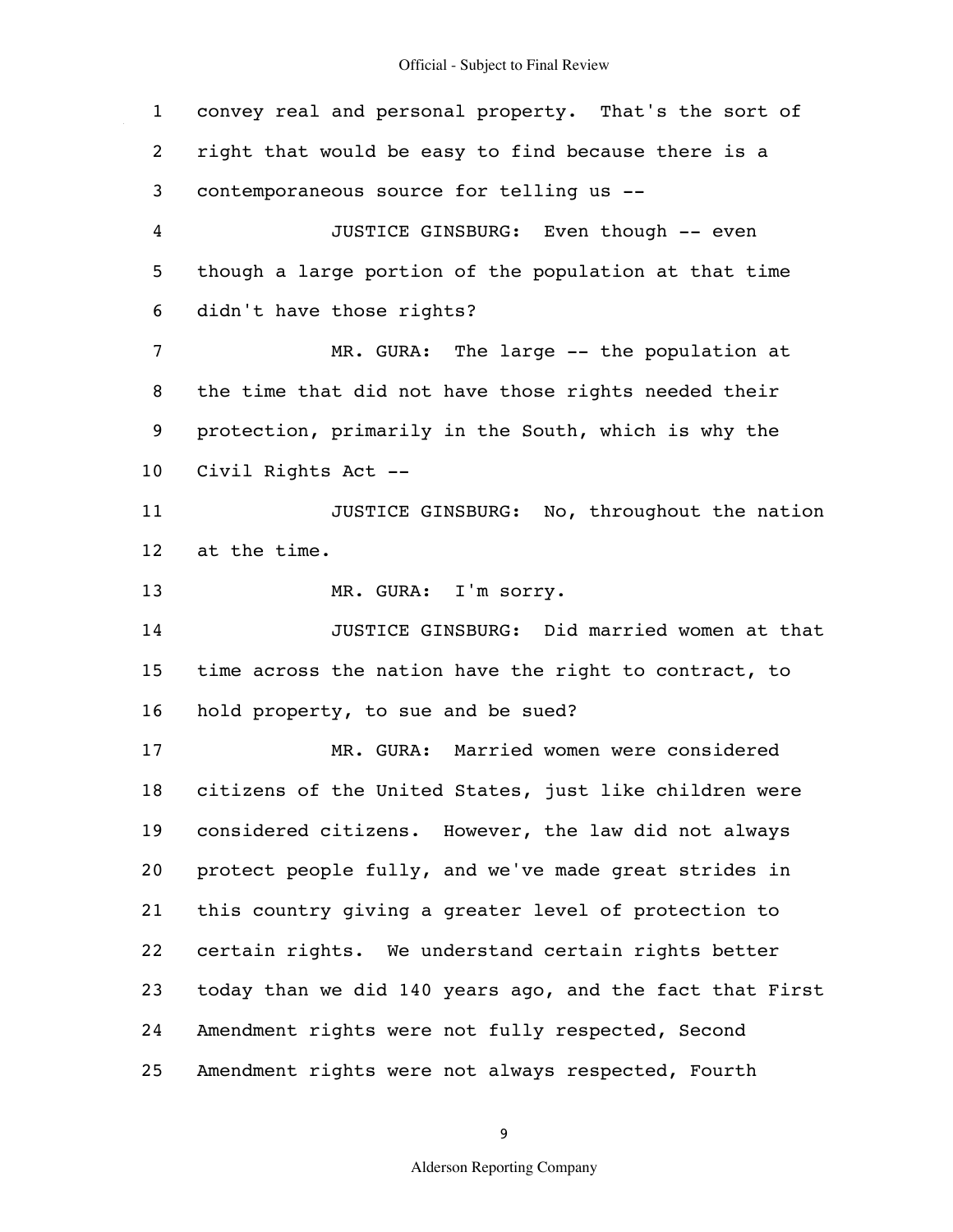$\hat{\mathcal{A}}$ 

| $\mathbf{1}$    | Amendment rights were not always understood well --      |
|-----------------|----------------------------------------------------------|
| $\overline{2}$  | JUSTICE GINSBURG: Does it work just one                  |
| 3               | way? I mean, if the notion is that these are principles  |
| 4               | that any free society would adopt, well, a lot of free   |
| 5               | societies have rejected the right to keep and bear arms. |
| 6               | MR. GURA: As we mentioned -- as we                       |
| 7               | mentioned in our brief, this Court in Benton v. Maryland |
| 8               | decided that henceforth American history and tradition   |
| 9               | are important to consider what rights are protected in   |
| 10 <sub>1</sub> | this country. It's true that our friends overseas who    |
| 11              | have more or less civilized, free societies don't        |
| 12              | respect rights to the same level that we do. For         |
| 13              | example, England, which is a free society, has a         |
| 14              | monarchy. They have hereditary lords in parliament.      |
| 15              | They don't have First Amendment protection.              |
| 16              | JUSTICE GINSBURG: But then it's not one                  |
| 17              | expression of this unenumerated rights, natural rights,  |
| 18              | or the rights that any free society -- basic to a free   |
| 19              | society. So you -- you have to trim your definition.     |
| 20              | It's not basic to any free society.                      |
| 21              | MR. GURA: As understood by the people who                |
| 22              | ratified the Fourteenth Amendment. It's not a            |
| 23              | free-flowing license, necessarily, for judges to         |
| 24              | announce unenumerated rights. However, to the extent     |
| 25              | that we have unenumerated rights which the framers and   |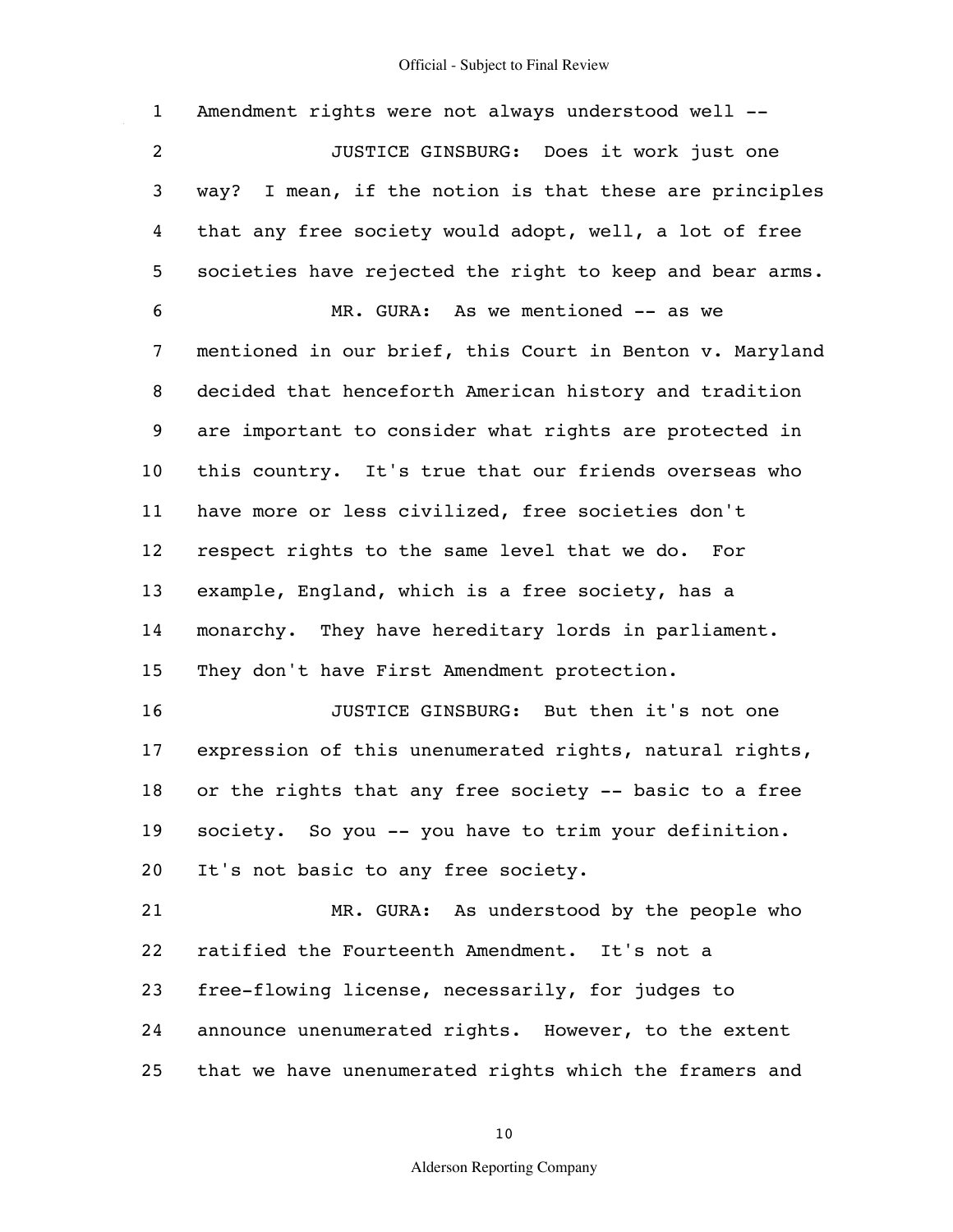1 2 3 4 5 6 7 8 9 10 11 12 13 14 15 16 17 18 19 20 21 22 23 24 25 ratifiers didn't literally understand, they nonetheless left us guideposts that we can -- JUSTICE SCALIA: Well, what about rights rooted in the traditions and conscience of our people? Would -- would that do the job? MR. GURA: Yes. JUSTICE SCALIA: That happens to be the test we have used under substantive due process. MR. GURA: That's correct and, as Judge O'Scanlon in the Ninth Circuit observed in the Nordyke decision, the Slaughter-House dissenters seemed to arrive at the same point, perhaps, that this Court did in the Glucksberg case. JUSTICE STEVENS: Mr. Gura, can I ask you the same question Justice Ginsburg asked about, what if there were no Second Amendment? You say the right would still be protected under the Privileges and Immunities Clause. What about, would it also be protected under substantive due process if there were no Second Amendment? MR. GURA: It would be, Your Honor. The fact -- JUSTICE STEVENS: Because of the -- the importance of the right to protect -- would that apply to the entire scope of the Second Amendment or just the

11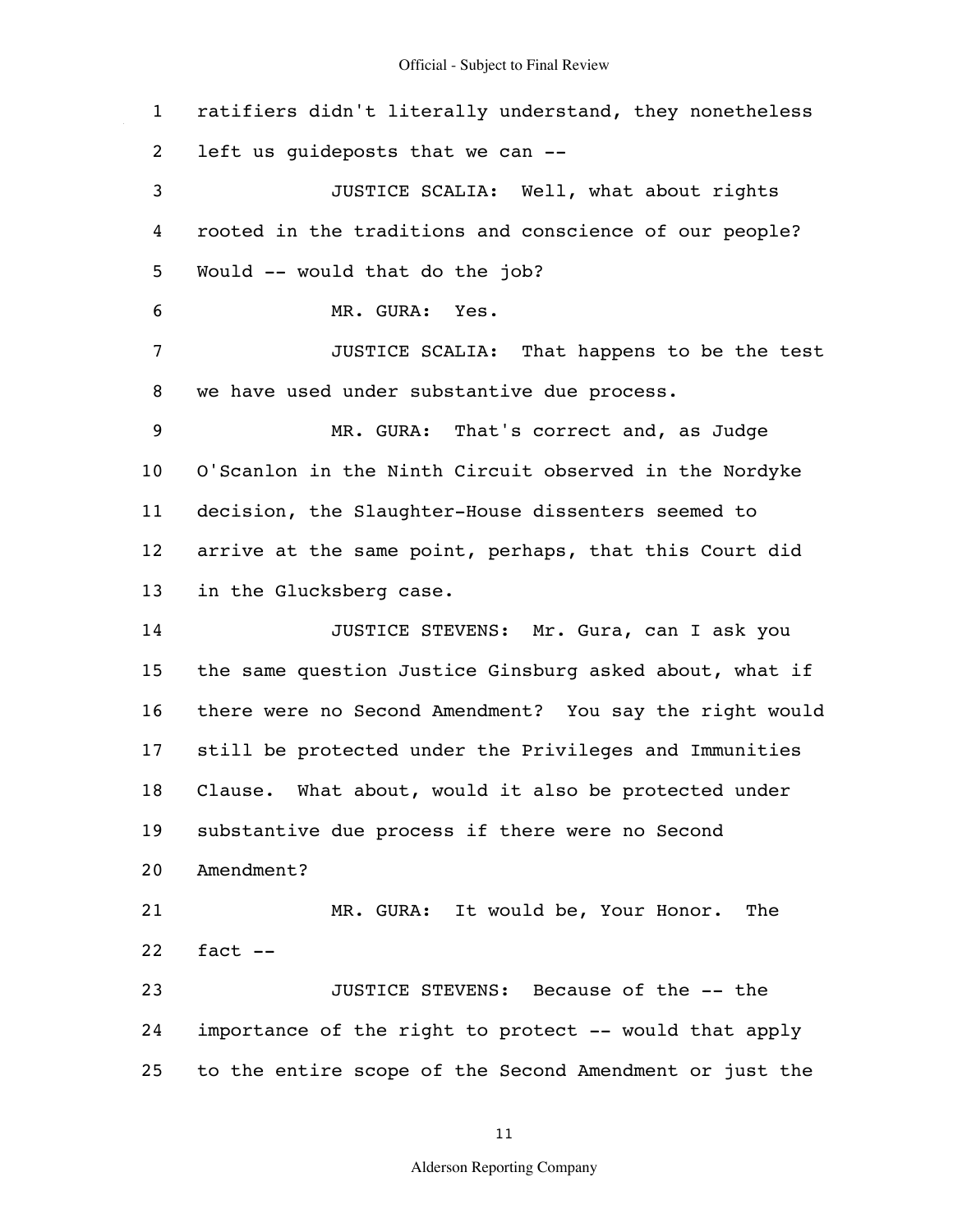

1 2 3 4 right to keep the gun, a homeowner's right to keep a gun for self-protection against intruders into the home, under the -- without the Second Amendment, just the Liberty Clause.

5 6 7 MR. GURA: The Second Amendment is not so limited and neither is the right to arms, even outside the --

8 9 10 11 12 13 14 JUSTICE STEVENS: I'm assuming we don't have a Second Amendment for purposes of the substantive due process analysis. I'm asking you what is the scope of the right to own a gun that is protected by the Liberty Clause of the Fourteenth Amendment? Is it just the right to have it at -- at home, or is the right to parade around the streets with guns?

15 16 17 18 19 20 21 22 MR. GURA: An unenumerated right to arms in the absence of the Second Amendment would be, perhaps - probably identical to that secured by the Second Amendment, because the Second Amendment codified the understanding of that right that people have historically had in the country. So there would not be a difference between the right to arms if it were a part of the Second Amendment or --

23 24 25 CHIEF JUSTICE ROBERTS: I thought your -- in that context, is your position that the rights that are incorporated as essential to the concept of ordered

12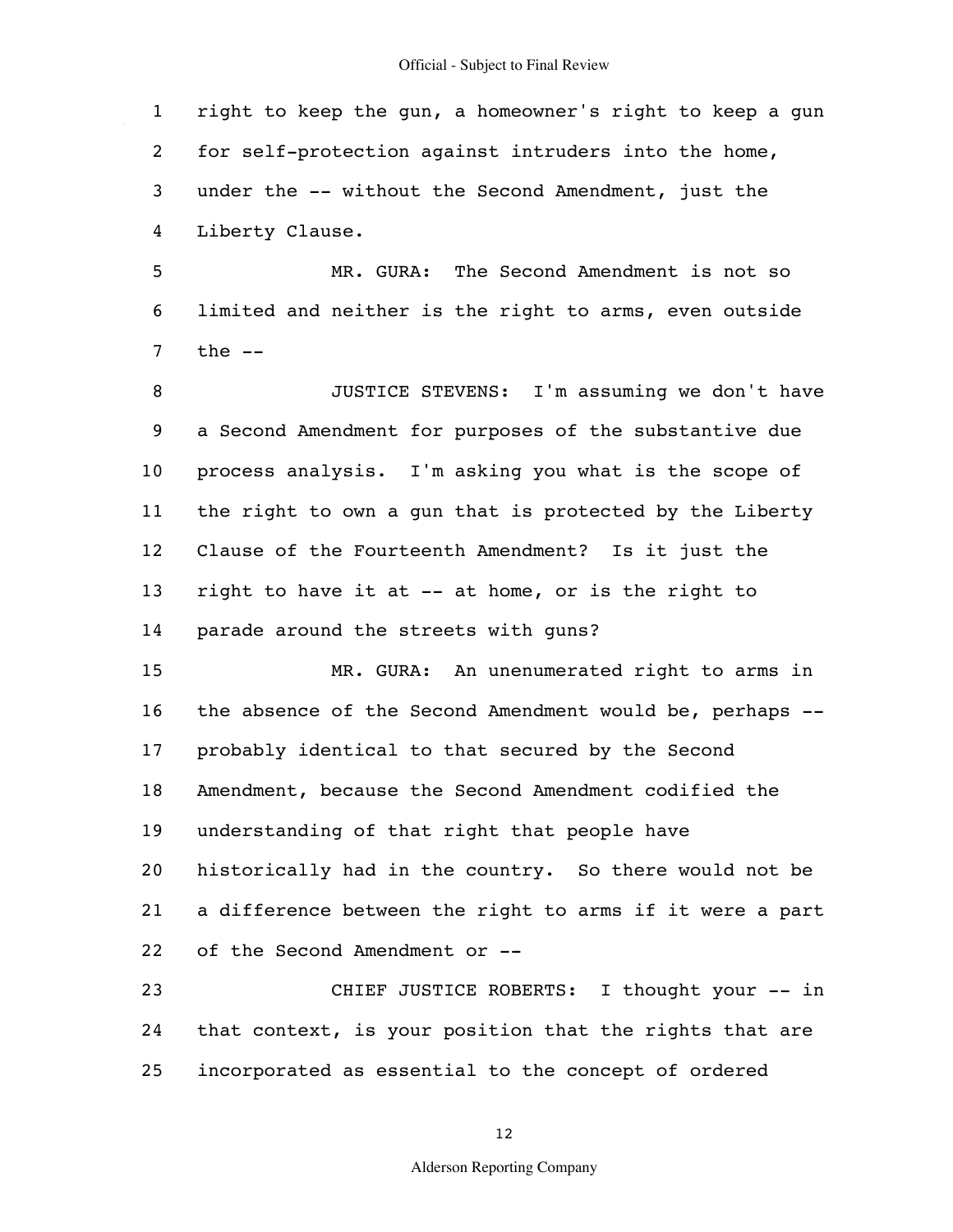1 2 3 4 5 6 7 8 9 10 11 12 13 14 15 16 17 18 19 20 21 22 23 24 liberty, do they bring all of our decisions with them? When you say the First Amendment is covered, does that mean New York Times v. Sullivan is incorporated as well? Or is it only some lesser version of the incorporated right? MR. GURA: With respect to the substantive due process argument that we are making? CHIEF JUSTICE ROBERTS: Yes. MR. GURA: We are not challenging -- we are not the party that is before the Court that is challenging anything that has gone on before in terms of substantive due process. We believe that those cases were by and large decided appropriately, and if the Court wishes to reconsider any of them for some reason, it -- that has really nothing to do with --JUSTICE KENNEDY: I understood the Chief Justice's question -- maybe I misunderstood it, but my understanding of the question that's important is this. Under incorporation by reference, the States are bound by the rights in all -- with all of the refinements and sophistication with which we interpret them for the Federal Government. It's the same. You don't just apply the core of the right. You apply all of the right as it is elaborated by the cases.

Is -- is that same consequence -- does that

25

13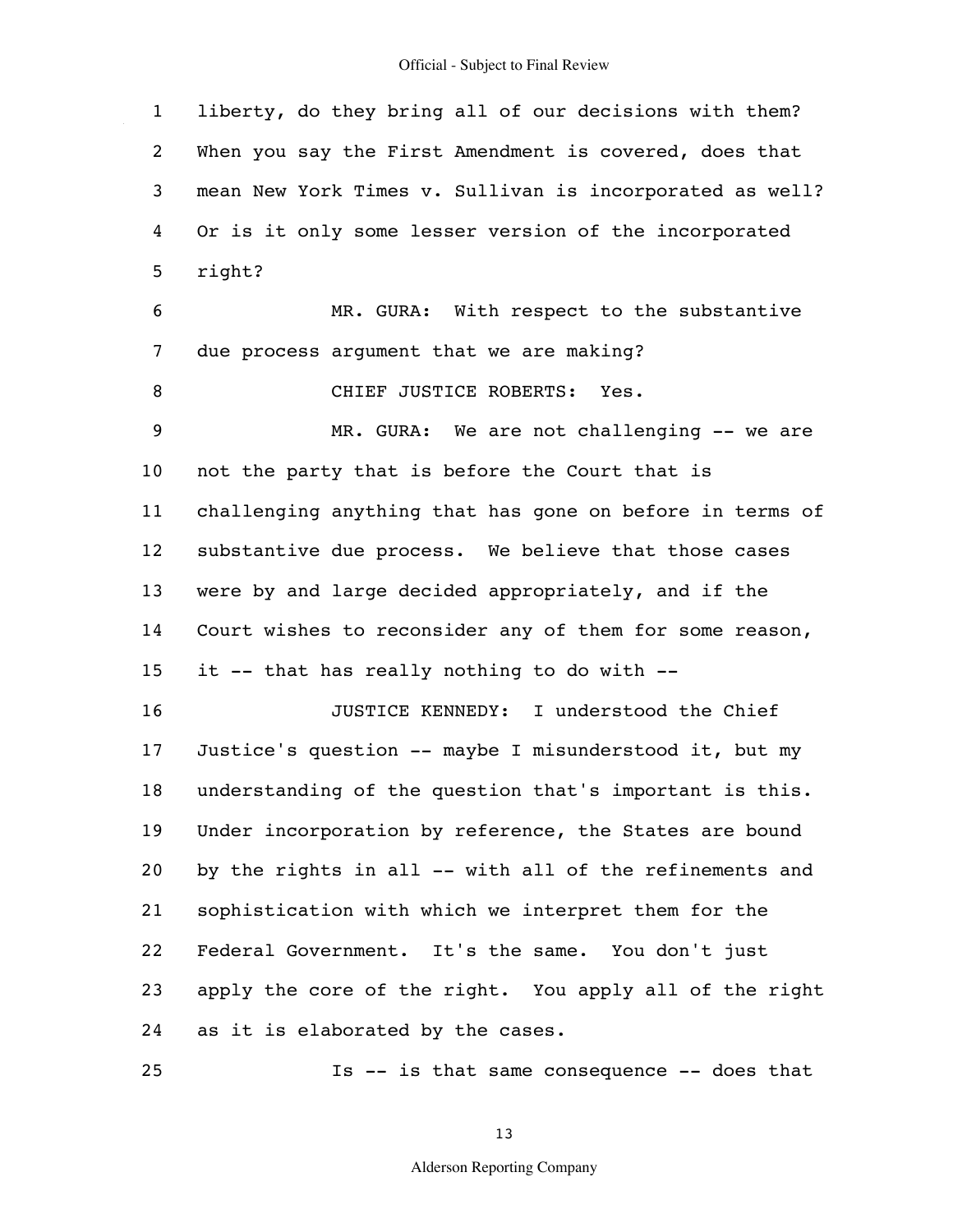$\hat{\mathcal{A}}$ 

| $\mathbf{1}$      | same consequence follow if we adopt the privileges and   |
|-------------------|----------------------------------------------------------|
| $\overline{2}$    | immunities interpretation that you are urging upon us?   |
| 3                 | MR. GURA: Yes, Your Honor.                               |
| 4                 | JUSTICE BREYER: Okay. How does that work?                |
| 5                 | I think that would be useful for either you or           |
| 6                 | Mr. Clement, if you've thought this through. Is this     |
| 7                 | right different from others?                             |
| 8                 | MR. GURA: Well --                                        |
| 9                 | JUSTICE BREYER: There are two ways. One is               |
| 10                | that -- look at -- all you have to do is look at the     |
| 11                | briefs. Look at the statistics. You know, one side       |
| $12 \overline{ }$ | says a million people killed by guns. Chicago says that  |
| 13                | their -- their gun law has saved hundreds, including --  |
| 14                | and they have statistics -- including lots of women in   |
| 15                | domestic cases. And the other side disputes it. This     |
| 16                | is a highly statistical matter. Without incorporation,   |
| 17                | it's decided by State legislatures; with, it's decided   |
| 18                | by Federal judges.                                       |
| 19                | Now, think of this, too: That when you have              |
| 20                | the First Amendment, or some of the other amendments,    |
| 21                | there is always a big area where it's free speech versus |
| 22                | a whole lot of things, but not often free speech versus  |
| 23                | life. When it's free speech versus life, we very often   |
| 24                | decide in favor of life. Here every case will be on one  |
| 25                | side guns, on the other side human life. Statistics,     |

14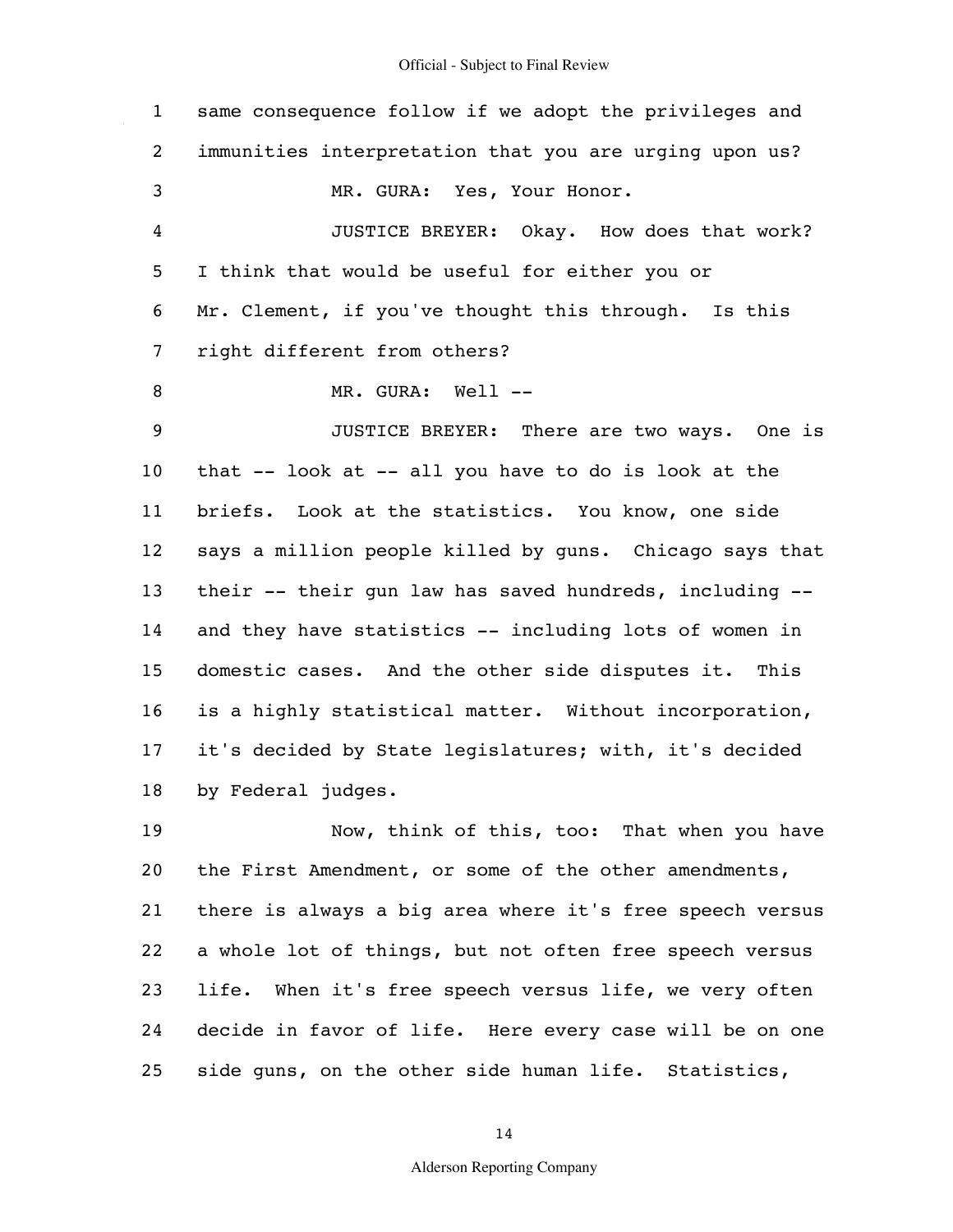1 2 3 4 5 6 7 8 9 10 11 12 13 14 15 16 17 18 19 20 21 22 23 24 25 balancing life versus guns. How are Federal judges in your opinion, rather than legislatures in the States in a Federal system, how are Federal judges supposed to carry this out? I want to see where we are going. MR. GURA: Federal judges should carry this out in the same way that was announced in this Court's decision in Heller. JUSTICE BREYER: Heller, I didn't -- didn't think explained that with great -- I was dissenting, though. I didn't think it explained it with total clarity, but that's a dissenter's view. MR. GURA: Heller stood for the proposition that some activities are within the core boundaries of a right, and so long as people wish to do something that is literally understood to be part of the boundaries of the right it is to be protected. JUSTICE BREYER: To be specific, suppose Chicago says, look, by banning handguns not in the hills, not hunting, nothing like that, nothing outside the city, in the city, we save several hundred human lives every year. And the other side says, we don't think it is several hundred and, moreover, that doesn't matter. How do you decide the case? MR. GURA: We decide that by looking, not to which side has the better statistics, but rather to what

15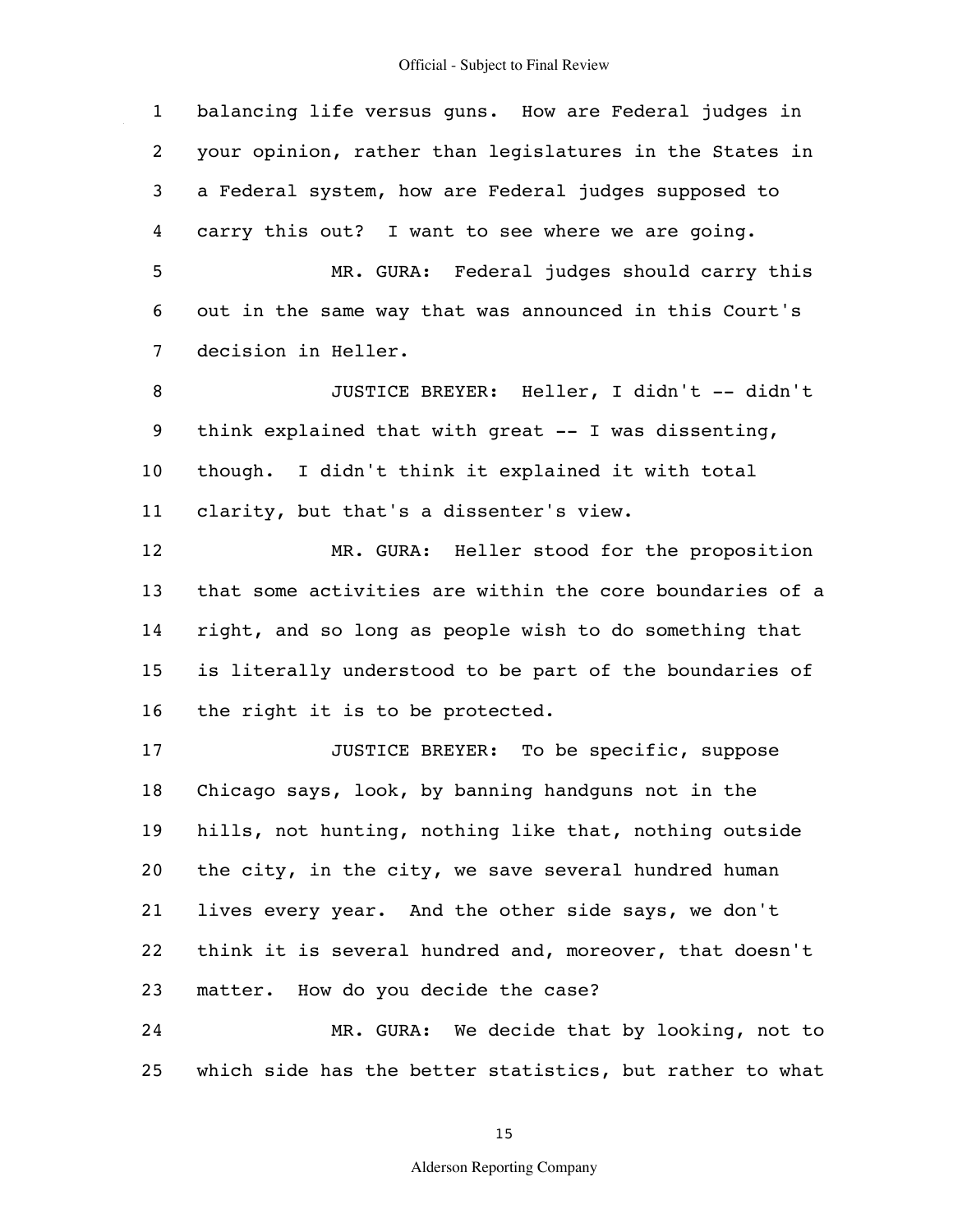$\hat{\mathcal{A}}$ 

| $\mathbf{1}$    | the framers said in the Constitution, because that       |
|-----------------|----------------------------------------------------------|
| 2               | policy choice was made for us in the Constitution.       |
| 3               | JUSTICE BREYER: You are saying they can                  |
| 4               | have -- no matter what, that the city just can't have    |
| 5               | quns even if they are saving hundreds of lives, they     |
| 6               | cannot ban them?                                         |
| 7               | MR. GURA: The city cannot ban guns that are              |
| 8               | within the common use as protected by the right to arms. |
| 9               | JUSTICE SCALIA: There is a lot of                        |
| 10 <sub>o</sub> | statistical disagreement on whether the Miranda rule     |
| 11              | saves lives or not, whether it results in the release of |
| 12 <sub>2</sub> | dangerous people who have confessed to their crime but   |
| 13              | the confession can't be used. We don't -- we don't       |
| 14              | resolve questions like that on the basis of statistics,  |
| 15              | do we?                                                   |
| 16              | MR. GURA: That's correct, Justice Scalia,                |
| 17              | and as your opinion --                                   |
| 18              | JUSTICE SCALIA: Well, why would this one be              |
| 19              | resolved on the basis of statistics? If there is a       |
| 20              | constitutional right, we find what the minimum           |
| 21              | constitutional right is and everything above that is up  |
| 22              | to the States. If you want to have, you know -- I think  |
| 23              | we mentioned in Heller concealed carry laws. I mean,     |
| 24              | those are -- those are matter that we didn't decide in   |
| 25              | Heller. And you may have a great deal of divergence      |

16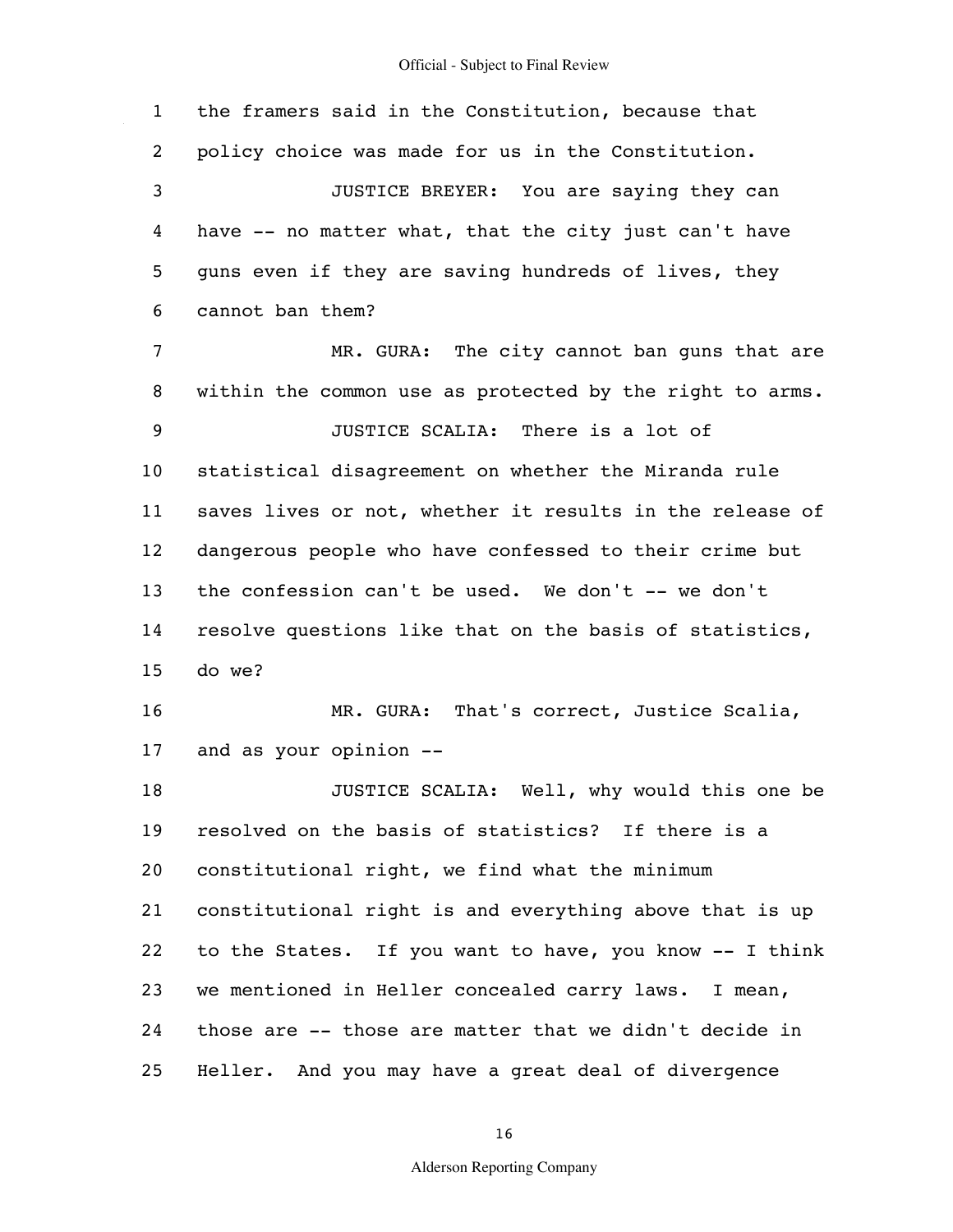1 2 3 4 5 6 7 8 9 10 11 12 13 14 15 16 17 18 19 20 21 22 23 24 25 from State to State, and on that I suppose you would do statistics, wouldn't you? Or the legislature would. MR. GURA: Well, Your Honor, we do agree that statistics are not important to determine whether or not a right -- JUSTICE SCALIA: For the judges. For the judges. MR. GURA: That's right. JUSTICE SCALIA: But they would be for the legislatures. MR. GURA: A legislature should respect the fact that there is a constitutional right at issue, and this Court in footnote 27 in Heller explained that under the Carolene Products paradigm, footnote 4, the rights enumerated in the Constitution are entitled to a greater measure of respect. If I may reserve the remainder of my time for rebuttal. CHIEF JUSTICE ROBERTS: Thank you, counsel. Mr. Clement. ORAL ARGUMENT OF PAUL D. CLEMENT ON BEHALF OF RESPONDENTS NATIONAL RIFLE ASSOCIATION, INC., ET AL., IN SUPPORT OF PETITIONERS MR. CLEMENT: Mr. Chief Justice and may it

17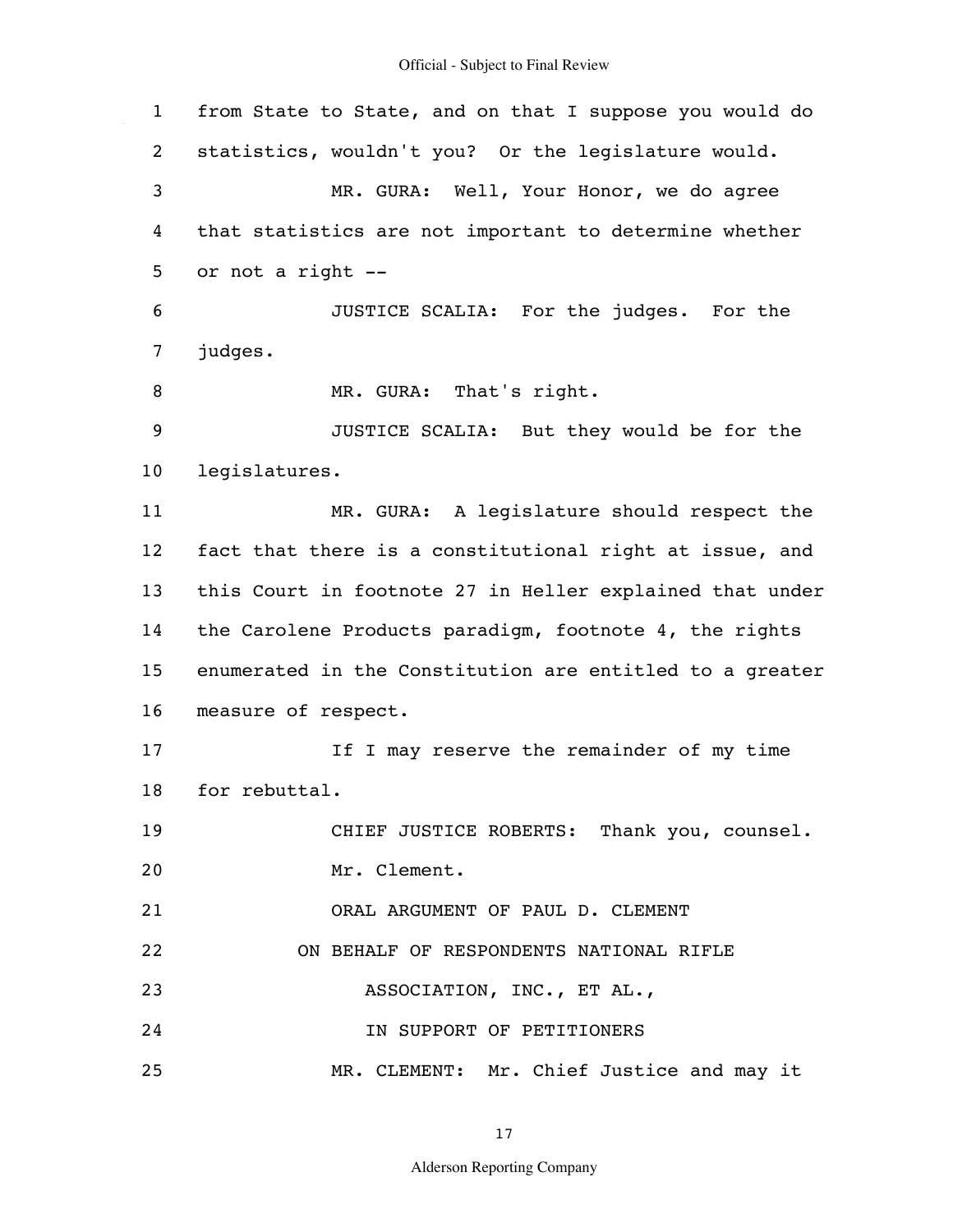1 2 3 4 5 6 7 8 9 10 11 12 13 14 15 16 17 18 19 20 21 22 23 24 25 please the Court: Under this court's existing jurisprudence, the case for incorporating the Second Amendment through the Due Process Clause is remarkably straightforward. The Second Amendment, like the First and the Fourth, protects a fundamental preexisting right that is guaranteed to the people -- - JUSTICE STEVENS: Mr. Clement, would you comment on Justice Kennedy's question about whether it necessarily incorporates every jot and tittle of the Federal right into the Federal, keeping in mind that with regard to trial by jury in criminal cases there is a difference, non-unanimous juries. Why does this incorporation have to be every bit as broad as the Second Amendment itself? MR. CLEMENT: Well, Justice Stevens, I think in that respect the Sixth Amendment is a bit of an outlier. For most of the provisions and as far as I know all of the substantive provisions of the Bill of Rights that have been incorporated against the States, this Court has incorporated basically all the jurisprudence that comes with that. JUSTICE STEVENS: Well, what is the last case in which we incorporated ae substantive provision? MR. CLEMENT: Well, I guess maybe it's Mapp,

18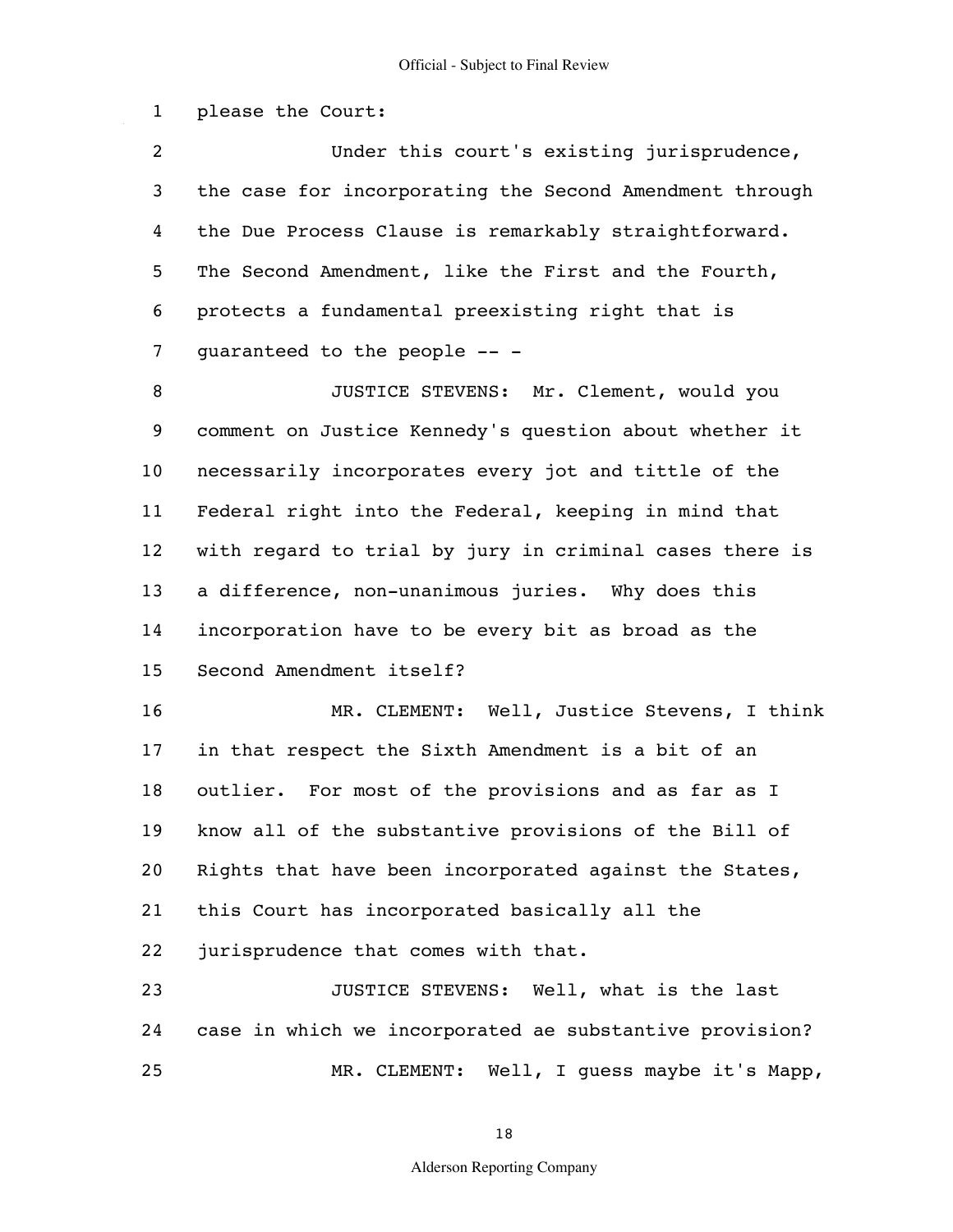1 2 is one way of thinking about it. I mean, we could quibble about the --

3 4 5 6 7 8 9 10 11 12 13 14 15 16 17 18 19 20 21 JUSTICE STEVENS: Mapp was a procedural case. Mapp was a Fourth Amendment case. I'm asking you cases involving incorporation of substantive rights, as opposed to procedural rights. The procedural cases come in under the due process language, but the substantive cases comes under the word "liberty," and "liberty" picks up the First Amendment and so forth. And I take it it's the word "liberty" that picks up the Second Amendment. And if it does, why does it have to be precisely the same scope as the Second Amendment? MR. CLEMENT: Well, sure. We could quibble whether -- I think of the Fourth Amendment as more of a substantive guarantee. But in any event, with respect to certainly like the First Amendment guarantees that this Court has incorporated through the liberty -- the liberty subclause, if you will, of the Due Process Clause, there too I think this Court -- certainly I understand this Court's jurisprudence as incorporating all the cases that go along with that.

22 23 24 25 So New York times v. Sullivan is the law of all 50 States, et cetera, et cetera. And I think that in a sense the virtue of that approach is probably even more apparent with the Second Amendment than it might be

19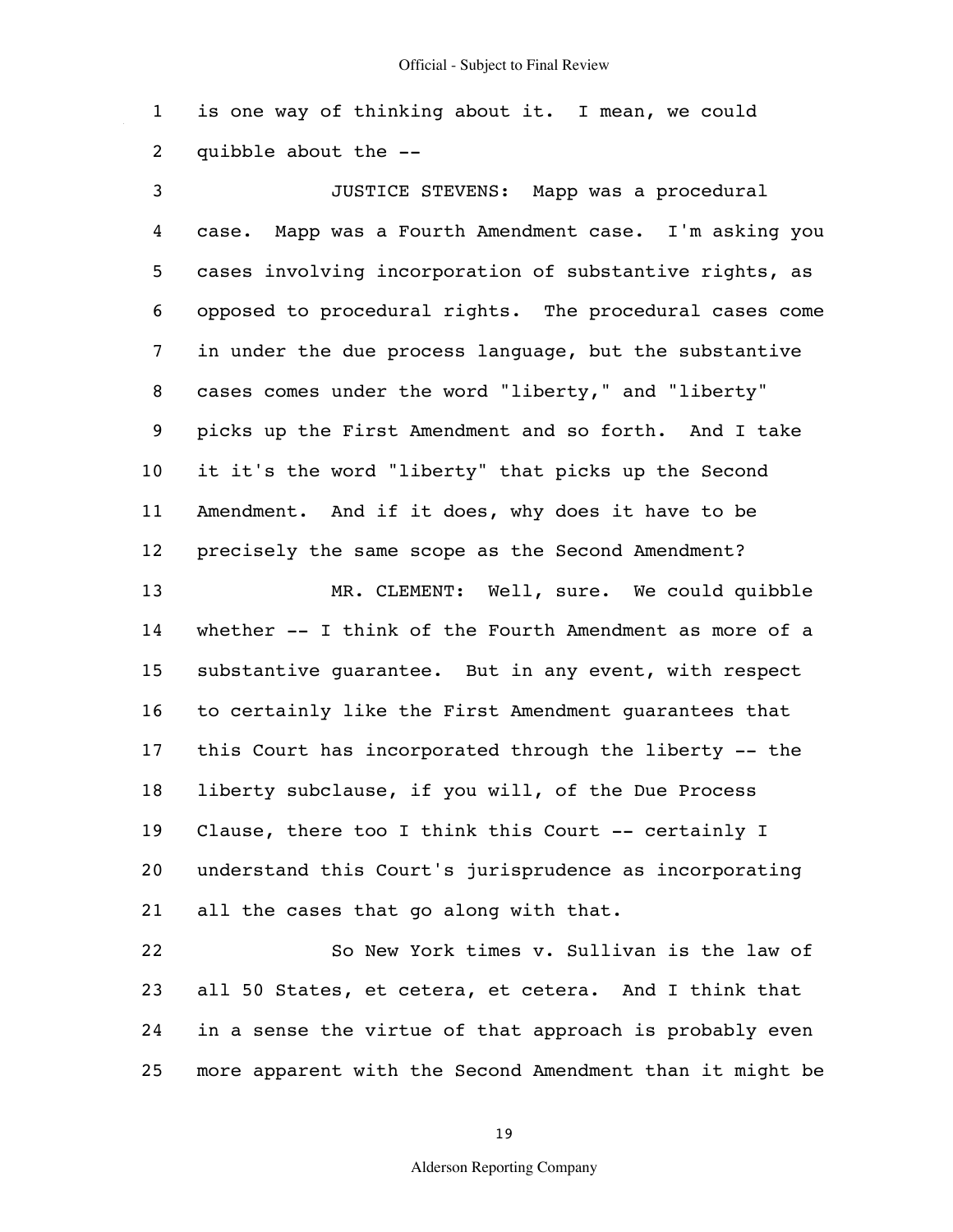1 with some other jurisprudence.

2 3 4 5 6 7 8 JUSTICE SCALIA: I guess we -- I guess we have applied substantive due process with regard to the necessity of permitting homosexual conduct and with respect to the necessity of permitting abortion on demand. We have not adopted a more rigid rule for the Federal Government than we have adopted for the States in either of those instances, have we?

9 10 11 12 13 14 15 16 17 18 19 20 21 22 23 24 MR. CLEMENT: That's also right, Your Honor, though I guess I would stress that I think that, whatever the debates about substantive due process when it comes to unenumerated rights, I think the gist of this Court's incorporation doctrine is that the textual provisions of the Bill of Rights stand in a favored position with respect to incorporation. So Glucksberg has this discussion about the standard for unenumerated rights, but it starts that off by saying of course the Bill of Rights are different. And of course, the Bill of Rights I read, as I read this Court's selective -- JUSTICE STEVENS: They sit in a favored position, but we've never said it had to be literally had to be all the way down the line, or we couldn't have done the criminal jury, non-unanimous criminal jury case.

MR. CLEMENT: Again, though, it's

25

20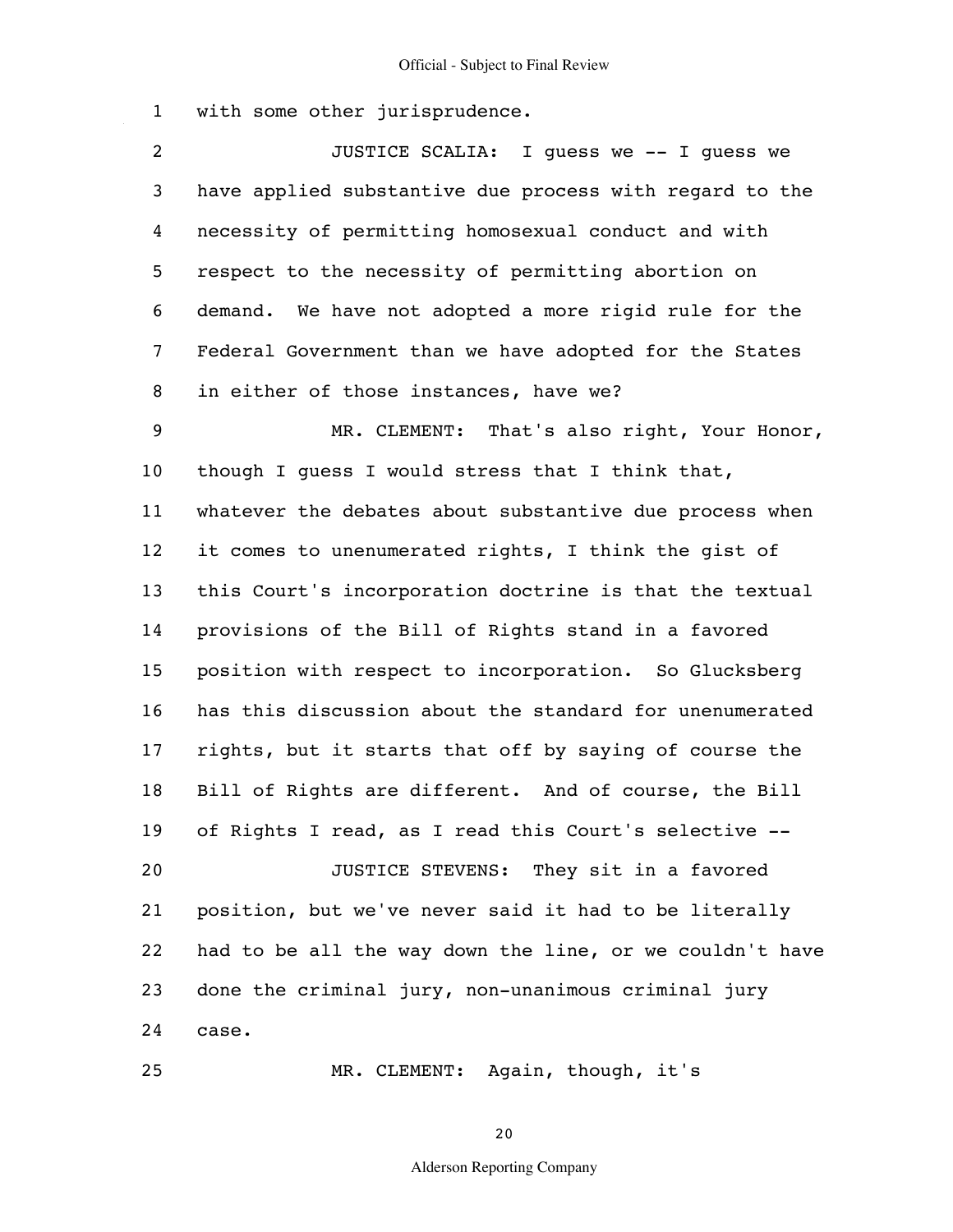1 2 3 4 5 6 7 8 9 10 interesting that the one place that I see where the Court has not effectively translated all the case law is one of the procedural rights, the Sixth Amendment criminal jury right. And I think with respect to the substantive rights -- and I think the alliance here or the similarity between the First and the Second Amendments are very stark in this respect -- this Court has incorporated essentially not just the amendment and not just the right, but all of the jurisprudence as well.

11 12 13 14 15 16 17 18 19 20 21 22 23 24 Just to dwell for a moment if I'd could on the First and Second Amendment, I think it's striking, very striking, that if this Court's not going to reconsider its Privileges or Immunities Clause jurisprudence, the Cruikshank case actually stands as very good precedent for incorporating the Second Amendment, just as it was the precedent this Court relied on in incorporating the assembly and petition rights of the First Amendment in the DeJonge case. And the reason is Cruikshank -- the whole reason that Cruikshank said the First and Second Amendments aren't privileges of national citizenship is because they were preexisting rights that didn't depend on the Constitution for their existence.

That seems to me to be a pretty good working

25

21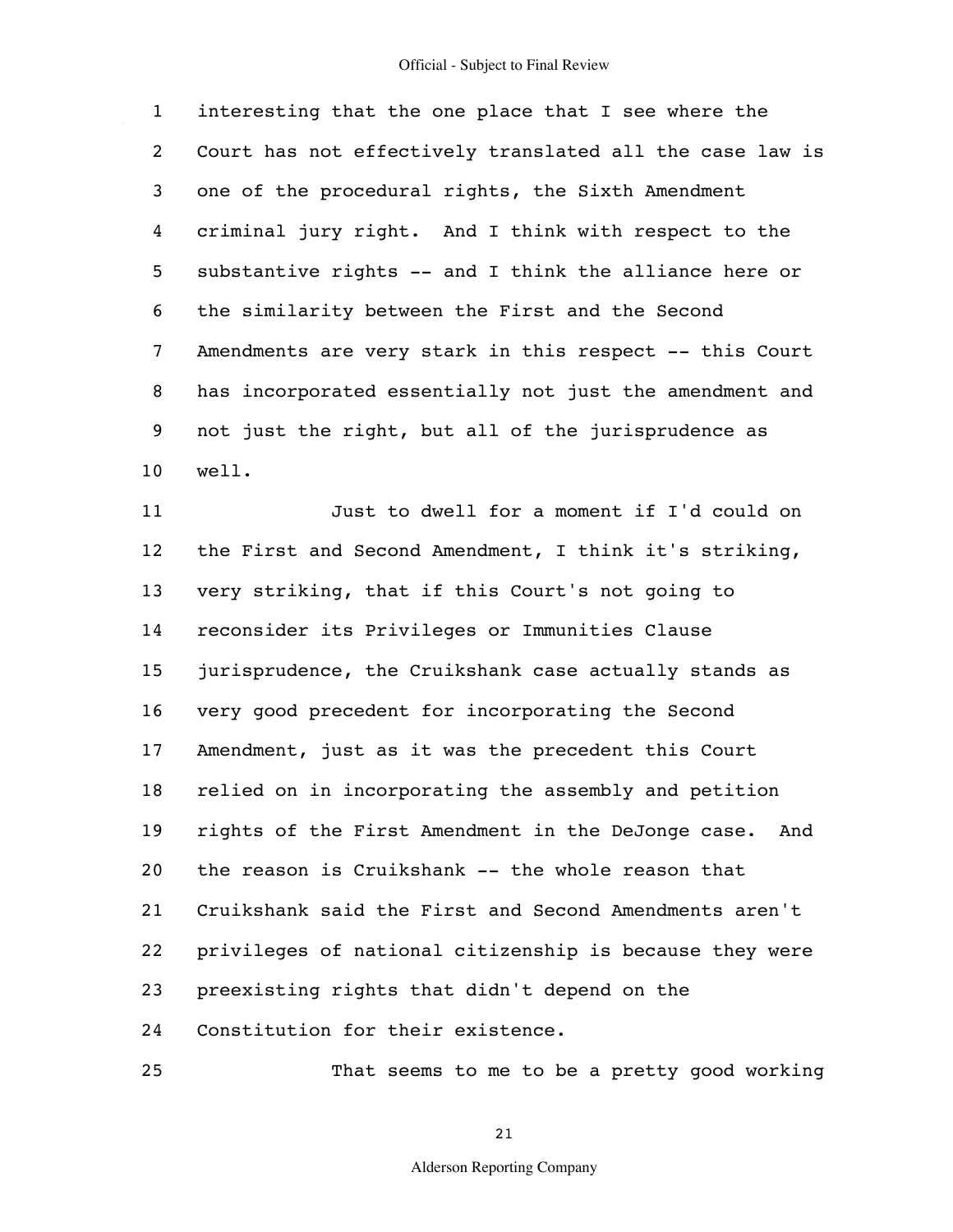1 2 3 4 definition of what a fundamental right is, one that is so fundamental and basic that it preexisted our very Constitution. And so it's not surprising that DeJonge cited Cruikshank as favorable precedent for

5 incorporation.

6 7 8 9 10 11 12 I think the exact same logic would apply to the Second Amendment here and, as I say, I do think the consequence of that, certainly the most logical consequence, would be to carry over the jurisprudence under the Second Amendment. Now, right now that's not carrying over a lot, right. That's carrying over the Heller case.

13 14 15 16 17 18 19 20 21 22 23 But I think in a way that points up to the fact that one of the virtues of incorporation is that, because the Miller decision of this Court sowed confusion, we do not have substantial Second Amendment jurisprudence. And I would think that it's going to be difficult enough to develop the Second Amendment jurisprudence that you wouldn't want to make it more difficult by having to develop a Federal Second Amendment jurisprudence and then some sort of shadow version of that jurisprudence for the States. And I think in the more recent incorporation

24 25 cases, this Court was quite candid that it wasn't going to adopt sort of a shadow version of the Federal

22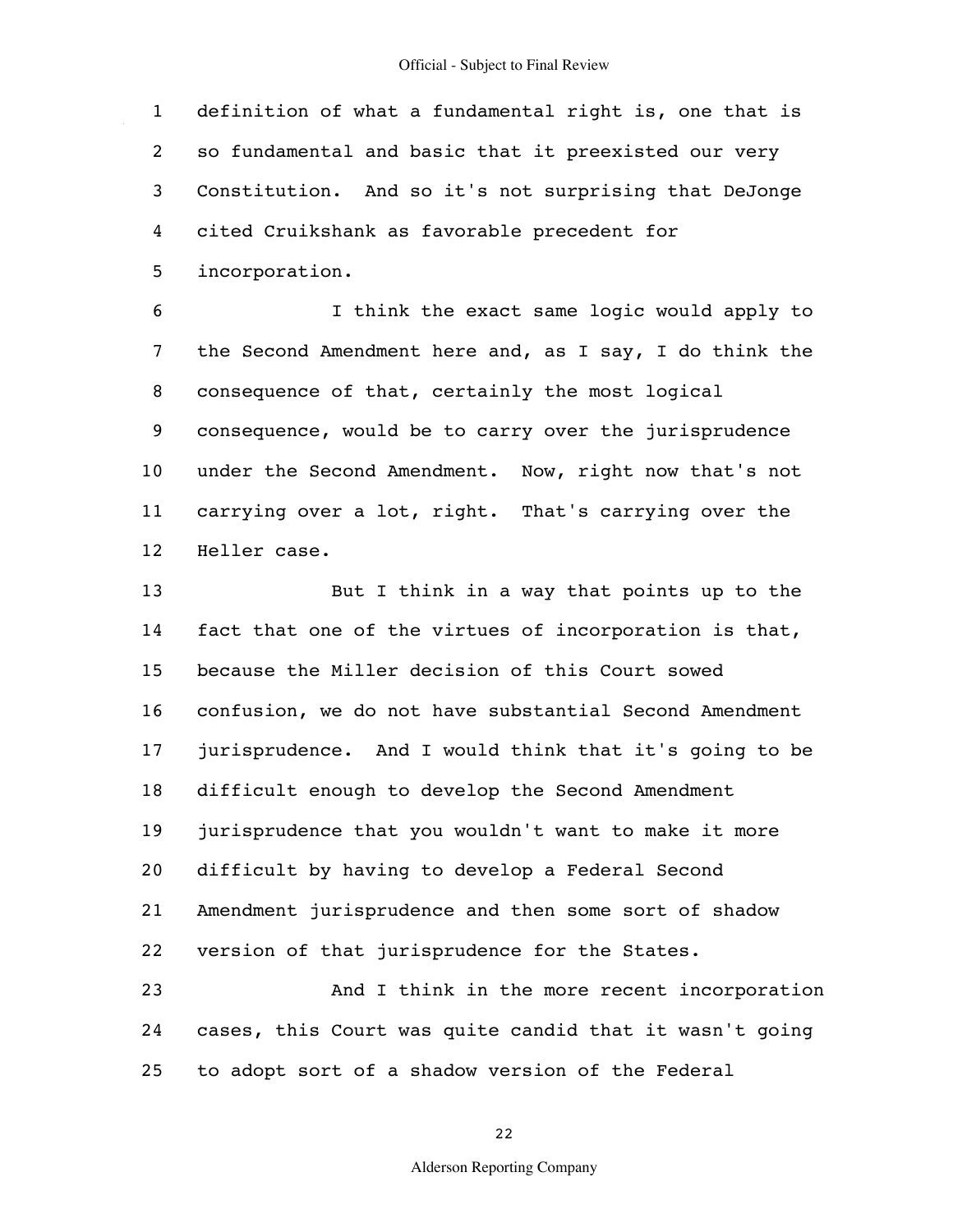1 2 3 4 guarantee or some watered down version of the Federal guarantee, but it really saw the virtue of incorporating not just the right but the jurisprudence that came with that right.

5 6 7 8 9 10 11 12 13 14 15 16 17 18 19 20 21 22 23 24 And so I do think that's in a sense something that counts in favor of incorporating the Second Amendment and doing so through the Due Process Clause, the same way this Court has dealt with the other substantive guarantees of the Bill of Rights. And I think if you apply that jurisprudence, the case really is very straightforward. In fact, I think if you compare the First Amendment and the Fourth Amendment to the Second Amendment, they have the same textual guarantee to the people, they trace their origins to preexisting rights back to the English Bill of Rights, back to even earlier constitutional history. JUSTICE STEVENS: That's true of the criminal jury trial right, too, all of those things? And yet we don't -- it's not exactly the same. I just don't see why it has to be exactly the same. I can understand your argument that it should be substantially the same, but I don't see that there's anything in the text of the Fourteenth Amendment that would justify saying it must be precisely the same, or of any of our

25 cases.

23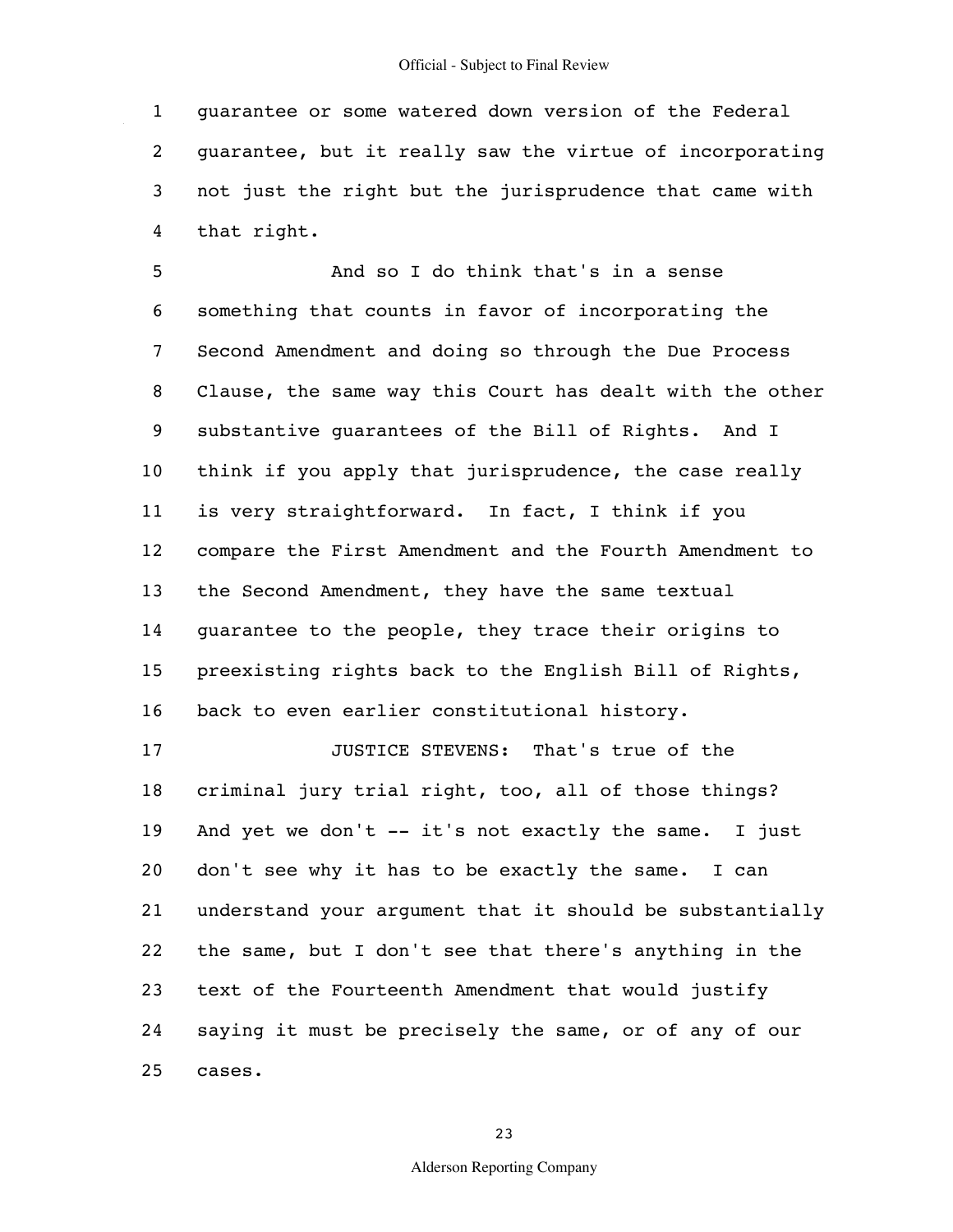$\mathcal{L}_{\mathcal{A}}$ 

| $\mathbf{1}$      | MR. CLEMENT: Well, and again, Justice                    |
|-------------------|----------------------------------------------------------|
| $\overline{a}$    | Stevens, you know, since I think that the incorporation  |
| 3                 | clause is -- I mean, the incorporation jurisprudence is, |
| 4                 | to put it lightly, a gloss on the text of the Due        |
| 5                 | Process clause --                                        |
| 6                 | JUSTICE STEVENS: Incorporation                           |
| 7                 | jurisprudence is -- we haven't had an incorporation case |
| 8                 | for 30 years or more.                                    |
| 9                 | MR. CLEMENT: That's right. That's right,                 |
| 10                | Justice Stevens. But I guess I would say is that,        |
| 11                | putting the Sixth Amendment to one side, which I think   |
| $12 \overline{ }$ | is a bit of an outlier in the jurisprudence here, I      |
| 13                | think the trend of all of this Court's incorporation     |
| 14                | jurisprudence has been more towards complete             |
| 15                | incorporation of the right and the jurisprudence. So --  |
| 16                | I mean, Mapp is a perfect illustration.                  |
| 17                | CHIEF JUSTICE ROBERTS: That still allows                 |
| 18                | scope, once you determine that the right is              |
| 19                | incorporated, for recognizing that the States might have |
| 20                | broader interests that the Federal Government doesn't    |
| 21                | have. But I would suppose that would come up in the      |
| 22                | application of the right, rather than in an effort to    |
| 23                | determine whether parts of it are incorporated or not.   |
| 24                | MR. CLEMENT: That's right,                               |
| 25                | Mr. Chief Justice, and I think the same thing can be     |

24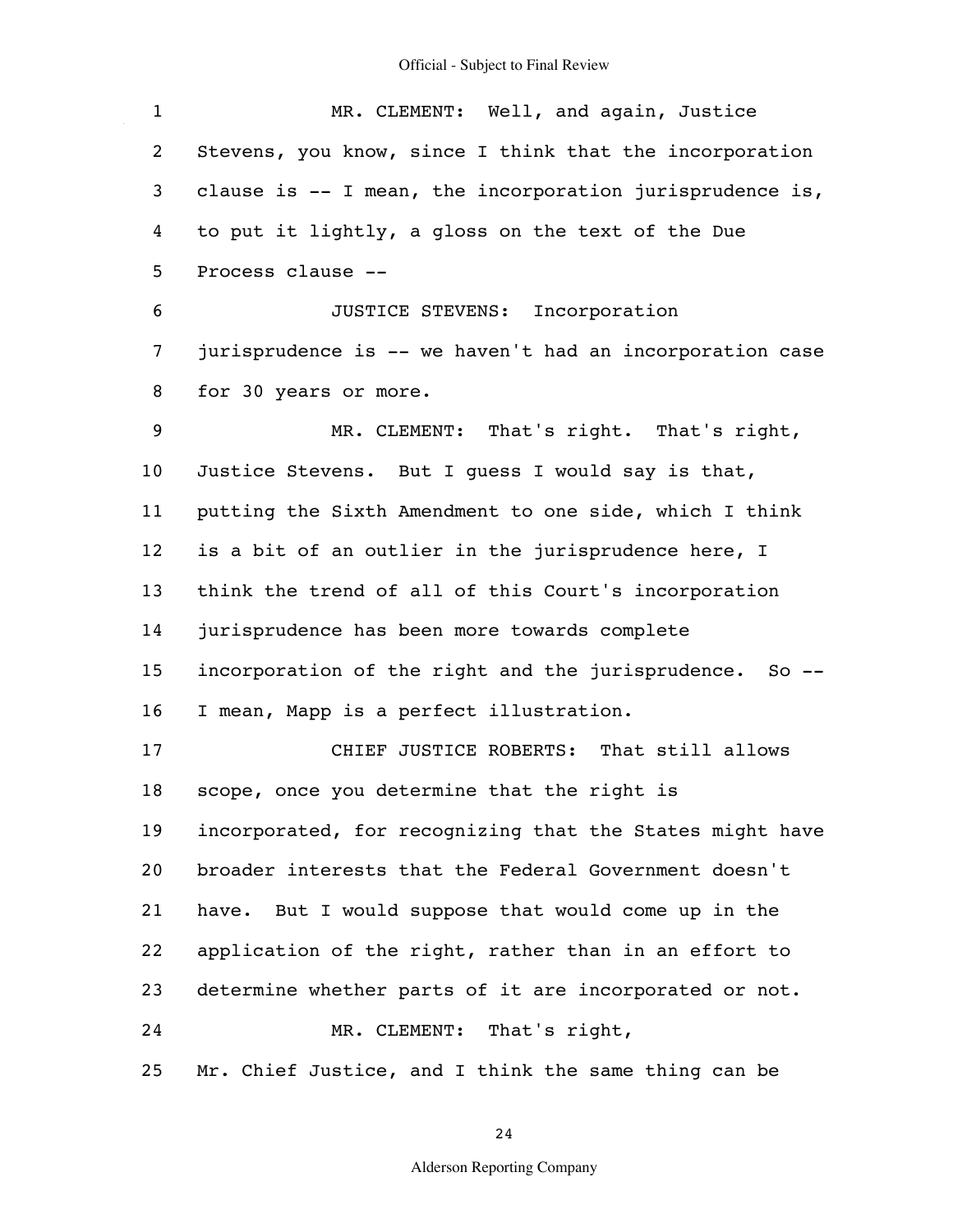1 2 3 4 5 6 said for any other one of the other incorporated amendments. So I think the same thing might be true in the First Amendment. There are certainly going to be situations that the Federal government confronts that the State governments won't confront the exact analog situation and vice versa.

7 8 9 10 11 12 Now, you know, there may be unique issues about national parks that the States are not going to have to confront, and the jurisprudence can take that into account. But I think that's far different from saying that we really are going to have the shadow jurisprudence for one of the provisions.

13 14 15 16 17 18 19 20 21 22 And I think, again, to go back to Mapp just as an illustration, when this Court first incorporated the Fourth Amendment and said, well, we will talk about the exclusionary rule later, maybe we won't incorporate the Fourth -- the exclusionary rule. We will just incorporate the Fourth Amendment's basic guarantee. And the trend of later cases was to say, no, kind of in for a penny, in for a pound -- JUSTICE STEVENS: You -- you -- MR. CLEMENT: -- let's bring the

23 jurisprudence with you.

24 25 JUSTICE STEVENS: -- the jury -- it's interesting that during this whole period, Justice

25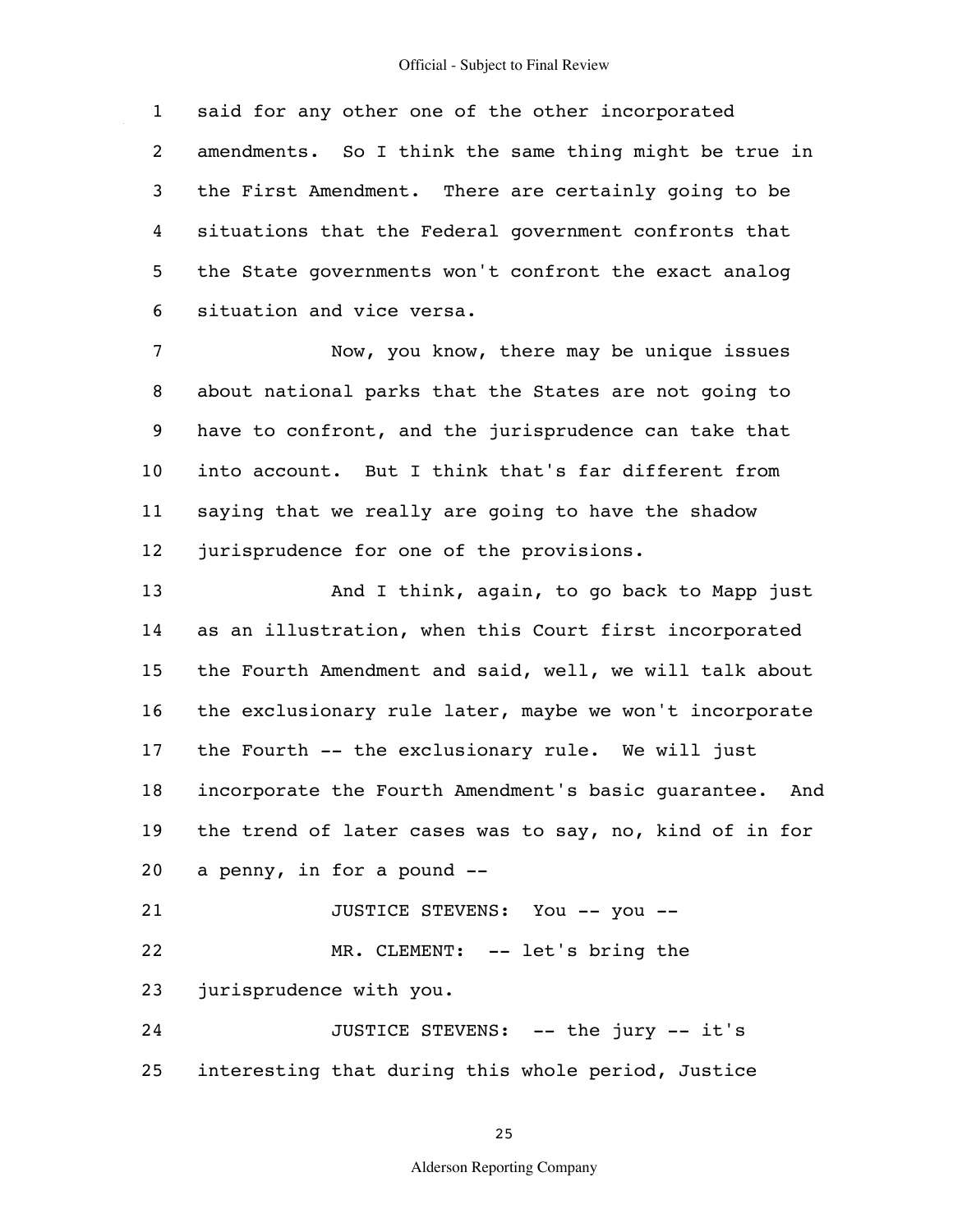$\hat{\mathcal{A}}$ 

| $\mathbf{1}$   | Harlan staked out a separate position on whether it      |
|----------------|----------------------------------------------------------|
| $\overline{2}$ | should be just the substance of the right or the -- the  |
| 3              | every detail. And we have followed Justice Harlan        |
| 4              | rather than the majority on a number of cases in -- in   |
| 5              | the recent years. He is very much against you, and he's  |
| 6              | a very important member of our -- of our history.        |
| 7              | MR. CLEMENT: Justice Harlan was a terrific               |
| 8              | justice. Justice Black was a terrific justice --         |
| 9              | JUSTICE ALITO: Maybe we should go back --                |
| 10             | MR. CLEMENT: -- and in his total                         |
| 11             | incorporation --                                         |
| 12             | JUSTICE ALITO: Well, Mr. Clement, why                    |
| 13             | shouldn't we go back completely to Justice Harlan's view |
| 14             | about the way in which the Bill of Rights applies to the |
| 15             | States?                                                  |
| 16             | MR. CLEMENT: Well, I think if we are going               |
| 17             | to go back, maybe we should go back to the first Justice |
| 18             | Harlan, who actually had an -- an approach, I think,     |
| 19             | that would be much more similar to the approach --       |
| 20             | JUSTICE BREYER: But there is a difference.               |
| 21             | There is a difference -- with other amendments. There    |
| 22             | is a difference in the other amendments. You have the    |
| 23             | First Amendment, the First Amendment expression.         |
| 24             | Here we have right in the amendment written              |
| 25             | a militia-related clause. And the way that -- the        |

26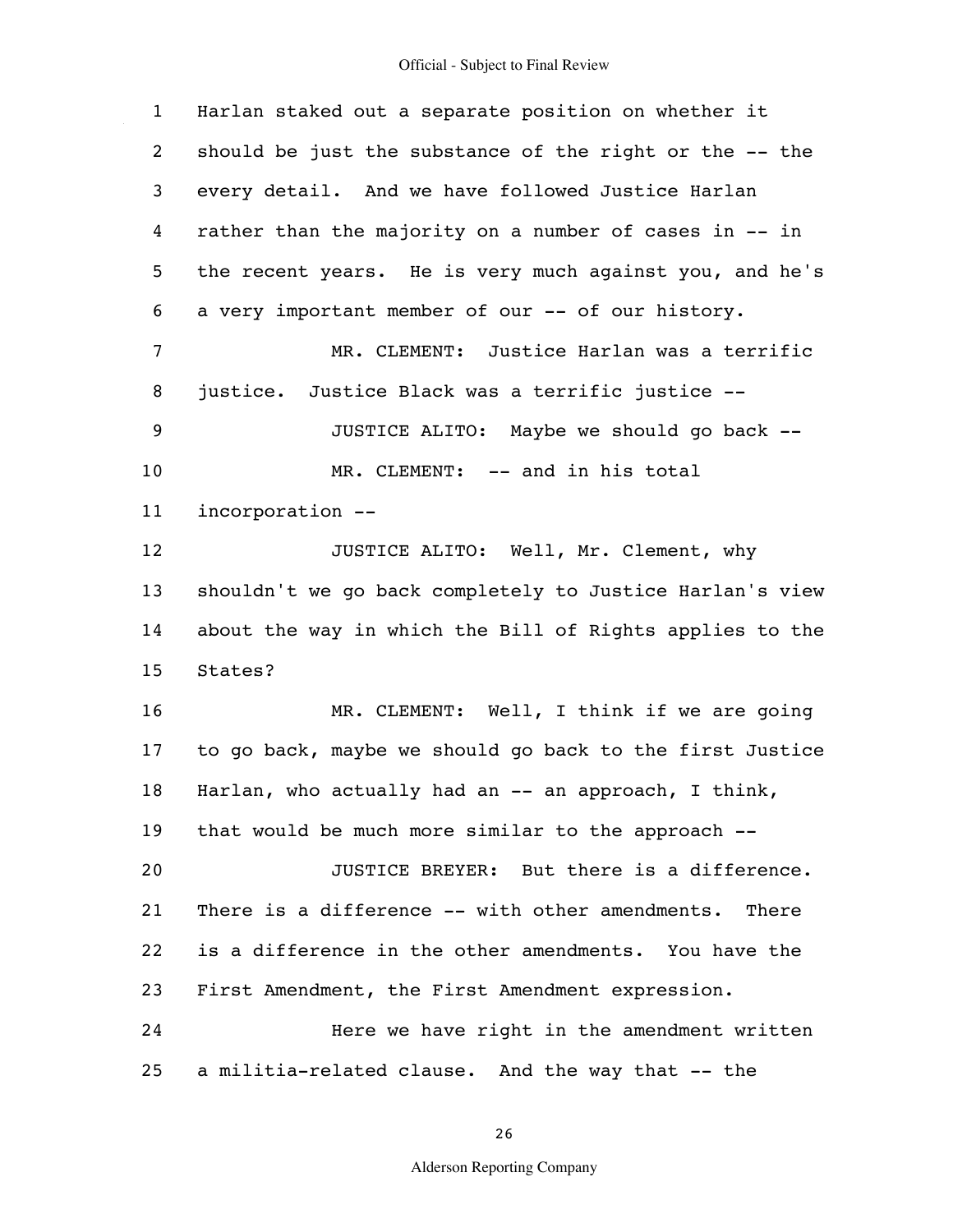1 2 3 4 5 way -- the way that the right might be incorporated in respect to that is light years different. From the way it might be interpreted if you think what it is, is the right to have a gun to shoot a burglar. They are just two separate things.

6 7 8 9 10 11 And as to the first, it's pretty hard for me to see why you would incorporate it, for reasons I won't go into. As to the second, I understand it. So we are starting with a difference in purposes at the least. And shouldn't that make a difference in how you incorporate?

12 13 14 15 16 17 MR. CLEMENT: Well, I mean, I guess what I -- what I don't understand is why, given the way that this Court wrestled in the Heller decision with how to basically apply the operative clause in light of the prefatory clause, why one would want to come to a different conclusion that --

18 19 JUSTICE BREYER: Because the -- one of the reasons --

20 MR. CLEMENT: -- affected the case.

21 22 23 24 25 JUSTICE BREYER: -- at least, is that -- you have read, I'm sure, that all the law -- the professors at Harvard, Yale, Princeton, London, et cetera, that say even Blackstone in the 17th century thought that this is primarily a right to raise an army through parliament

27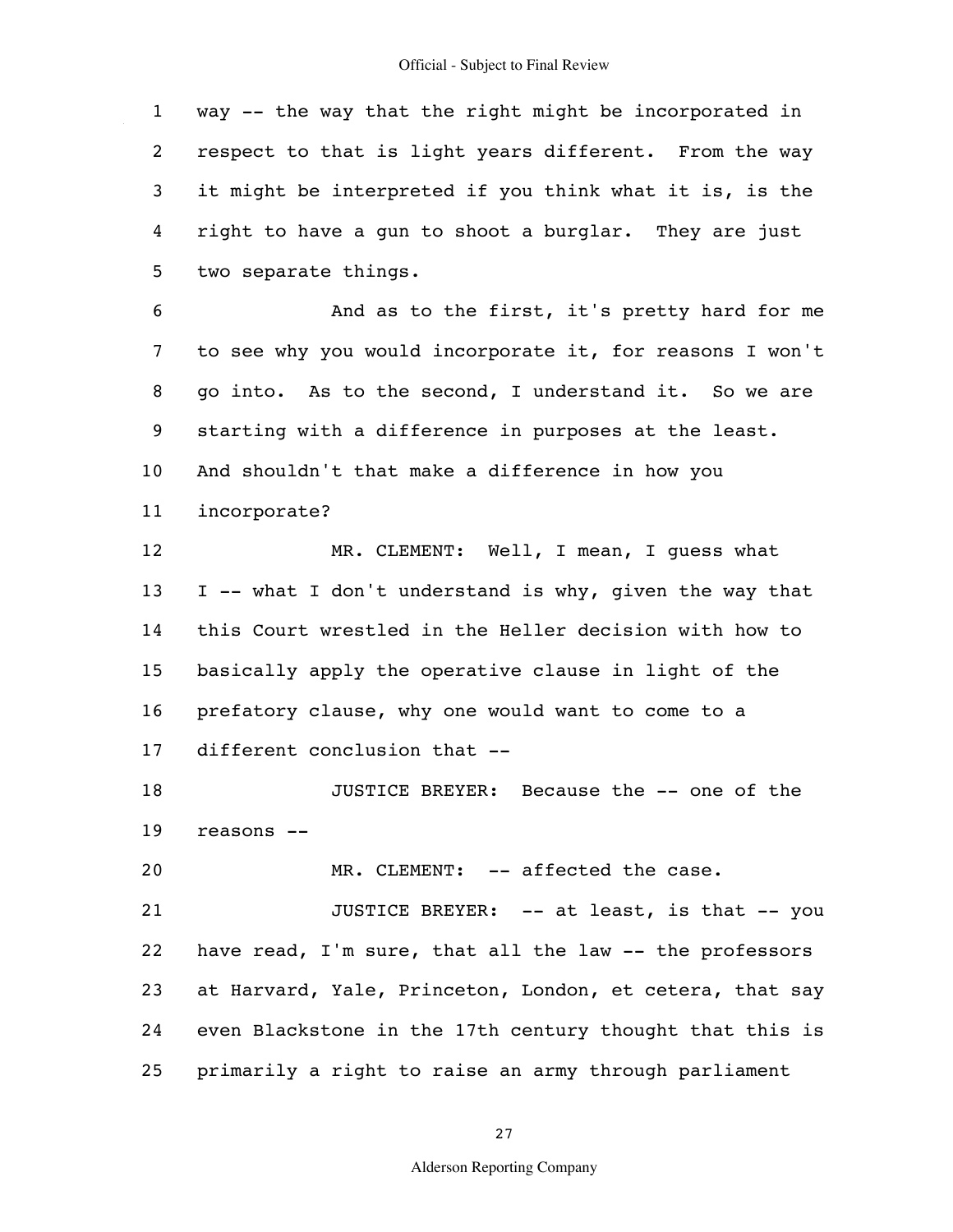1 2 3 4 5 6 7 8 9 10 11 12 13 14 15 16 17 18 19 20 21 22 23 24 25 to -- I can't go on here. I'm just saying think of that brief, and you will see the differences even accepting Heller. CHIEF JUSTICE ROBERTS: You can respond if you want, briefly. MR. CLEMENT: Thank you, Mr. Chief Justice. I mean, obviously this Court was focused very much on Blackstone's writings in the Heller decision, and I think the majority read Blackstone actually as being primarily concerned with the self-defense right, which goes a long way to understand why the Heller decision came out the way that it came out. And I would simply finish by noting that the one thing that I think we can come to a conclusion about Blackstone is the very fact that Blackstone dwelled on the right is good evidence that it's a fundamental right that should apply to the States. CHIEF JUSTICE ROBERTS: Thank you, Mr. Clement. Mr. Feldman. ORAL ARGUMENT OF JAMES A. FELDMAN ON BEHALF OF THE RESPONDENTS MR. FELDMAN: Mr. Chief Justice, and may it please the Court:

28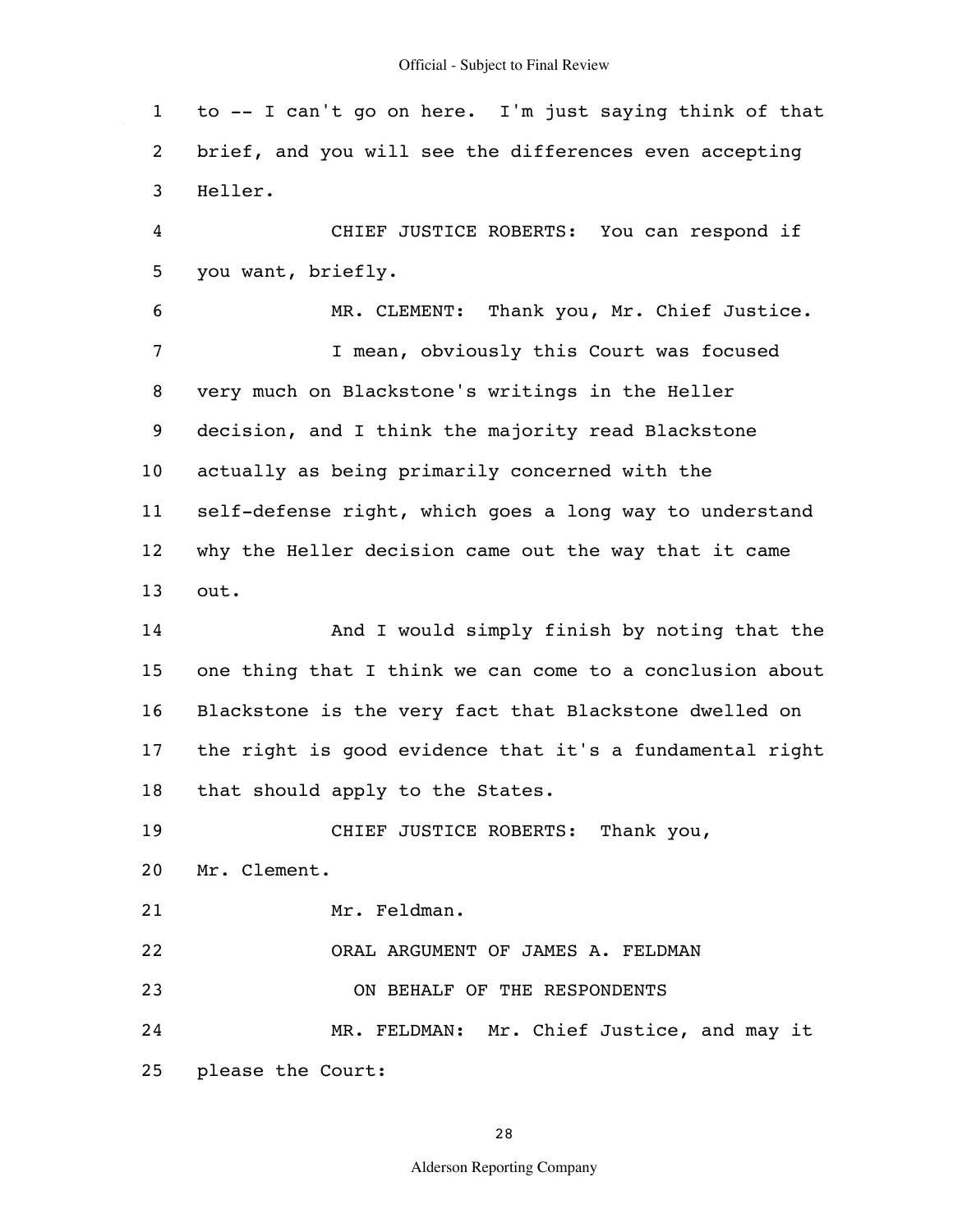$\mathcal{L}^{\mathcal{L}}$ 

| $\mathbf{1}$   | The Second Amendment should not be                       |
|----------------|----------------------------------------------------------|
| $\overline{2}$ | incorporated and applied to the States because the right |
| 3              | it protects is not implicit in the concept of ordered    |
| 4              | liberty. States and local governments have been the      |
| 5              | primary locus of firearms regulation in this country for |
| 6              | the last 220 years.                                      |
| 7              | Firearms unlike anything else that is the                |
| 8              | subject of a provision of the Bill of Rights are         |
| 9              | designed to injure and kill. And the very same features  |
| 10             | that make firearms valuable for self-defense as the      |
| 11             | court noted in Heller --                                 |
| 12             | JUSTICE SCALIA: When is the last time an                 |
| 13             | opinion of ours made that the test, implicit in the      |
| 14             | concept of ordered liberty? It sounds very nice. But     |
| 15             | when is the last time we used it? I think it was 1937.   |
| 16             | MR. FELDMAN: I don't believe it was, Your                |
| 17             | Honor.                                                   |
| 18             | JUSTICE SCALIA: Has it been the basis of                 |
| 19             | our decision in any case since Palko?                    |
| 20             | MR. FELDMAN: I think the -- the Court                    |
| 21             | has -- the Court has used the term in a number of cases. |
| 22             | Since then it has used it in -- not in corporation cases |
| 23             | as recently as the Glucksberg case. It used it in Mapp.  |
| 24             | It has used it in other cases, but I think --            |
| 25             | JUSTICE KENNEDY: And it was also the Harlan              |

29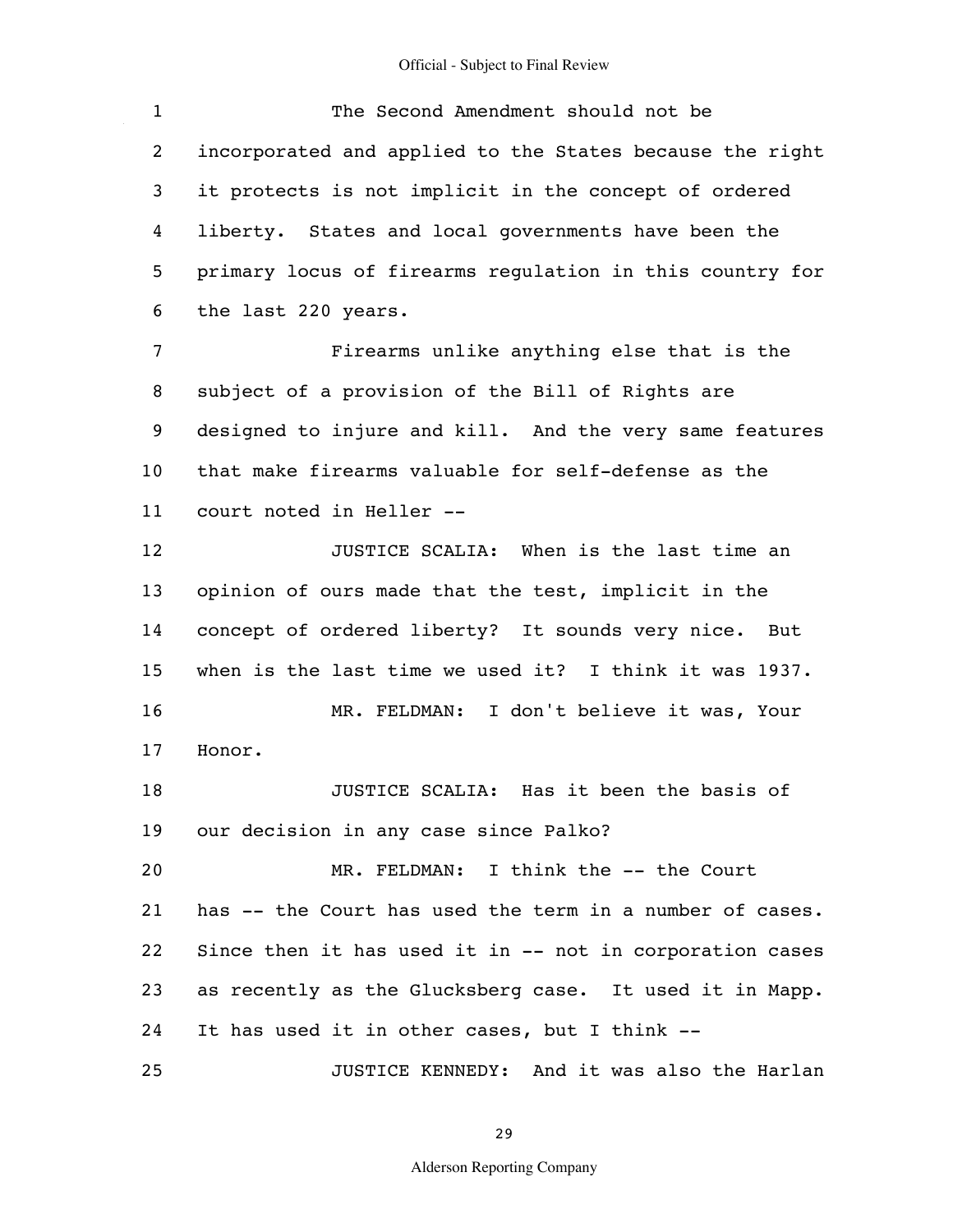1 2 3 4 5 6 7 8 9 10 11 12 13 14 15 16 17 18 19 20 21 22 23 24 25 view, although a separate opinion in the Griswold case and in Poe v. Ullman. Do you think it best describes the approach that the Court has used over the years? MR. FELDMAN: Yes, I do. JUSTICE KENNEDY: I was going to ask Mr. Clement what test he thought the Court used if you looked at all you think implicit in the concept of ordered liberty? MR. FELDMAN: Yes, I do. And here's the reason why. In 1833, this Court has held in Barron v. Baltimore, in a -- in a ruling that Chief Justice Marshall said was not a difficult one although important, that the Bill of Rights did not apply to the States. As far as I know, no justice has ever disagreed with that -- with that ruling or suggested he was wrong in so ruling. From -- it was -- the only reason -- and when the Fourteenth Amendment was passed and ratified in the late 1860's, again, the -- the framers did not directly apply the Bill of Rights to the States. They gave us some generalities. And the Court has always understood that when it's applying the Due Process Clause, what it asks is not just is something in the Constitution, but is

30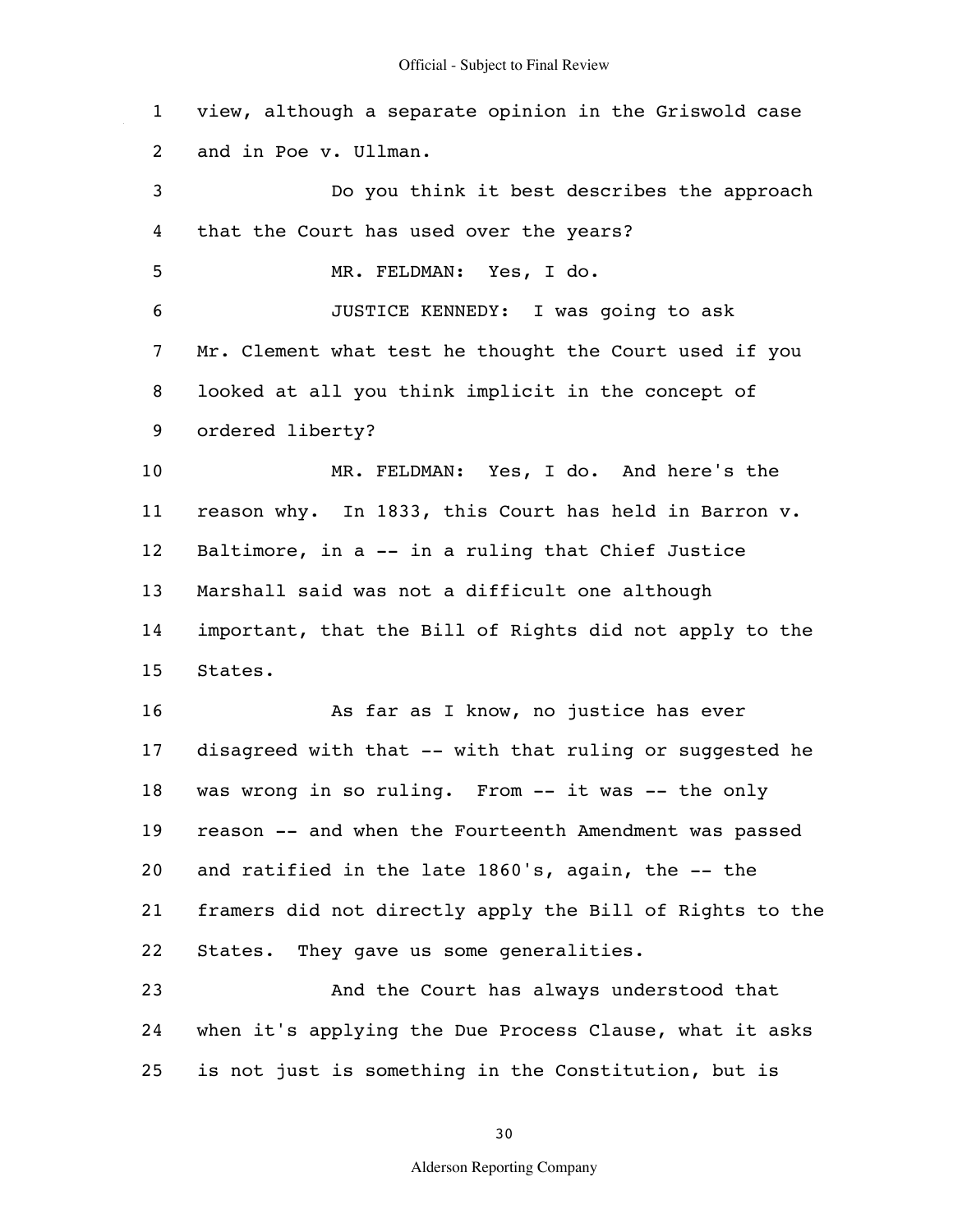1 2 3 4 5 6 7 8 9 10 11 12 13 14 15 16 17 18 19 20 21 22 23 24 25 this something that is so fundamental it's a necessary condition -- JUSTICE SCALIA: Is the right to trial by jury implicit in the concept of ordered liberty? MR. FELDMAN: I --JUSTICE SCALIA: My goodness -- MR. FELDMAN: I think that it --JUSTICE SCALIA: -- there are a lot of countries that don't give the right to trial by jury, even England does not give it in all criminal cases. MR. FELDMAN: I think it is in the following sense, when you are talking about a procedural right that is embedded in a particular procedural system, you have to look at how that system operates and how the - the right works within that particular system. CHIEF JUSTICE ROBERTS: I think that's exactly -- that's exactly right. And that is what the Court elaborated on in Duncan. I do think the focus is our system of ordered liberty, not any abstract system of ordered liberty. You can say Japan is a free country, but it doesn't have the right to trial by -- by jury. The -- the -- the concept only makes sense, I think, if you limit it to our system. Under our system, as you said, the -- the right to a jury is

31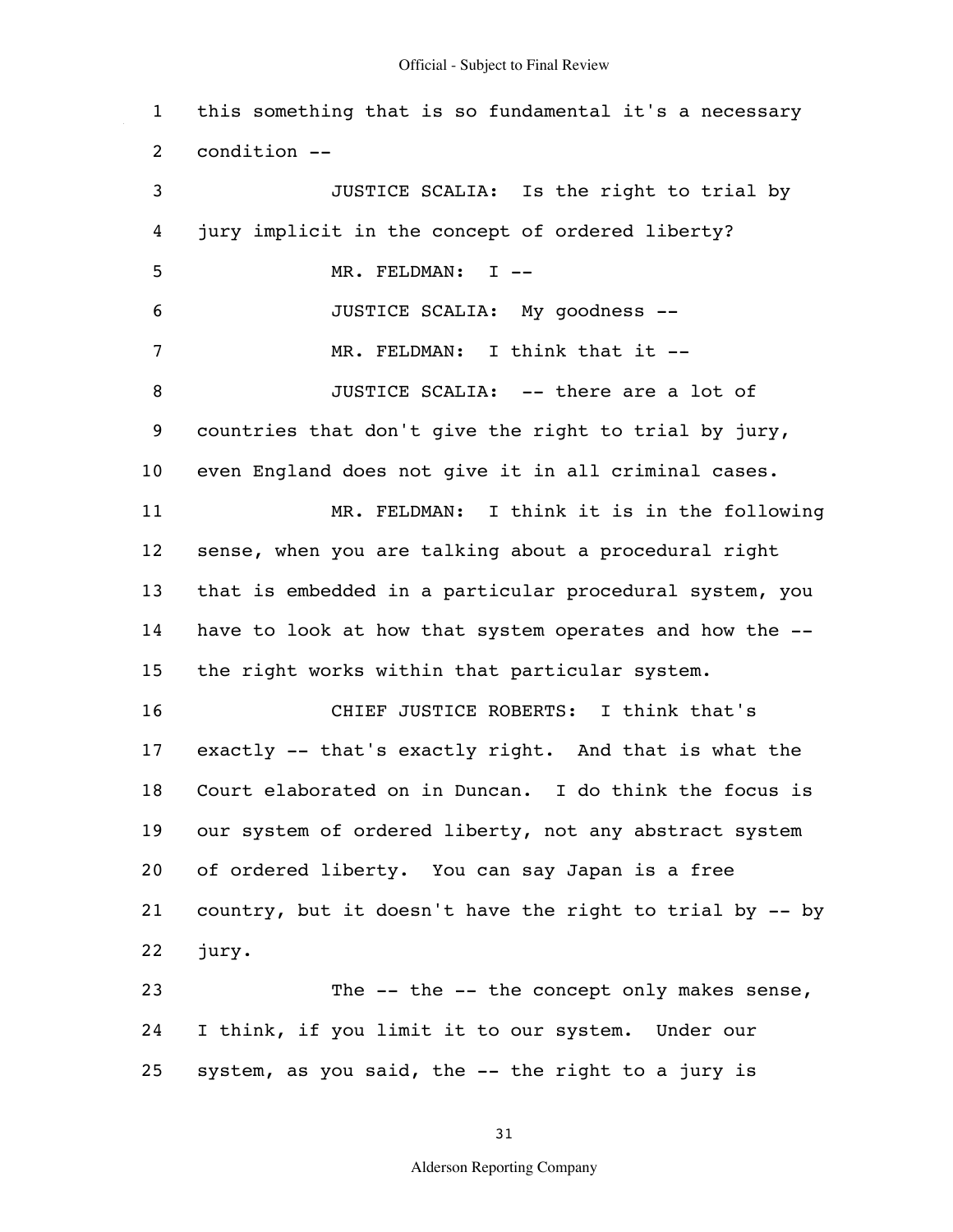1 essential.

25

2 3 4  $MR.$  FELDMAN: I -- I agree -- I -- I -- I think that's right. I was just distinguishing between --

5 6 7 8 9 CHIEF JUSTICE ROBERTS: Well, if you think that's right, why wouldn't you think, for all the reasons given in Heller, that the Second Amendment right is essential to our system, whatever it may be with respect to France or England or anywhere else?

10 11 12 13 14 15 MR. FELDMAN: The question that the Court was addressing in Heller was not -- again, was not how important the Second Amendment right was, or how implicit it is in our system, it was what did it say and what did the -- what restrictions did the framers of the Second Amendment impose --

16 17 18 19 20 21 22 23 24 JUSTICE KENNEDY: But I thought its rationale was that because of its fundamental character, the right to bear arms must be understood as separate from the qualifying phrase of the militia clause, all people, most people in the United States, the public meaning of the Second Amendment was that there was an individual right to bear arms, and that's because it was fundamental. If it's not fundamental, then Heller is wrong, it seems to me.

 $MR. FELDMAN: NO, I -- I -- I don't think$ 

32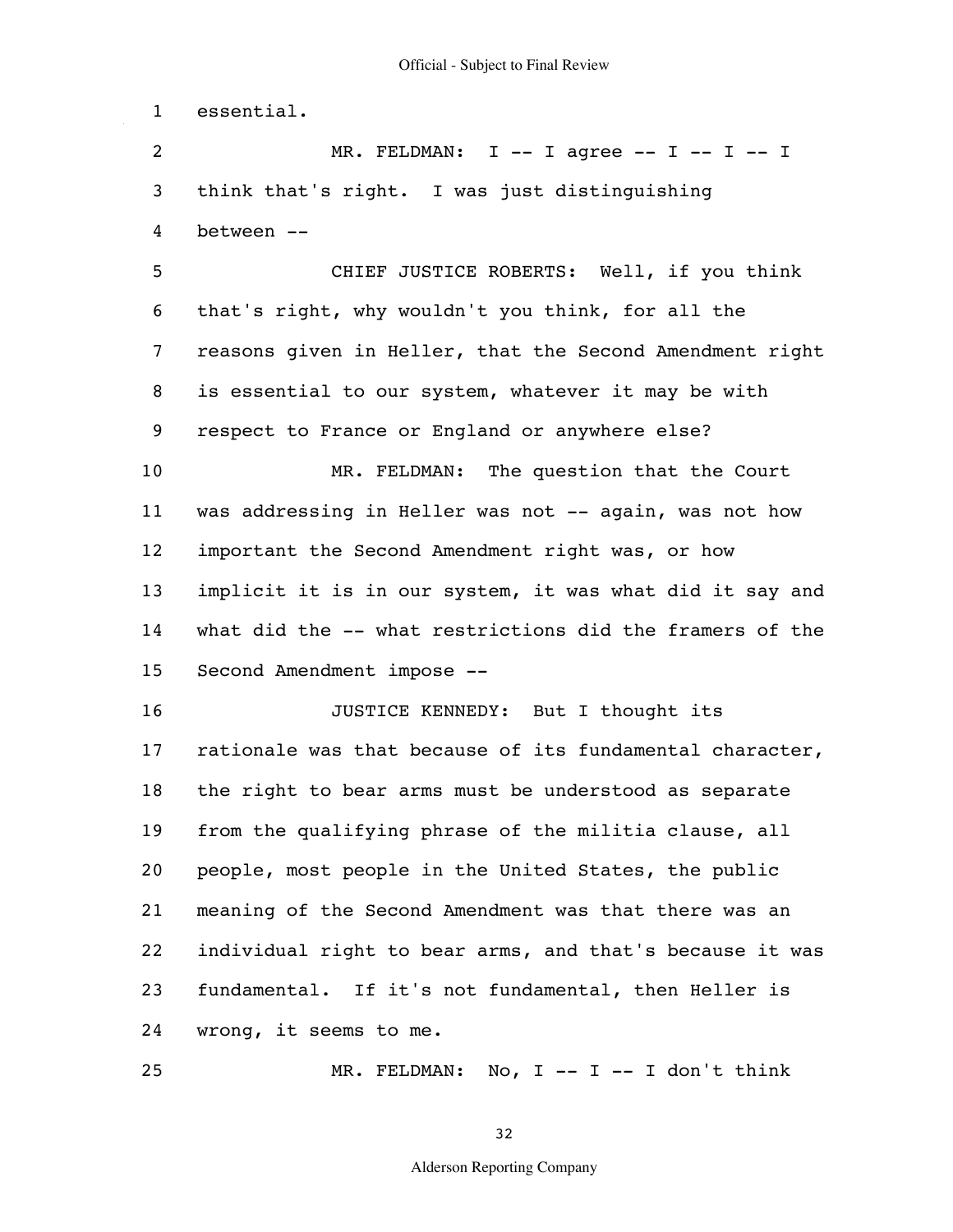1 2 3 4 5 6 that that's right. The question is what right -- what did they impose upon the -- as restrictions upon the government when the Second Amendment was ratified. And as to that, it's not a question of whether it's fundamental any more than with the grand jury clause or with the civil jury trial right --

7 8 9 10 11 12 CHIEF JUSTICE ROBERTS: I don't see how you can read -- I don't see how you can read Heller and not take away from it the notion that the Second Amendment, whether you want to label it fundamental or not, was extremely important to the framers in their view of what liberty meant.

13 14 15 16 17 18 19 20 MR. FELDMAN: I -- it was important, but actually what Heller says is this: The Second Amendment preexisted the -- its inclusion -- or the right that's in the Second Amendment preexisted its inclusion in the Bill of Rights. But the reason it was codified, the reason it -- the reason it was put in the Bill of Rights was because the framers were concerned about the Federal government disarming the militia.

21 22 23 24 The right of self-defense which had been previously recognized and highly valued, I would agree, was -- had -- according to Heller, quote, had little to do with its codification --

25 JUSTICE SCALIA: That may be --

33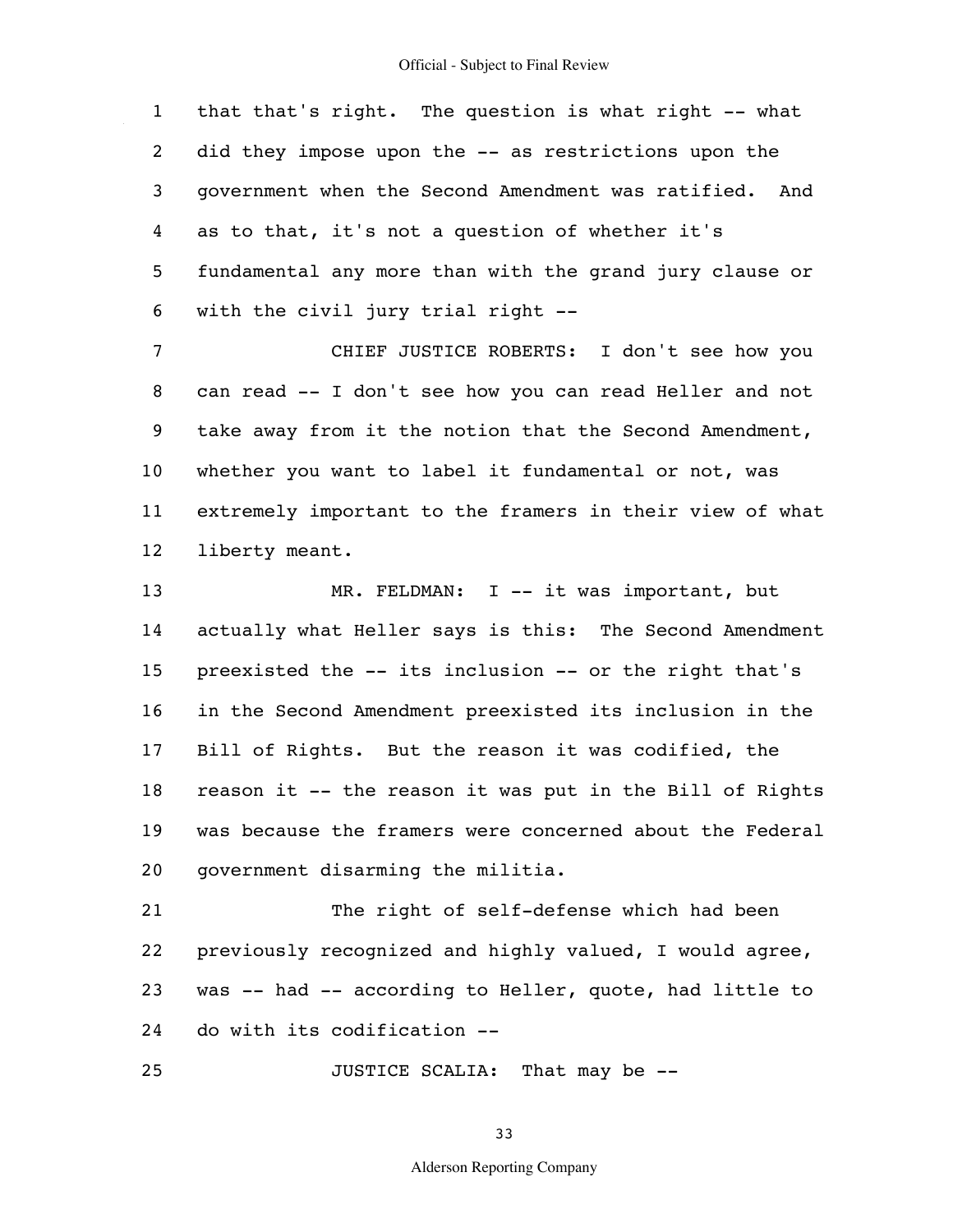1 2 3 4 5 6 7 8 9 10 11 12 13 14 15 16 17 18 19 20 21 22 23 24 25 MR. FELDMAN: -- with its inclusion in the Constitution. JUSTICE SCALIA: That may be the reason it was put there. But it was put there. And that's the crucial fact. It is either or it is not there. And if it's there, it doesn't seem to me to make any difference why they chose to put that one there as opposed to other ones that they didn't put there. It's either there or not. MR. FELDMAN: That -- I agree as far as the Federal government goes. But now there is a different question being asked, and the Second Amendment in this respect is unlike any of the other amendments that have been incorporated. The same -- very same reason why the first -- the various rights in the First Amendment were put there in 1791 is exactly the reason why it was held -- why it was incorporated and applied to the States under the 14th amendment. JUSTICE BREYER: So do we read the -- the clause -- clause at the beginning -- the militia clause -- we are supposed to read the words of the Constitution, aren't we? MR. FELDMAN: Yes. JUSTICE SCALIA: I guess the answer is yes.

34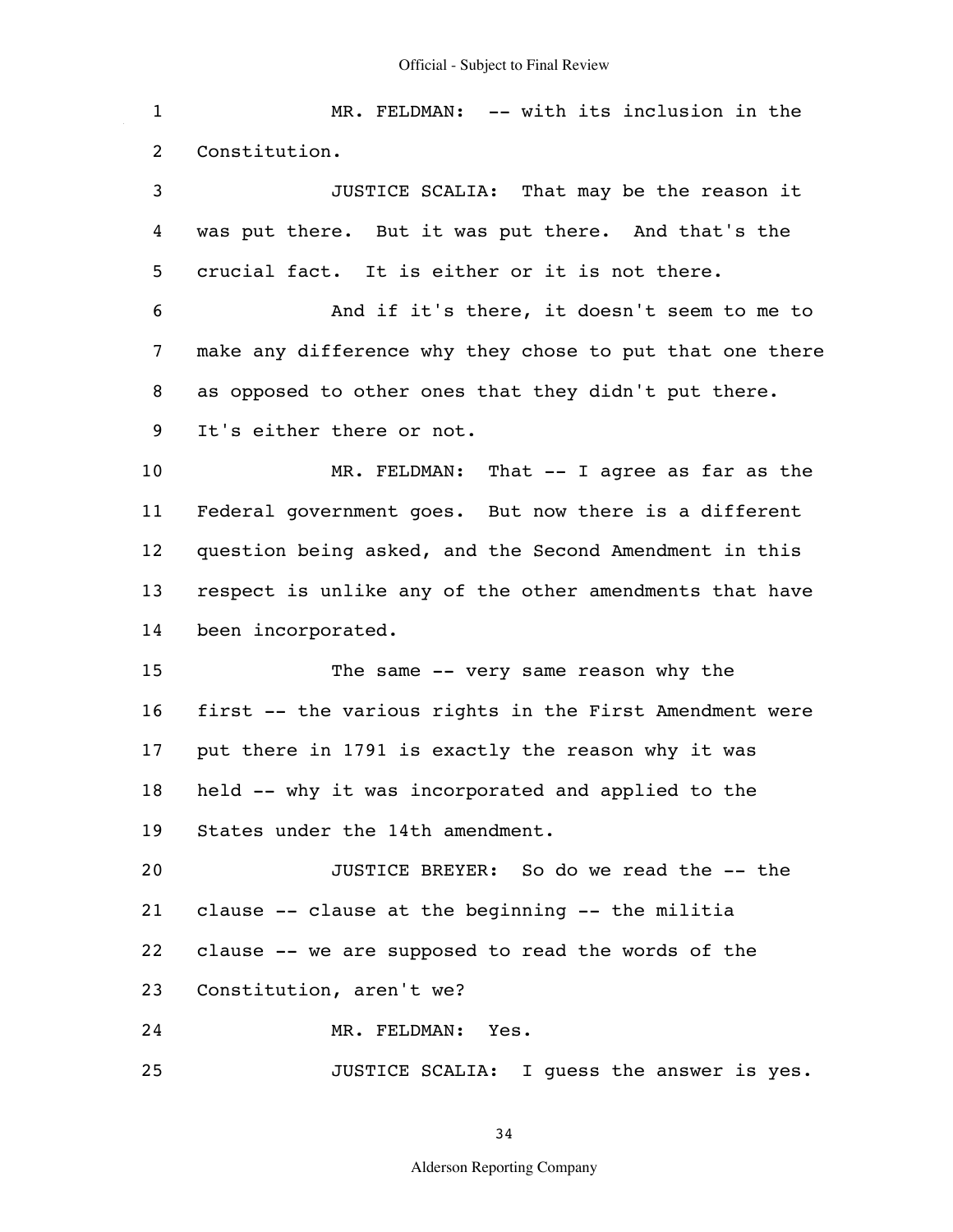1 2 3 4 5 6 7 8 9 10 11 12 13 14 15 16 17 18 19 20 21 22 23 24 25 (Laughter.) JUSTICE SCALIA: Thank you. MR. FELDMAN: Yes. JUSTICE BREYER: Very well, and doesn't that suggest what the purpose of putting the right there is even under Heller or at least one purpose -- MR. FELDMAN: Well, that is -- JUSTICE BREYER: And does that not give us a clue as to what they thought that -- MR. FELDMAN: That's what --JUSTICE BREYER: -- the corner of liberty was? That's your point? MR. FELDMAN: That's what -- and that's what Heller said. And here's the difference -- is, it is it is now urged that this right is fundamental because of its important, the importance of firearms in self-defense. That was true also in 1791, but it wouldn't have been in the Constitution for that. That had little to do with putting it in the Constitution. This is a right that has always been subject to the political process -- CHIEF JUSTICE ROBERTS: Well, sure, and it's still going to be subject to the political process if the Court determines that it is incorporated in the Due Process Clause. All the arguments you make against

35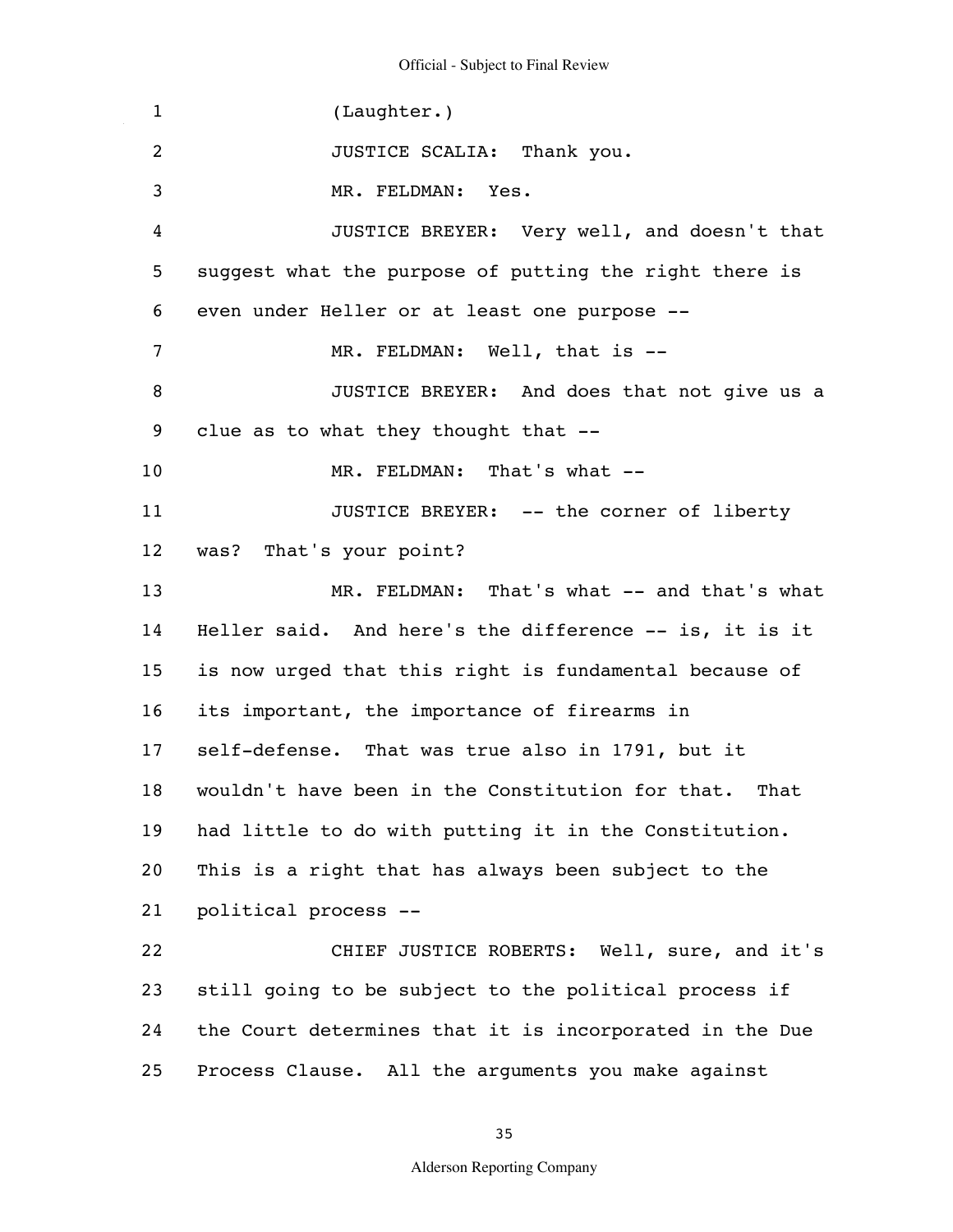1 2 3 4 5 6 7 8 9 10 11 12 13 14 15 16 17 18 19 20 21 22 23 24 incorporation it seems to me are arguments you should make in favor of regulation under the Second Amendment. We haven't said anything about what the content of the Second Amendment is beyond what was said in Heller. MR. FELDMAN: That's -- that's --CHIEF JUSTICE ROBERTS: And so the arguments you make, as well, given this context, you should not be able to have concealed carry -- well, maybe that's right. But that doesn't mean you don't incorporate the Second Amendment to allow you to enforce that type of regulation. MR. FELDMAN: No, I don't think so. The argument that I am making is that States and local governments under the political process, which as far as we know, if the only issue had been self-defense, the framers would have been satisfied to leave this to the States and to leave this to the political process, not to put it in the Constitution -- that -- that -- that as far as the right to self-defense goes, that is something that has always been effectively regulated through the political process and especially at the State and local level. And through our history, as technology has changed, State and local regulation has altered to draw the balance that has to be drawn.

36

JUSTICE ALITO: And your position is that a

25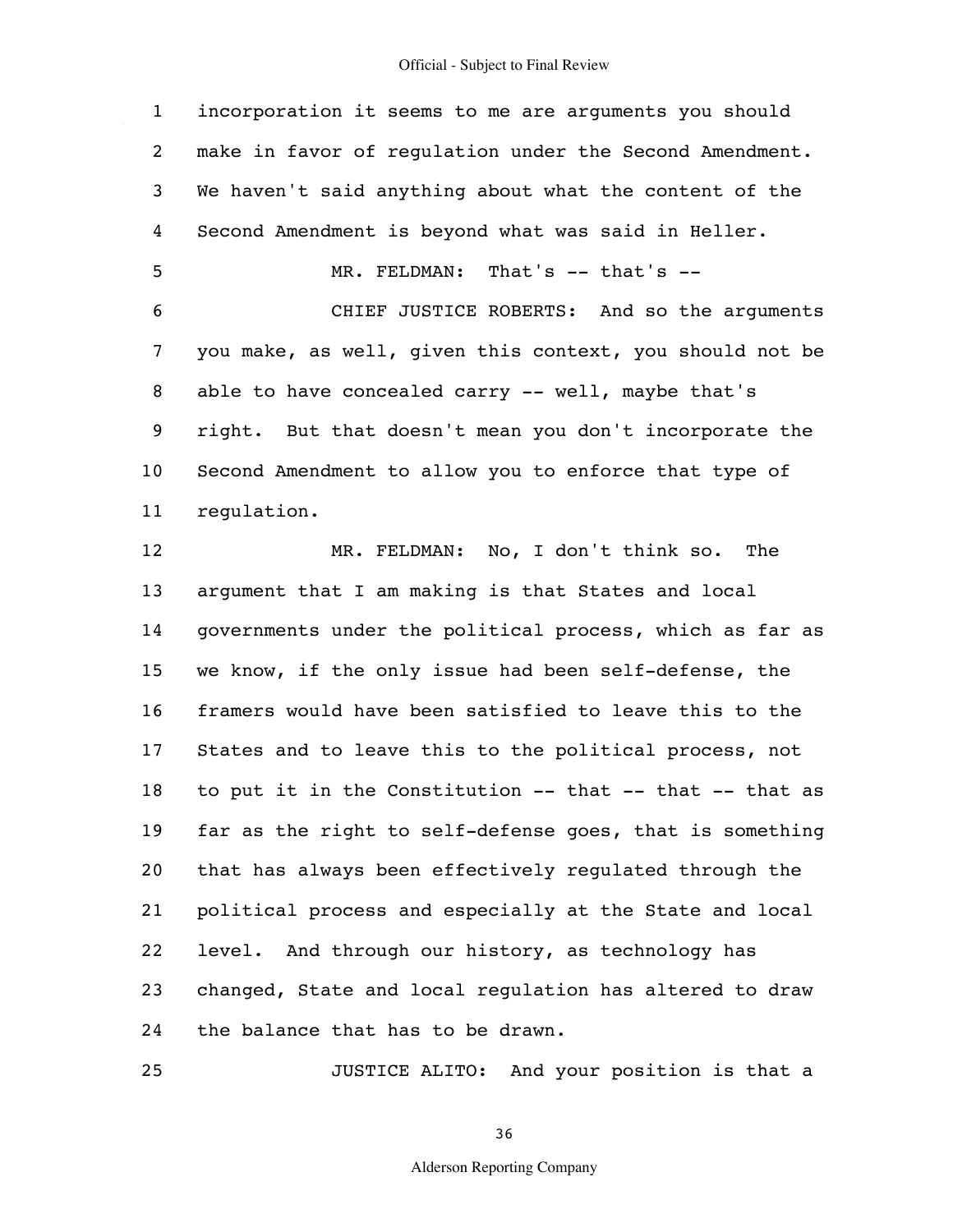1 2 -- a State or local government could completely ban all firearms?

3 4 5 6 7 8 9 10 11 12 13 14 15 16 17 18 19 20 21 22 23 24 25 MR. FELDMAN: If the State and local government did that, I think would it raise two questions. One question would be, there is always review under the Due Process Clause and under the Equal Protection Clause for provisions that are arbitrary. And I would want to know why a State had done that. It is certainly relevant that in the last 220 years no State has done that or even come close, and in fact as the briefs from the other side of the case from some of the States show, they are quite the opposite direction. But the second -- JUSTICE SCALIA: I -- I don't understand. JUSTICE KENNEDY: What is the due process liberty -- JUSTICE SCALIA: What basis would there be to -- to deny that? MR. FELDMAN: Well, there's always -- JUSTICE SCALIA: Firearms kill people is what the States say, and -- and we ban it. MR. FELDMAN: Right and that has -- JUSTICE SCALIA: Other countries have done that. MR. FELDMAN: It has not led to States doing

37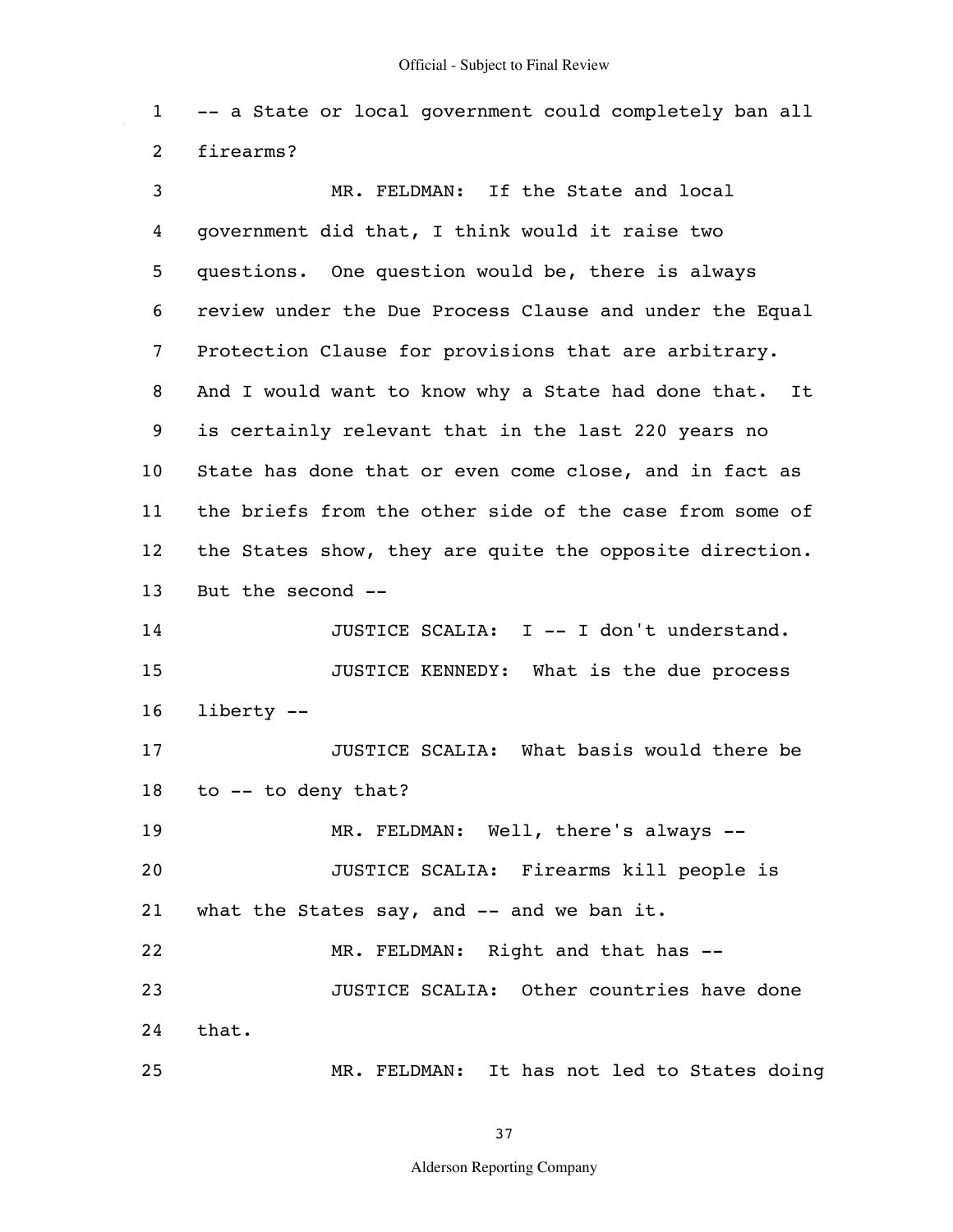1 2 3 4 5 6 7 8 9 10 11 12 13 14 15 16 17 18 19 20 21 22 23 24 25 it in -- in this country. JUSTICE SCALIA: But if they did do it, I think would you have to say it's perfectly okay. MR. FELDMAN: No, the second -- there would be two rights questions actually. One would be was arbitrary or is that actually based on a reasoned - that -- sound -- JUSTICE SCALIA: The reason is guns are dangerous. MR. FELDMAN: The second argument would be, the Court at that point, if in the very unlikely event a that a State or local government tried to do that, then the Court might have to wrestle at that point with the question of the relationship between self-defense and the right to keep and bear arms. In other words, this Court has never said -- JUSTICE KENNEDY: But would self-defense be part of liberty under the due -- substantive meaning of the Due Process Clause? MR. FELDMAN: I mean, if by that is, do you have a substantive right to self-defense, the Court actually has never answered that question, but I am willing to accept that there is such a right. JUSTICE KENNEDY: And you have given -- you said there were two reasons. So you have given us both

38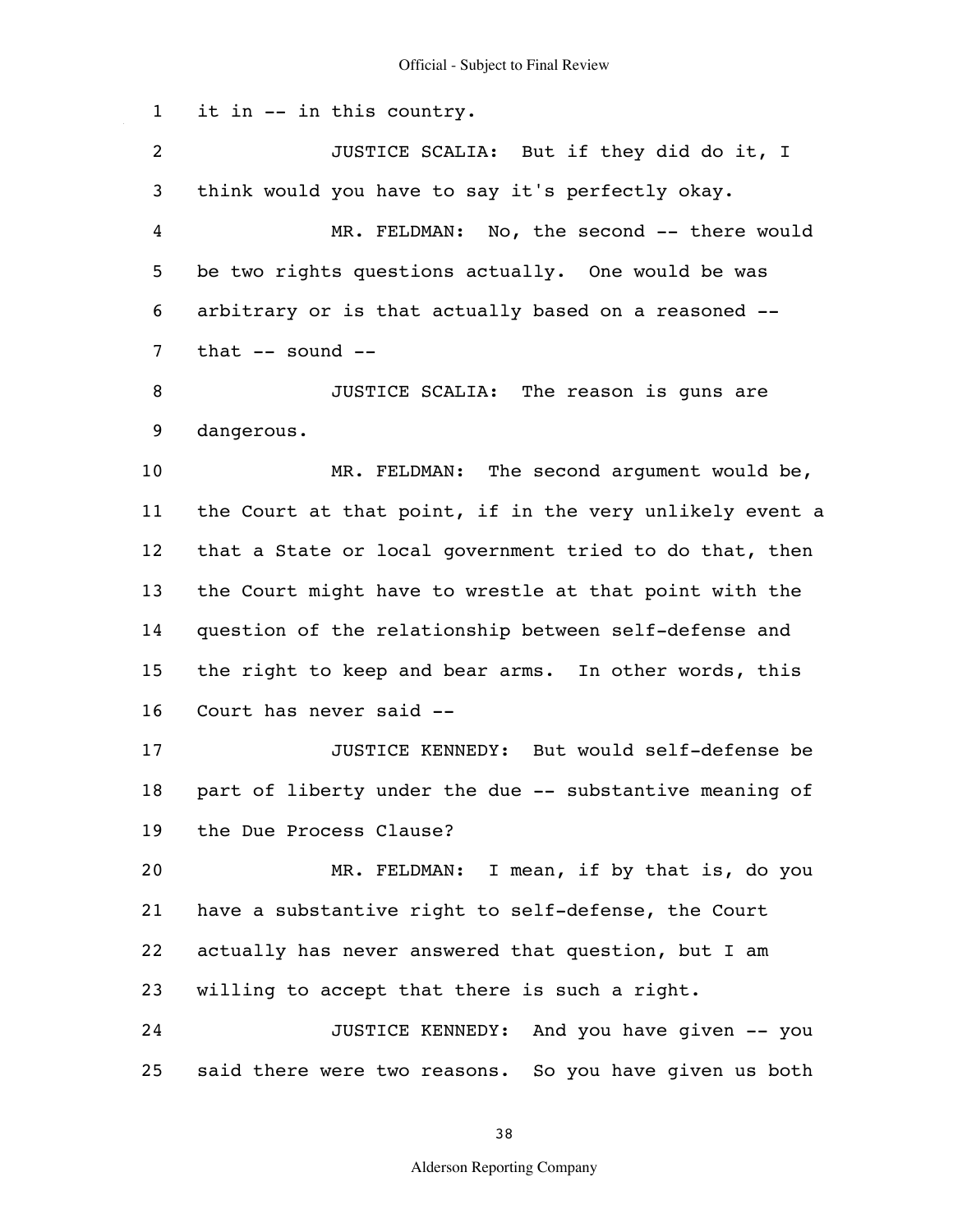| $\mathbf{1}$   | in your answer to Justice Alito's question?              |
|----------------|----------------------------------------------------------|
| $\overline{c}$ | MR. FELDMAN: Yes, and -- and what I say                  |
| 3              | about the right to self-defense is, if -- if the         |
| 4              | challenge -- if a State or local government banned all   |
| 5              | firearms it might raise the question of, given that      |
| 6              | there -- if there is a constitutional right to           |
| 7              | self-defense, has the State prohibited you from          |
| 8              | reasonable means of exercising that right?               |
| 9              | JUSTICE KENNEDY: Without repeating that and              |
| 10             | just so I understand your position, how could some       |
| 11             | member of the Court write the -- this opinion to say     |
| 12             | that this right is not fundamental, but that Heller was  |
| 13             | correct?                                                 |
| 14             | MR. FELDMAN: I -- the Court would just say               |
| 15             | that what Heller held was if you look at the meanings    |
| 16             | that the words in the Second Amendment had, the common   |
| 17             | meaning -- as the Court said in the Heller opinion --    |
| 18             | the common meanings that the word had in 1791, it        |
| 19             | imposed limitation on the State. It took a preexisting   |
| 20             | right that had not been -- was not codified in the       |
| 21             | Constitution, and it said, this self-defense right we    |
| 22             | need in the Constitution in order -- in order to protect |
| 23             | the militia against being disarmed by the Federal        |
| 24             | Government.                                              |
|                |                                                          |

CHIEF JUSTICE ROBERTS: That sounds an awful

39

25

 $\hat{\mathcal{A}}$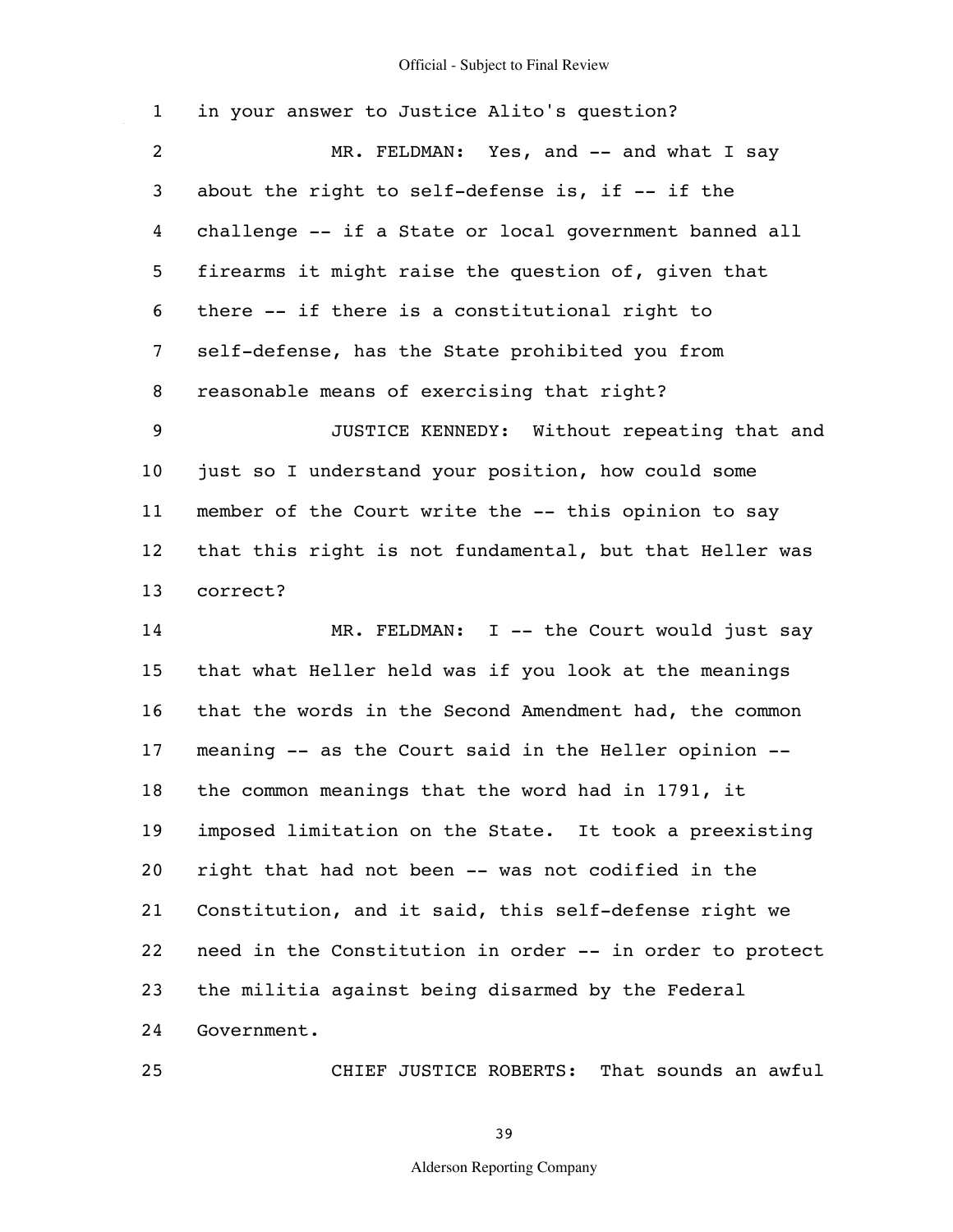1 2 lot to me like the argument we heard in Heller on the losing side.

3 4 5 6 7 8 9 10 11 12 13 14 15 16 17 18 19 20 21 22 23 24 25 MR. FELDMAN: Well, it's actually what the Court said in its opinion. What the Court said in its opinion is the reason it was codified was the concern that the framers had with the -- that the Federal Government might disarm the militia. Not self-defense. Self-defense according to the Court in Heller, quote, "had little to do with the codification of the right." JUSTICE SCALIA: They said that is the reason it was codified. They did not say that that is the function of what was codified. The function of what was codified was to enforce the traditional right of the people to bear arms. MR. FELDMAN: And that that -- --JUSTICE SCALIA: And to say that that wasn't the reason it was codified doesn't say anything about what it consists of. MR. FELDMAN: That -- that's correct, and I'm not arguing today about what it consists of, but the point being that this was a right that had been -- the framers as far as we know would have been satisfied to leave to the political process if it was just a question of the feature of it. Today --

JUSTICE ALITO: Let me see if I understand

40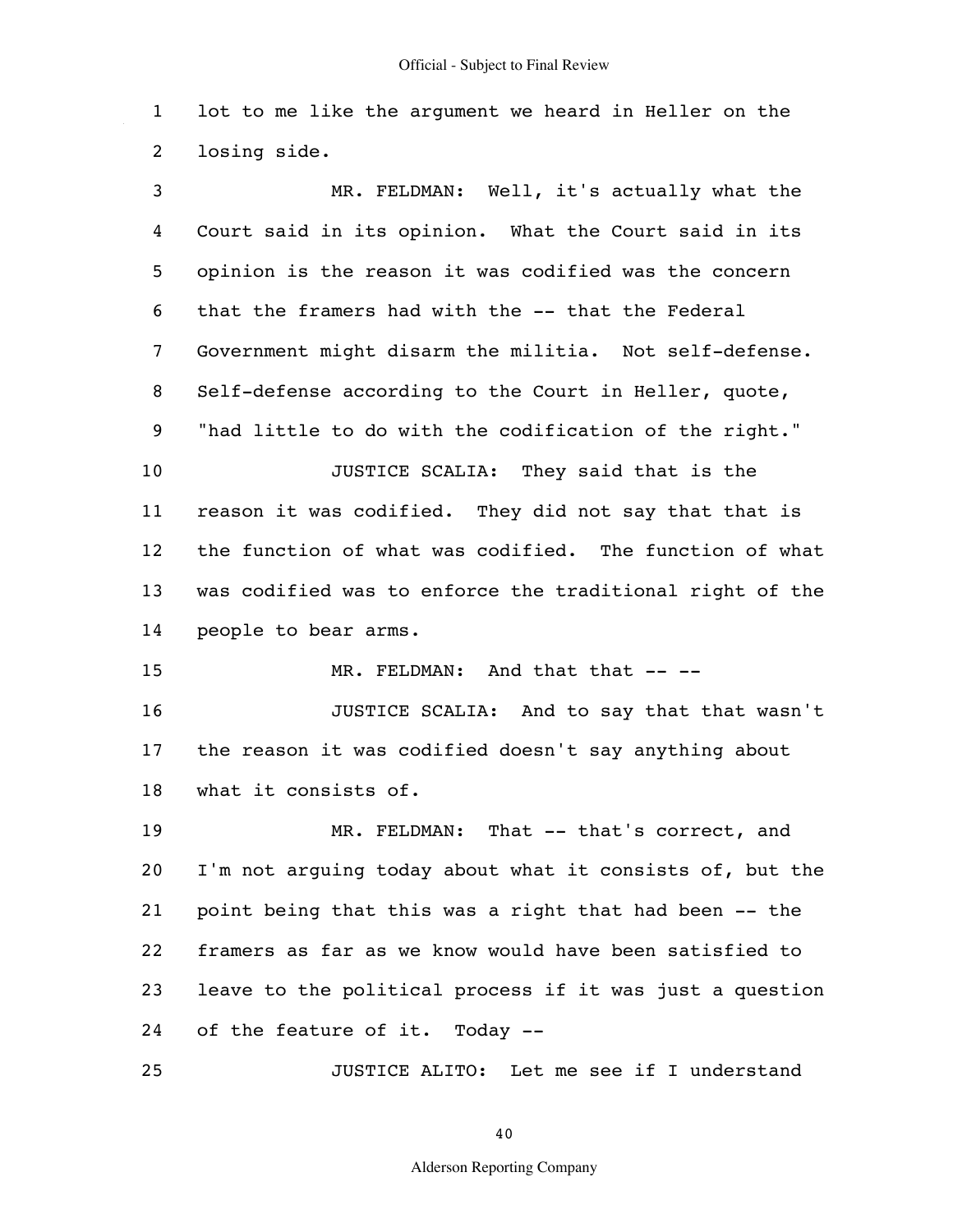1 2 3 4 5 6 7 8 9 10 11 12 13 14 15 16 17 18 19 20 21 22 23 24 25 your argument. I thought you said a minute ago that if a State or local government were to ban firearms completely, this Court might hold that that violates substantive due process because the right to use a firearm for self-defense is -- might be held to be implicit in the concept of ordered liberty; is that right? MR. FELDMAN: That is correct. JUSTICE ALITO: And -- but I thought you began by saying that the right to keep and bear arms is not implicit in the concept of ordered liberty. MR. FELDMAN: The right to keep and bear arms that was recognized-- I don't actually think the right to keep and bear arms itself is. Perhaps the right to self-defense is, and then like other rights, similar rights, if the Court were to hold that that is constitutionally protected, the question would be is the State now giving you sufficient means to exercise that right? Not whatever means you want but sufficient means so that you reasonably can exercise for that right. I would think that would be the only way that that kind of analysis could go if you start off from self-defense. JUSTICE SCALIA: Mr. Feldman, let me take your argument at -- at its face value. Let's assume that the only reason it is there and the only purpose it

41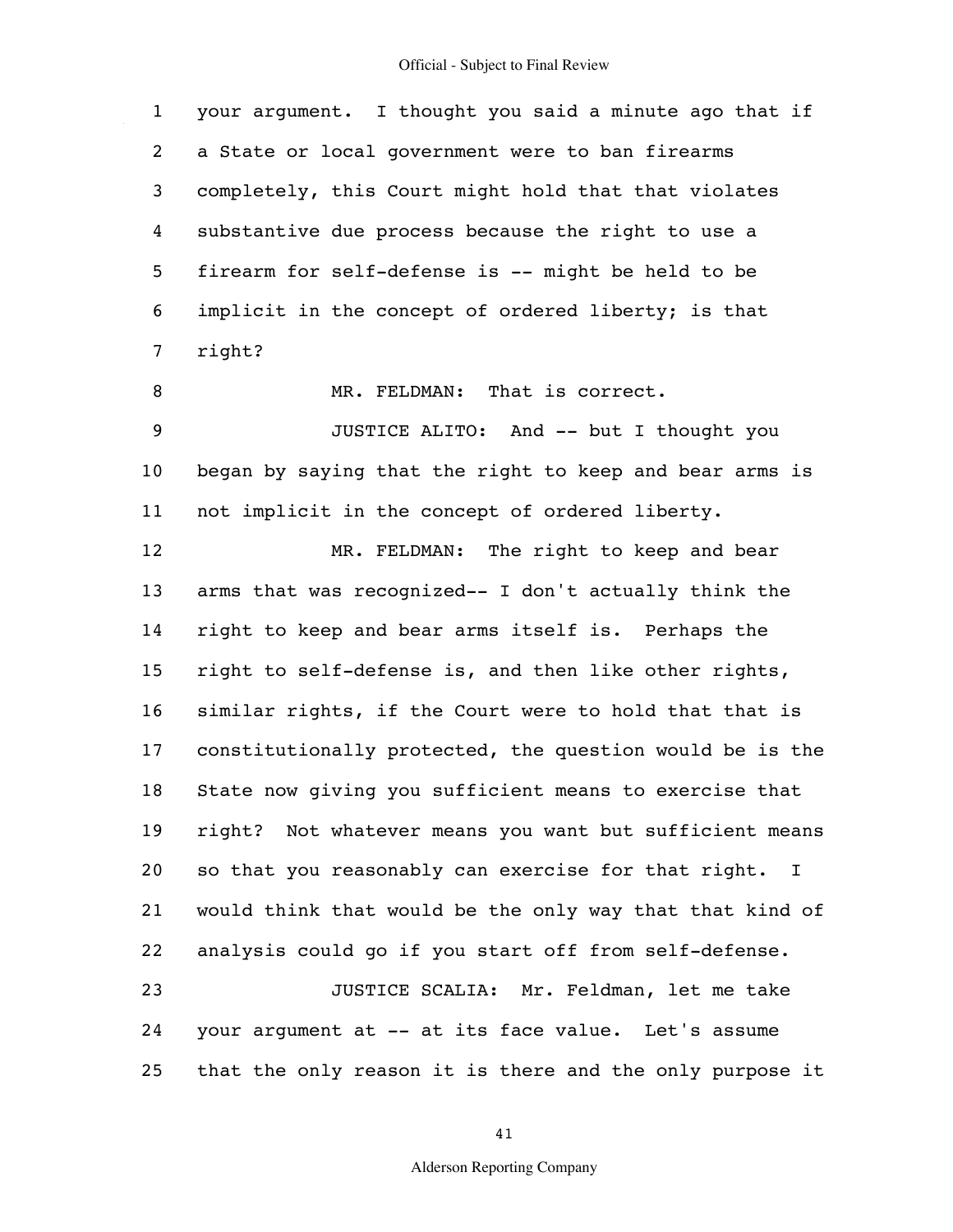$\mathcal{L}_{\mathcal{A}}$ 

| $\mathbf{1}$ | serves is the militia purpose. Isn't that militia          |
|--------------|------------------------------------------------------------|
| 2            | purpose just as much defeated by allowing the States to    |
| 3            | take away the militia's arms as it would be by allowing    |
| 4            | the Federal Government to take away the militia's arms?    |
| 5            | MR. FELDMAN: Yes, but I -- that --                         |
| 6            | JUSTICE SCALIA: Then so --                                 |
| 7            | MR. FELDMAN: But that --                                   |
| 8            | JUSTICE SCALIA: -- even if you assume that                 |
| 9            | the whole thing turns around the militia prologue, that    |
| 10           | prologue is just as -- just as important with respect to   |
| 11           | the State's depriving the people of arms.                  |
| 12           | MR. FELDMAN: But I don't think the argument                |
| 13           | -- the primary argument that is being made today, that     |
| 14           | this is implicit in the concept of ordered liberty or      |
| 15           | sufficiently fundamental or whichever other formulas --    |
| 16           | JUSTICE SCALIA: You are switching horses                   |
| 17           | now.                                                       |
| 18           | MR. FELDMAN:<br>No, I'm not.                               |
| 19           | JUSTICE SCALIA: Let's just focus on your                   |
| 20           | arqued that -- that -- that deals with the prologue.       |
| 21           | You say this is different because of that prologue.<br>But |
| 22           | that prologue has just as much force if the States take    |
| 23           | away the militia's arms as if the Federal Government       |
| 24           | does.                                                      |
| 25           | MR. FELDMAN: I -- I think that few people                  |

42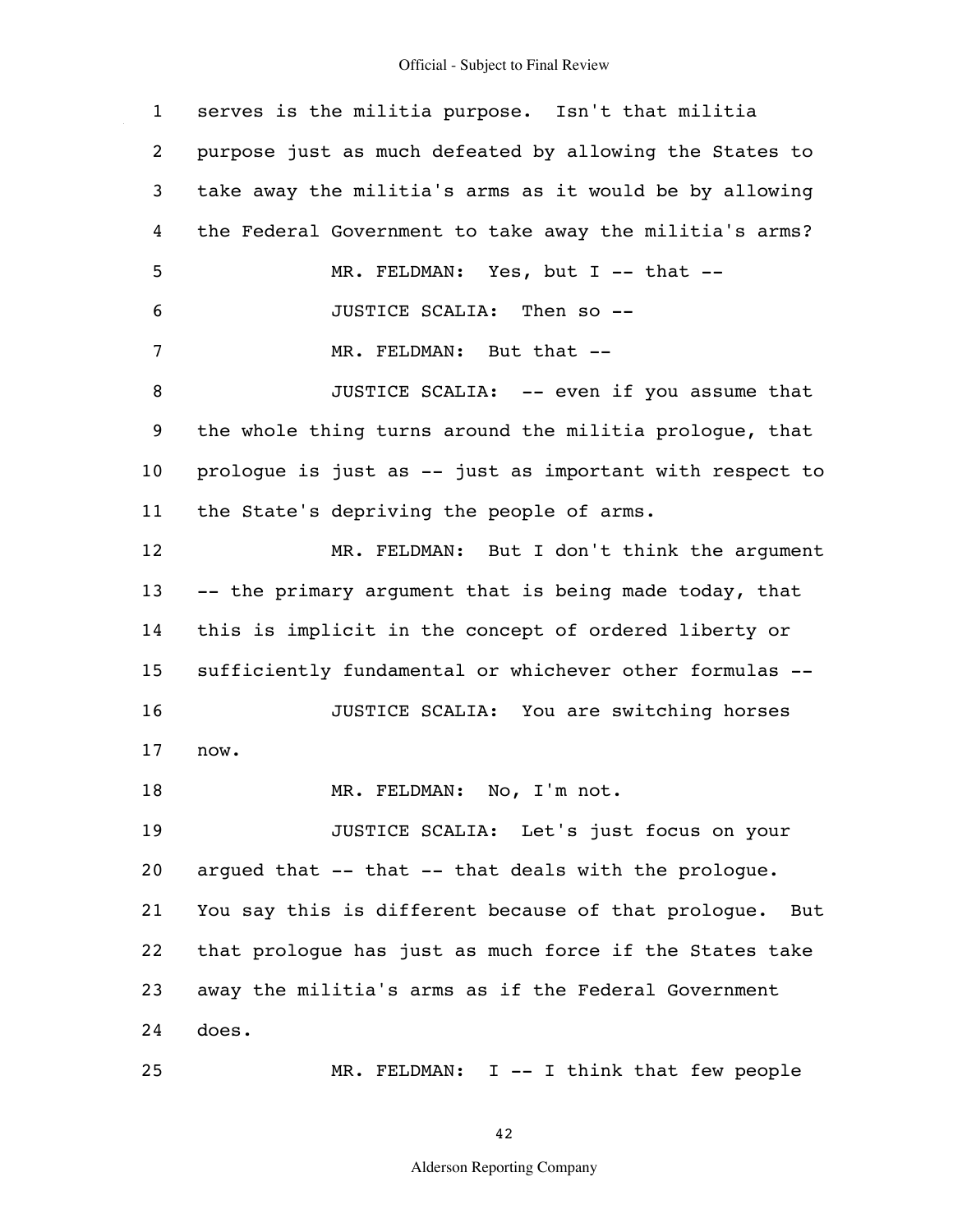1 2 3 4 5 today would say -- and in fact few people in 1868 would say that the concern to protect the State militias is something that's so fundamental or essential to a concept of ordered liberty or central to our system that it has to be protected --

6 7 8 9 10 11 12 13 14 15 16 17 18 19 20 21 JUSTICE BREYER: Well, suppose it is. Suppose it is; assume for argument's sake that it is. Still, I take from what you are saying that -- let's make up an imaginary importance of ordered liberty chart, and we give it to James Madison and the other framers. And he would say insofar as that right to bear arms is important for the purpose of maintaining the militia, it's high on the ordered liberty chart. Insofar as the right to bear arms is there to shoot burglars, it's low on the ordered liberty chart. And if that's what they would say, it's conceivable that part of this amendment would go through and be incorporated, namely that part which would prevent a law that would disarm people to the extent they couldn't form militias. But that part which would disarm people to the extent that they couldn't shoot

22 burglars, that would not be incorporated.

23 24 25 MR. FELDMAN: It -- that would be -- that would be possible, but another -- another way to look at it is, that the question that the Court had -- the Court

43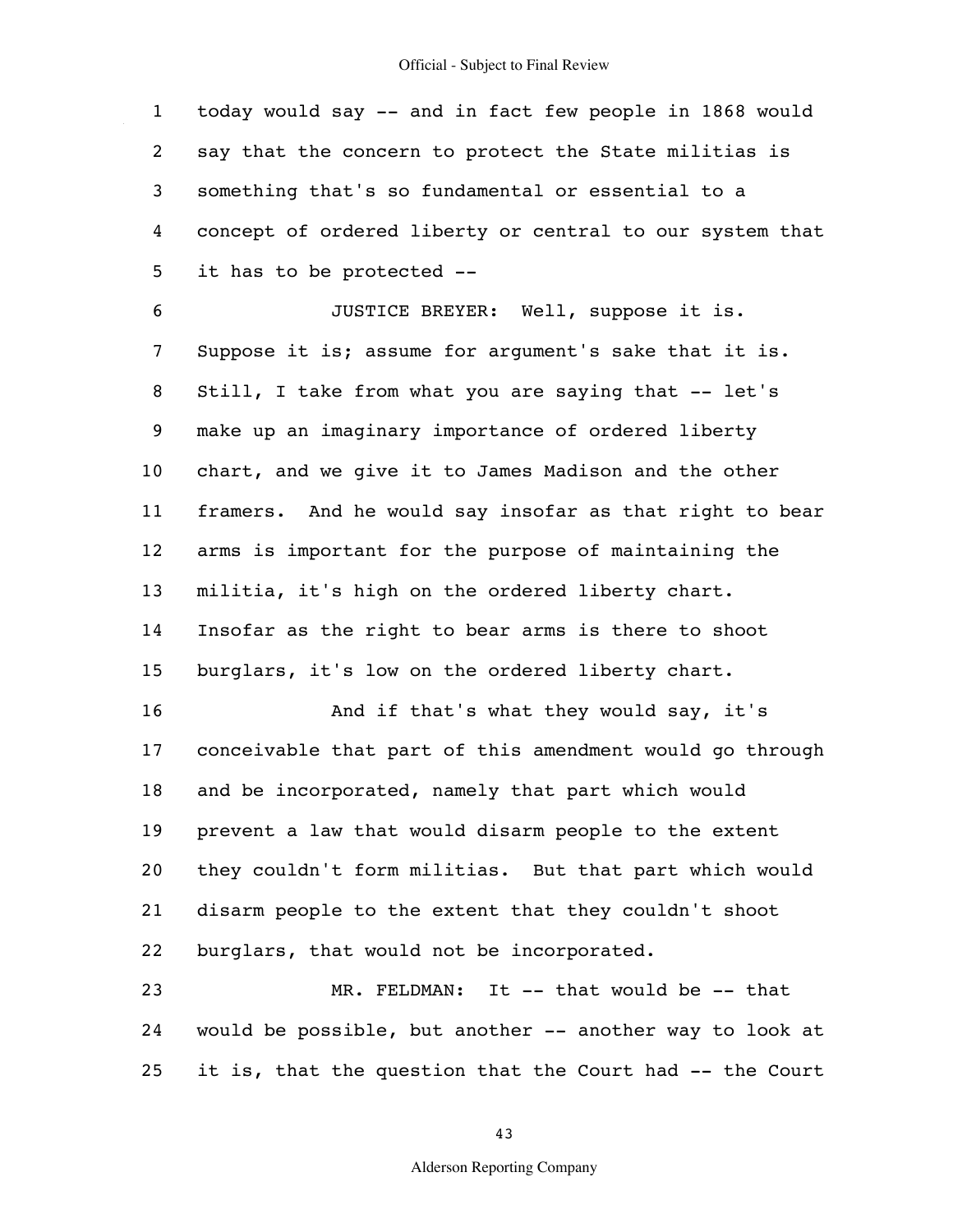1 2 3 4 5 6 7 8 9 10 11 12 13 14 has never answered the question, is this implicit in the concept of ordered liberty or should this be incorporated under any other test? By -- JUSTICE ALITO: But if we took the approach -- if we took the approach that Justice Breyer outlined, why would we not do the same thing with respect to all the applications of all the amendments that up to this point have been regarded as being completely incorporated, along with all of our decisions? So why would we not look at all of our decisions under the First Amendment and the Fourth Amendment, and the Fifth Amendment and the Sixth Amendment and rank all of though interpretations on some scale of ordered liberty?

15 16 17 18 19 20 21 22 MR. FELDMAN: I -- I don't think -- I don't think the Court would. And what I was really responding to Justice Breyer was, we understand that the Second Amendment is in the Constitution and binds the Federal Government, but it has always been understood from 1868 on, that before an amendment applies to the States you need something more than just finding that it is in the Constitution.

23 24 25 CHIEF JUSTICE ROBERTS: But to get back to Justice Breyer's point, which I'm not sure you answered, is your theory that you simply -- it's not a question of

44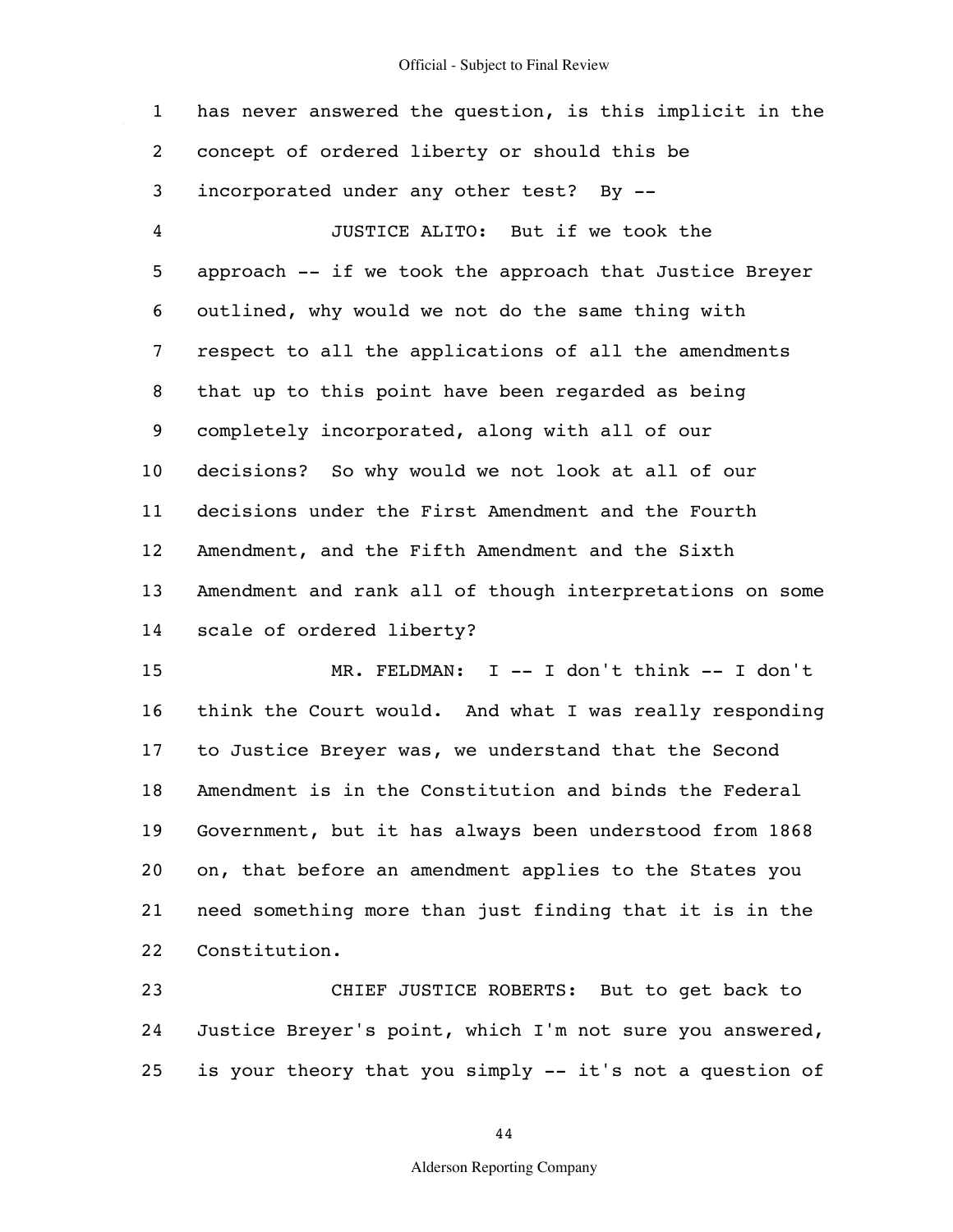1 2 3 4 5 6 7 8 9 10 11 12 13 14 15 16 17 18 19 20 21 22 23 24 25 is it in or is it out? You are saying well, what is in and what is out? Would -- MR. FELDMAN: No, I -- actually my -- excuse me. My answer to the question would be -- I think it's out, because all that shows is the framers -- CHIEF JUSTICE ROBERTS: So you think it's in or out, right? MR. FELDMAN: I think that -- I think that the best argument is that it's out, for this reason: When the framers --CHIEF JUSTICE ROBERTS: No, I -- I know your reasons. MR. FELDMAN: Okay. CHIEF JUSTICE ROBERTS: I'm trying to get you to take a position on whether or not you want us to not only pick and choose among which amendments are part of our abstract notion of ordered liberty, or if you want us also to take amendments that might be in and refine them and shave them off a little bit and say well, this part of the amendment is in, and this part isn't. MR. FELDMAN: No, that's not the argument that we are making. CHIEF JUSTICE ROBERTS: Okay. So your argument is all in or all out.

45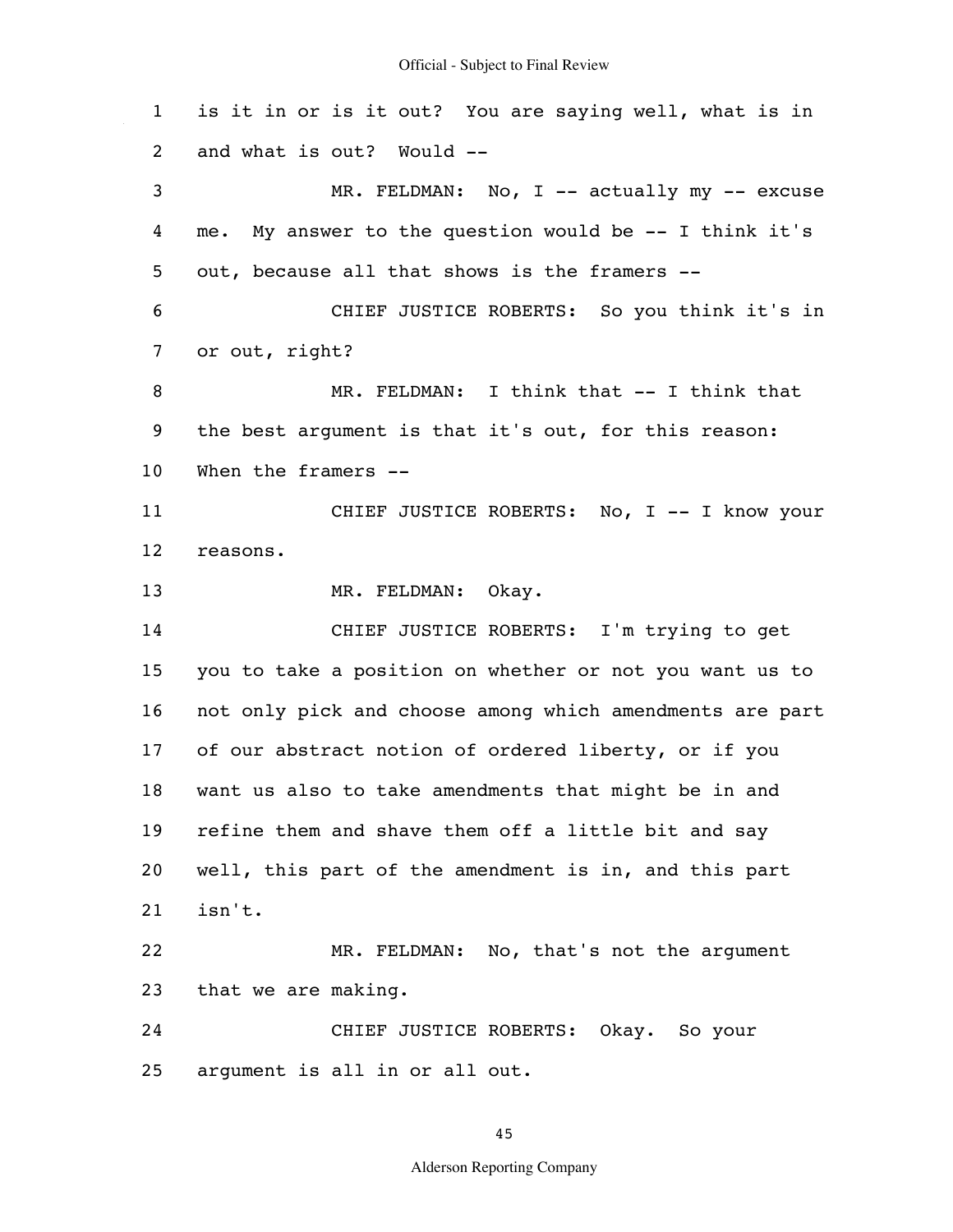$\sim 10$ 

| $\mathbf{1}$ | MR. FELDMAN: The argument we're making --                |
|--------------|----------------------------------------------------------|
| 2            | yes.                                                     |
| 3            | CHIEF JUSTICE ROBERTS: Okay.                             |
| 4            | MR. FELDMAN: The argument that we're --                  |
| 5            | JUSTICE BREYER: Step one -- step one is,                 |
| 6            | make my chart. Step two is, look at what's high. Step    |
| 7            | three is, even that that high part, even that high part, |
| 8            | nobody could think was incorporated.                     |
| 9            | MR. FELDMAN: I -- in our view, the things                |
| 10           | that the framers -- the framers had their reasons for    |
| 11           | putting --                                               |
| 12           | JUSTICE BREYER: That's how you think                     |
| 13           | Madison went about his job?                              |
| 14           | MR. FELDMAN: No. No, I think that --                     |
| 15           | CHIEF JUSTICE ROBERTS: He did, actually.                 |
| 16           | He did. That's how he went about it.                     |
| 17           | JUSTICE BREYER: I'm asking Counsel.                      |
| 18           | Do you think that's how Madison went about               |
| 19           | his job?                                                 |
| 20           | MR. FELDMAN: I think the framers had                     |
| 21           | reasons to put everything in the Constitution that they  |
| 22           | put in it. But the question about whether it should be   |
| 23           | incorporated against the States is a different question  |
| 24           | than whether they put it in the Constitution.            |
| 25           | And what you have in the Second Amendment,               |

46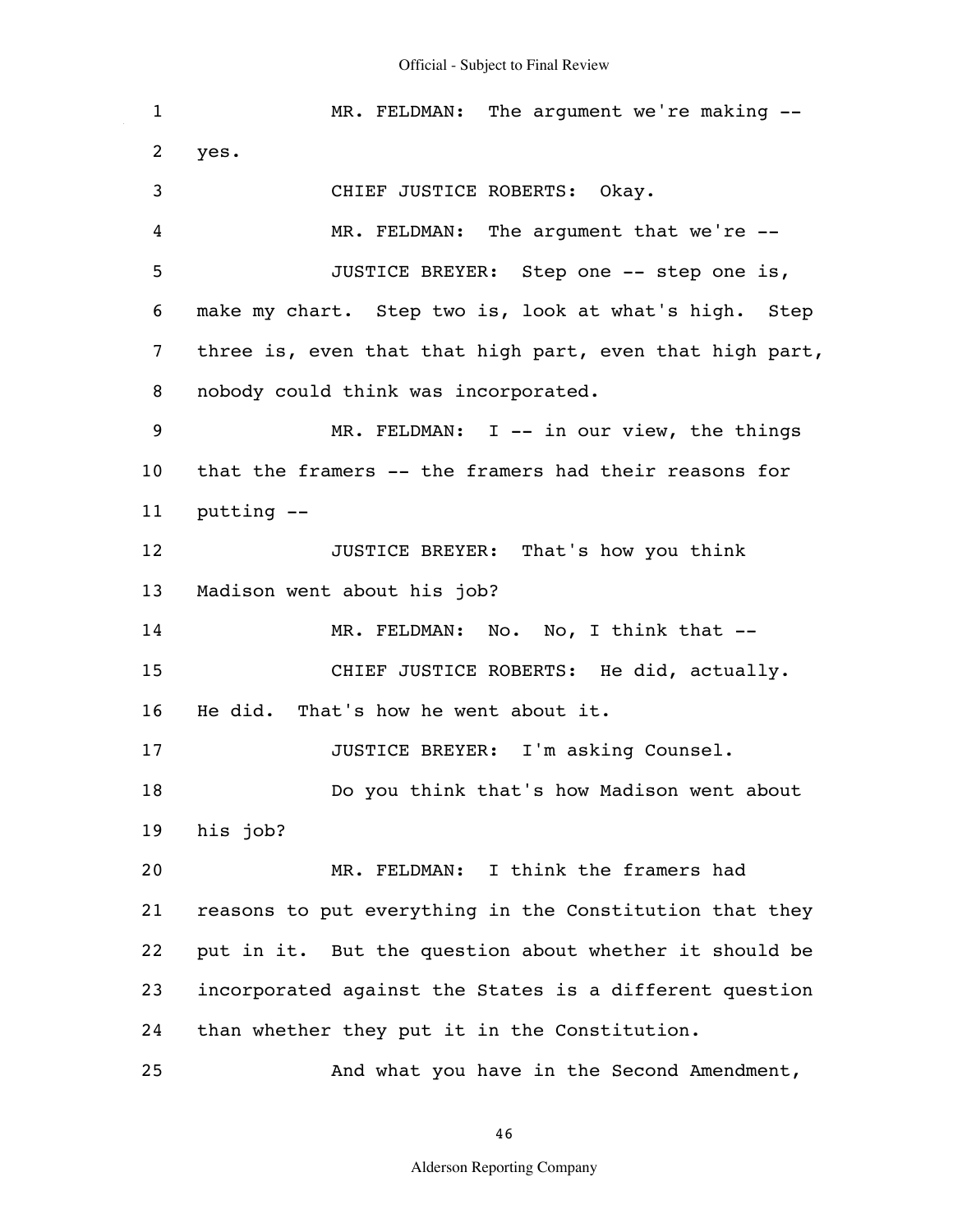1 2 3 4 5 6 7 8 9 10 11 12 13 14 15 16 17 18 19 20  $21 - -$ 22 23 24 25 and it's right clear on the face of it from the prologue; it's clear -- it's clear from the opinion in Heller, is the reason they put it in the Constitution is not the primary reason why people today are arguing that this is a right that is so fundamental that -- that it has to be applied against the States. JUSTICE SOTOMAYOR: Mr. Feldman, our selective incorporation doctrine under the Due Process Clause does suggest that there are some rights that were fundamental enough to be incorporated and some that are fundamental, but not fundamental enough to be incorporated. We have drawn a line. Is it the ordered liberty concept alone in our jurisprudence that you are relying upon, or is it any other articulation of our incorporation doctrine that supports your view? MR. FELDMAN: I think that's the underlying standard, but the Court has certainly looked at our history and our traditions in answering this question, and I think they are relevant in this area, as they were JUSTICE SOTOMAYOR: The Chief says: Yes, if we look at it, we have to look at it in the context of our history, our structure. So address his question as to why, in our structure, or our history, it's not

47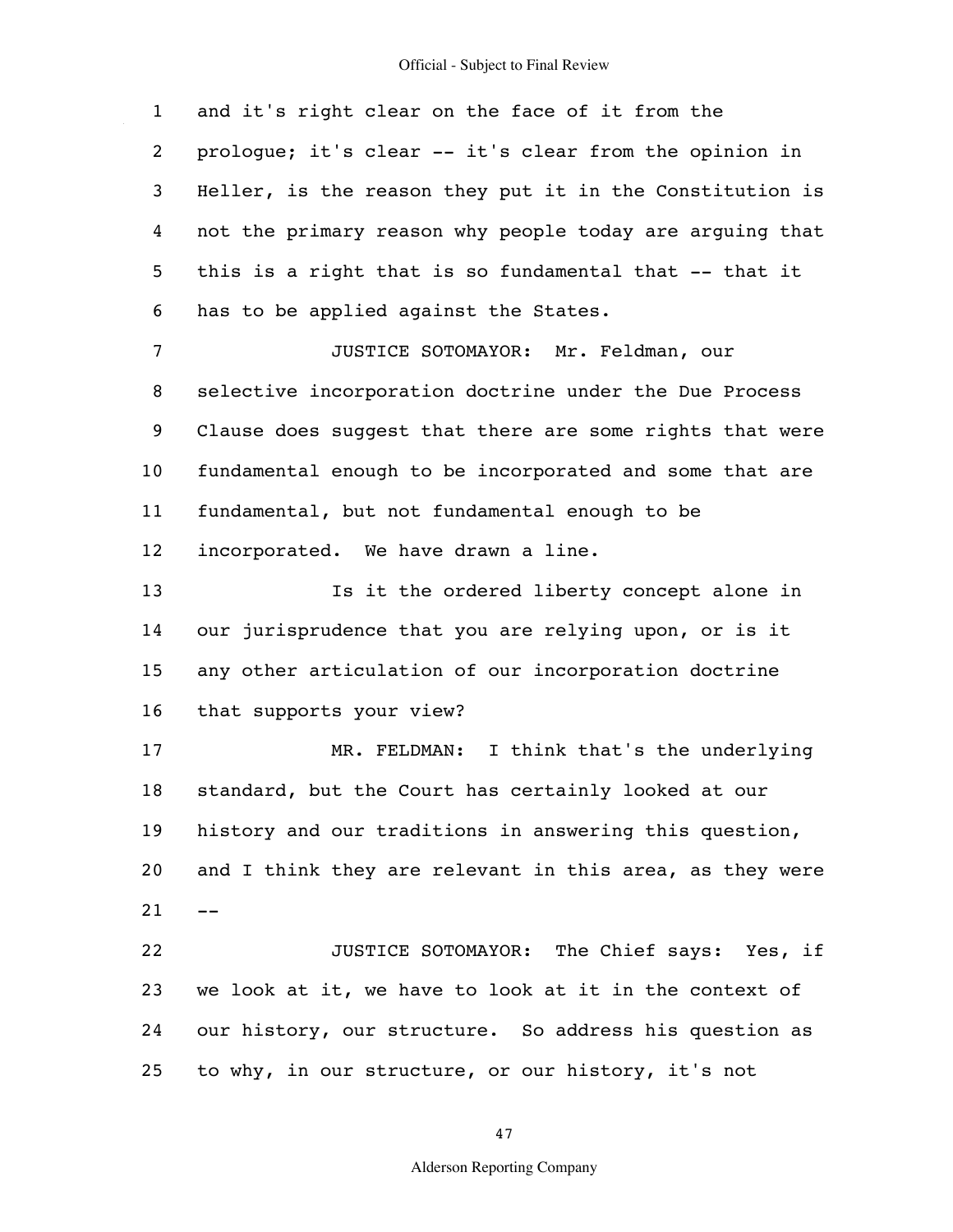1 2 3 4 5 6 7 8 9 10 11 12 13 14 15 16 17 18 19 20 21 22 23 24 25 fundamental enough to -- MR. FELDMAN: Yes. JUSTICE SOTOMAYOR: -- incorporate. MR. FELDMAN: Yes, and I think it's -- I think it's not. We have discussed already 1791, and the reasons why -- the reasons even that the framers thought -- well, I have already discussed that. I don't want to go into it again. The  $--$ JUSTICE SCALIA: Eleven of the colonies had a guarantee at the time that the Constitution was adopted, and I believe something like 44 States currently have in their constitutions protection of the right to bear arms. Does that suggest anything about - about how fundamental it is generally? MR. FELDMAN: What the Court actually said in Heller was that there were two States at the time, in 1791, that had a firearms right, and with -- there were possibly two more where the evidence was a little bit more ambiguous. As far as today, it is true that 44 States have some kind of recognition of a right to keep and bear arms. Now, some of those States -- a couple of them, at least, two to four -- recognize that only in connection with the militia, and it's really quite

48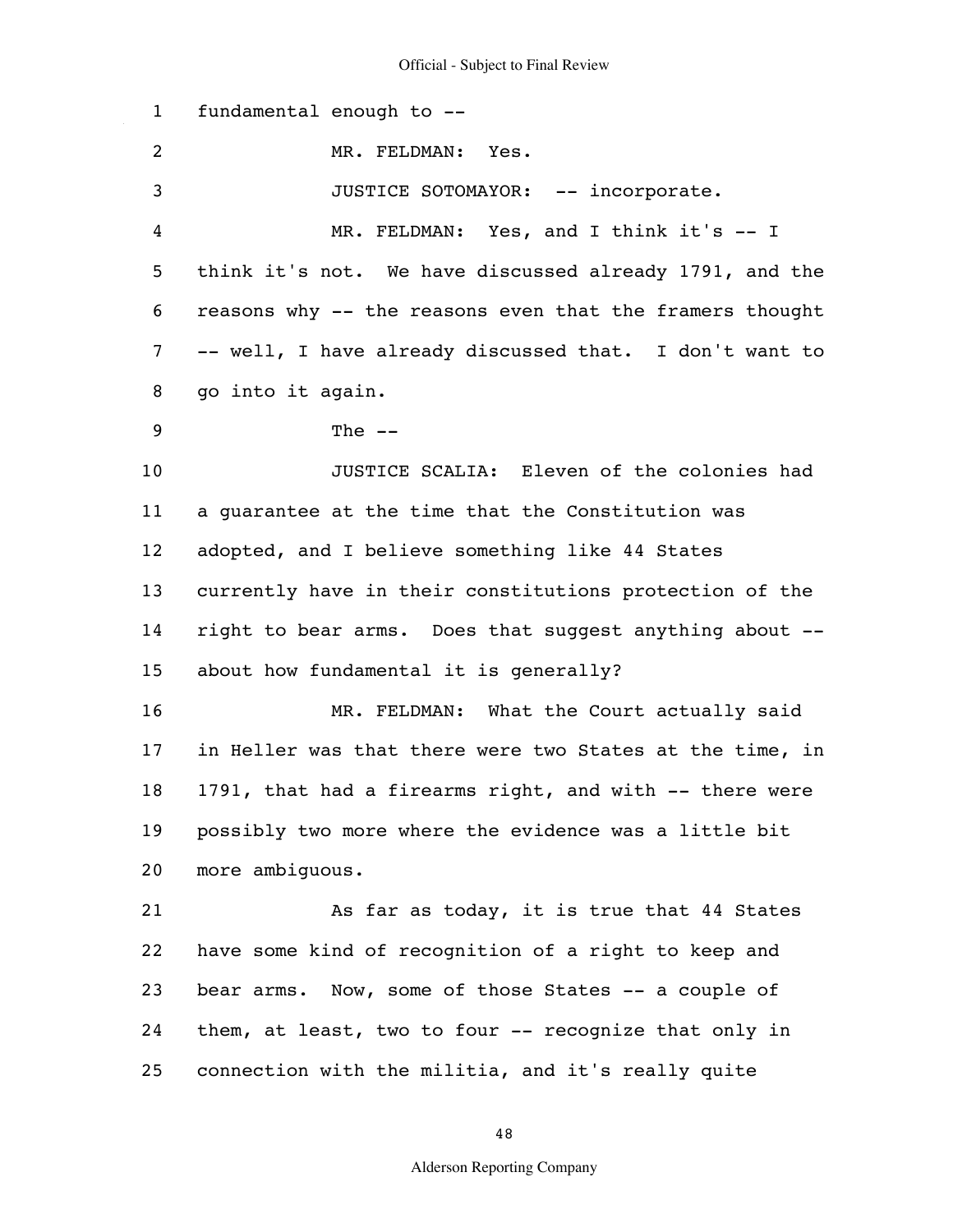$\hat{\mathcal{A}}$ 

| $\mathbf{1}$    | different than the right that this Court recognized in    |
|-----------------|-----------------------------------------------------------|
| $\overline{2}$  | Heller. Many other of the rights that are recognized in   |
| 3               | State constitutions include provisions that really would  |
| 4               | be unheard of, and that actually point to the reasons     |
| 5               | why this is not fundamental, like, say, freedom of        |
| 6               | speech or freedoms of religion. They have provisions      |
| 7               | that say: Subject to such regulation as the legislature   |
| 8               | may proscribe, or the like.                               |
| 9               | And that points out the other difference.                 |
| 10              | Because firearms are -- the same features that make them  |
| 11              | useful for self-defense make them also useful as          |
| 12 <sub>2</sub> | instruments of violent crime, suicide, and accidental     |
| 13              | Their -- regulation of these items is a part of<br>death. |
| 14              | our tradition and --                                      |
| 15              | JUSTICE SCALIA: "Subject to such                          |
| 16              | regulation" certainly excludes banning them entirely,     |
| 17              | which is what you assert can be done.                     |
| 18              | No, I think that --<br>MR. FELDMAN:                       |
| 19              | JUSTICE SCALIA: What's the purpose of a                   |
| 20              | State constitutional quarantee which has at the end of    |
| 21              | it "subject to such regulation as the legislature may     |
| 22              | proscribe," if that regulation includes banning it        |
| 23              | entirely? That -- that would make a nullity of the        |
| 24              | constitutional requirement.                               |
| 25              | MR. FELDMAN: The overwhelming consensus                   |

MR. FELDMAN: The overwhelming consensus

49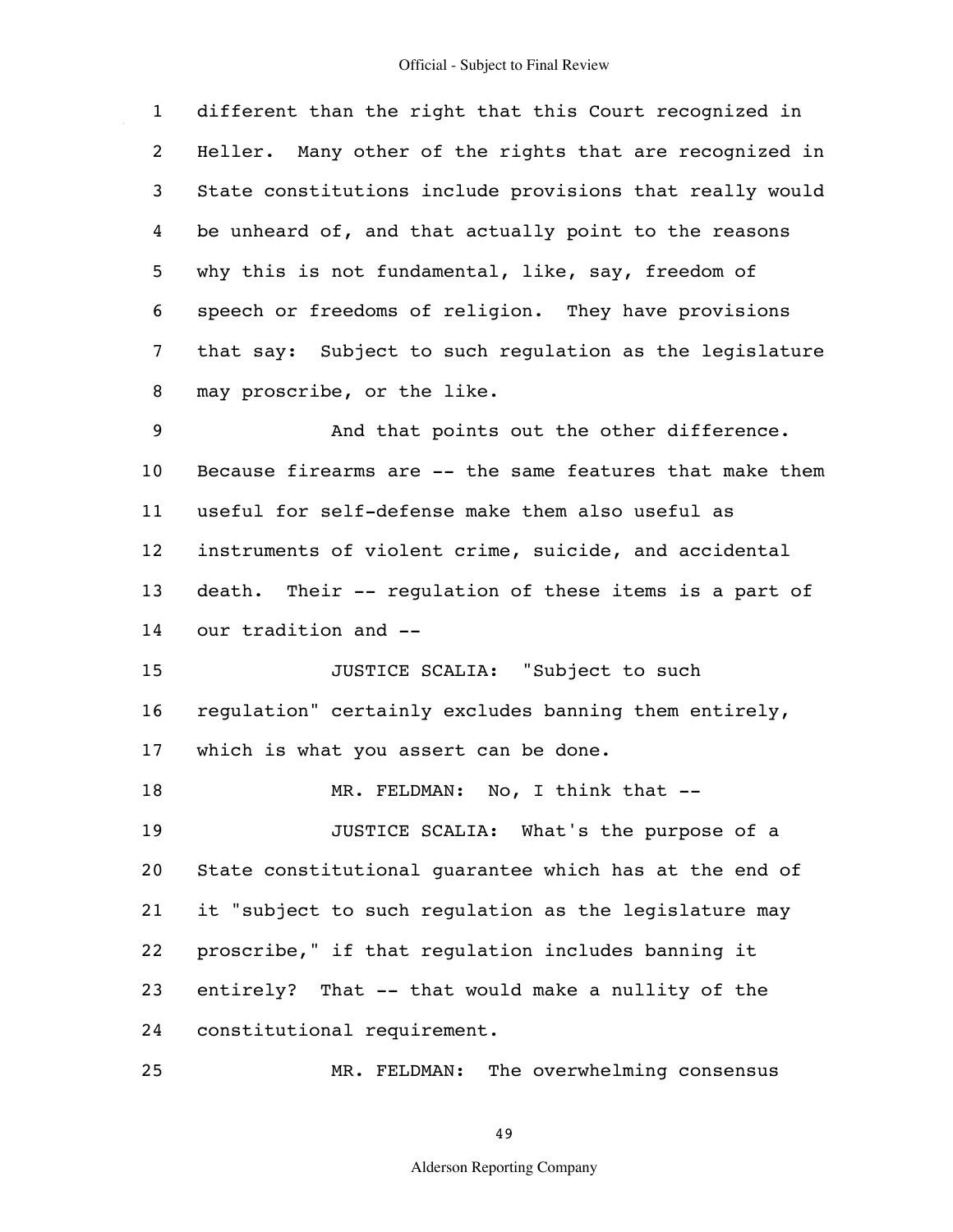$\hat{\mathcal{A}}$ 

| $\mathbf{1}$   | among the State courts in interpreting the wide variety |
|----------------|---------------------------------------------------------|
| $\overline{2}$ | of different types of provisions that they have is that |
| 3              | it imposes a reasonable regulation standard that is not |
| 4              | violated by banning a particular weapon or a particular |
| 5              | class of weapons, as long as you are allowing some kind |
| 6              | of firearm, and that is not the right that this Court   |
| 7              | recognized in Heller.                                   |
| 8              | JUSTICE SCALIA: Is that what you are                    |
| 9              | asserting here, that the States have to allow firearms? |
| 10             | MR. FELDMAN:<br>No.                                     |
| 11             | JUSTICE SCALIA: Is that --                              |
| 12             | MR. FELDMAN: I -- I didn't think I was.                 |
| 13             | JUSTICE SCALIA: I didn't think so, either,              |
| 14             | so why did your last argument make any sense?           |
| 15             | MR. FELDMAN: No, what I'm saying -- I'm                 |
| 16             | sorry. What I'm saying is that the right that is        |
| 17             | embodied in the wide variety of different State         |
| 18             | constitutions, the overwhelming consensus is that what  |
| 19             | the States have determined as a result of their own     |
| 20             | processes and in light of their own conditions is that  |
| 21             | you can't ban all kinds of firearms, but you can ban    |
| 22             | some kinds of firearms.                                 |
| 23             | JUSTICE SCALIA: That's fine.                            |
| 24             | MR. FELDMAN: And that is -- and the kinds               |
| 25             | of firearms that have traditionally been banned --      |

50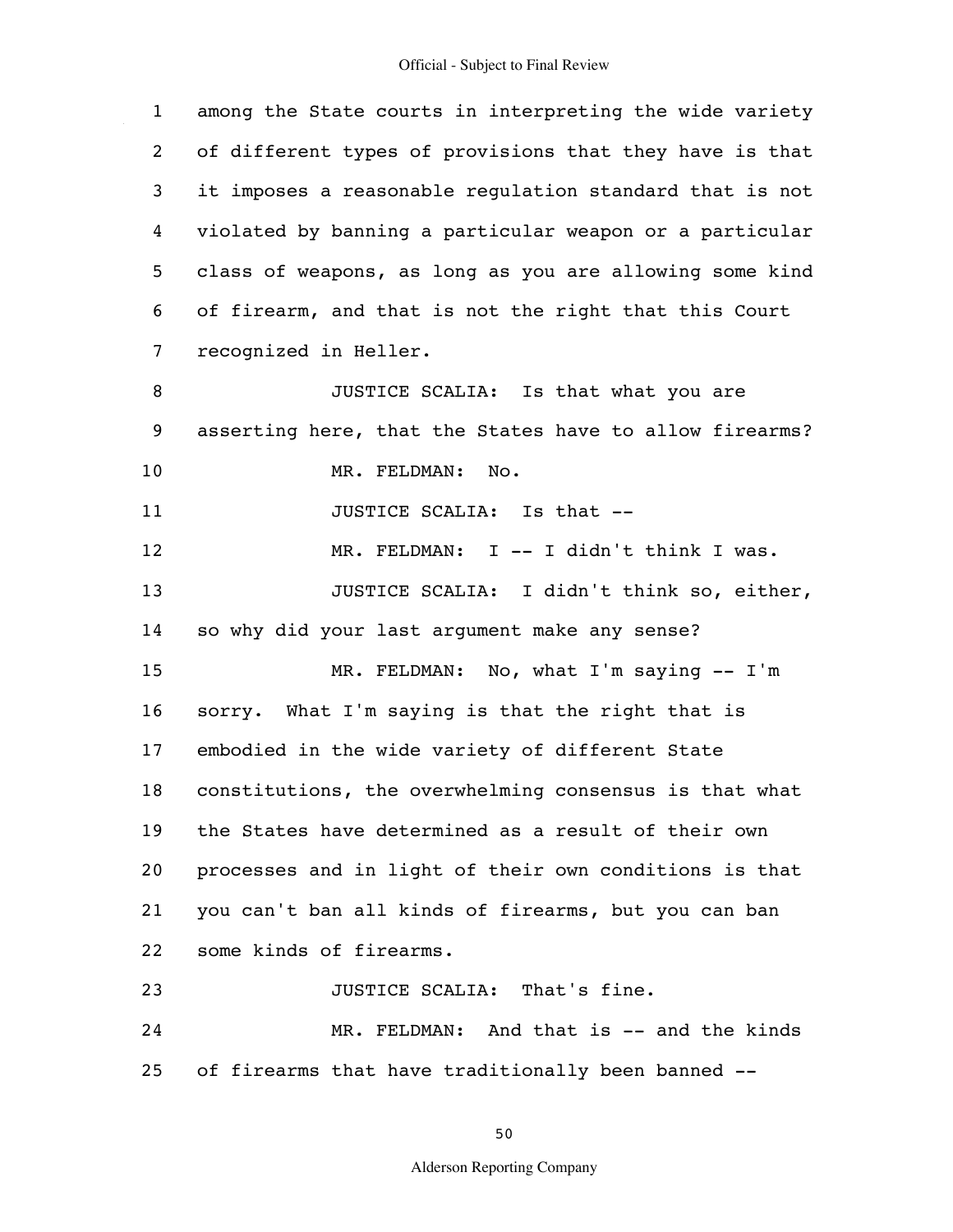| $\mathbf{1}$   | JUSTICE SCALIA: We said as much in Heller.               |
|----------------|----------------------------------------------------------|
| $\overline{2}$ | MR. FELDMAN: All right. Well -- and the                  |
| 3              | kinds of firearms that have traditionally been banned by |
| 4              | the States and that actually the period around the time  |
| 5              | of the Fourteenth Amendment is a good period to look.    |
| 6              | At or around that time, there are numerous States that   |
| 7              | had regulations barring the carrying and even that go up |
| 8              | to the point of possession of pistols and Bowie knives,  |
| 9              | which are not firearms, but are also arms under the      |
| 10             | Second Amendment, and so on.                             |
| 11             | CHIEF JUSTICE ROBERTS: Well, all of those                |
| 12             | may be perfectly valid today, or -- if the Court         |
| 13             | incorporates the Second Amendment. Incorporation         |
| 14             | doesn't say anything by itself about whether those types |
| 15             | of regulations, which you think are reasonable and your  |
| 16             | friends think may not be reasonable, are valid or not.   |
| 17             | I think the Court in Heller<br>MR. FELDMAN:              |
| 18             | did hold that a ban on -- a ban on handquns is invalid.  |
| 19             | That was the holding of the case. And these are --       |
| 20             | these were laws that were passed that are very close to  |
| 21             | In the 1860's and the 1870's, in Texas, in<br>that.      |
| 22             | Wyoming, places that -- not necessarily for the whole    |
| 23             | State --                                                 |
| 24             | JUSTICE SCALIA: Handguns in the home?                    |
| 25             | Handguns in the home? That's what Heller addressed?      |

51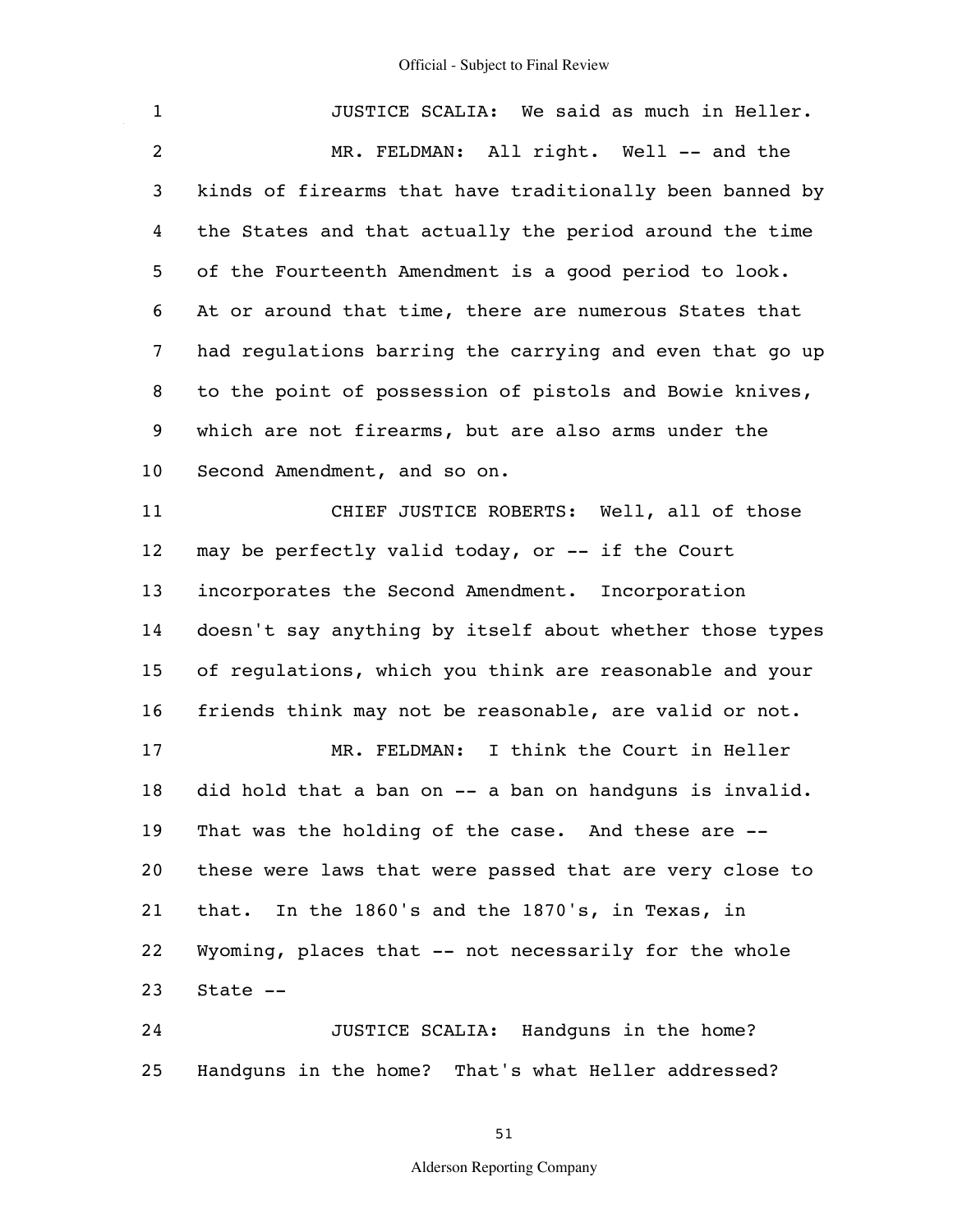|   | MR. FELDMAN: They banned $--$ well, not $--$ I           |
|---|----------------------------------------------------------|
|   | 2 can't say that they banned handguns in the home per -- |
| 3 | JUSTICE SCALIA: No, you can't, because they              |
| 4 | didn't.                                                  |

5 6 7 8 9 10 11 12 MR. FELDMAN: But if you look at the decision -- no, if you -- actually, if you look at the decisions, some of them banned the sale, they banned carrying them anywhere in the jurisdiction, and in such a way -- and some of the judicial decisions even say: This was intended to eliminate these weapons from our jurisdiction. And they were generally upheld at that time.

13 14 15 16 17 18 19 20 21 22 Now, those were responding to local conditions at the time, and generally, the history of firearms regulation, because of the risk that firearms pose, has been that in this country, it has been widely recognized that in many places it's appropriate to carry firearms. And many jurisdictions have found, and reasonably found, that allowing broad use, carriage, and whatever of firearms is appropriate. But there are some jurisdictions that have found that's not to be the case throughout our history.

23 24 25 And that has been a State and local decision that has worked through the political process in those jurisdictions. And that political process here is

52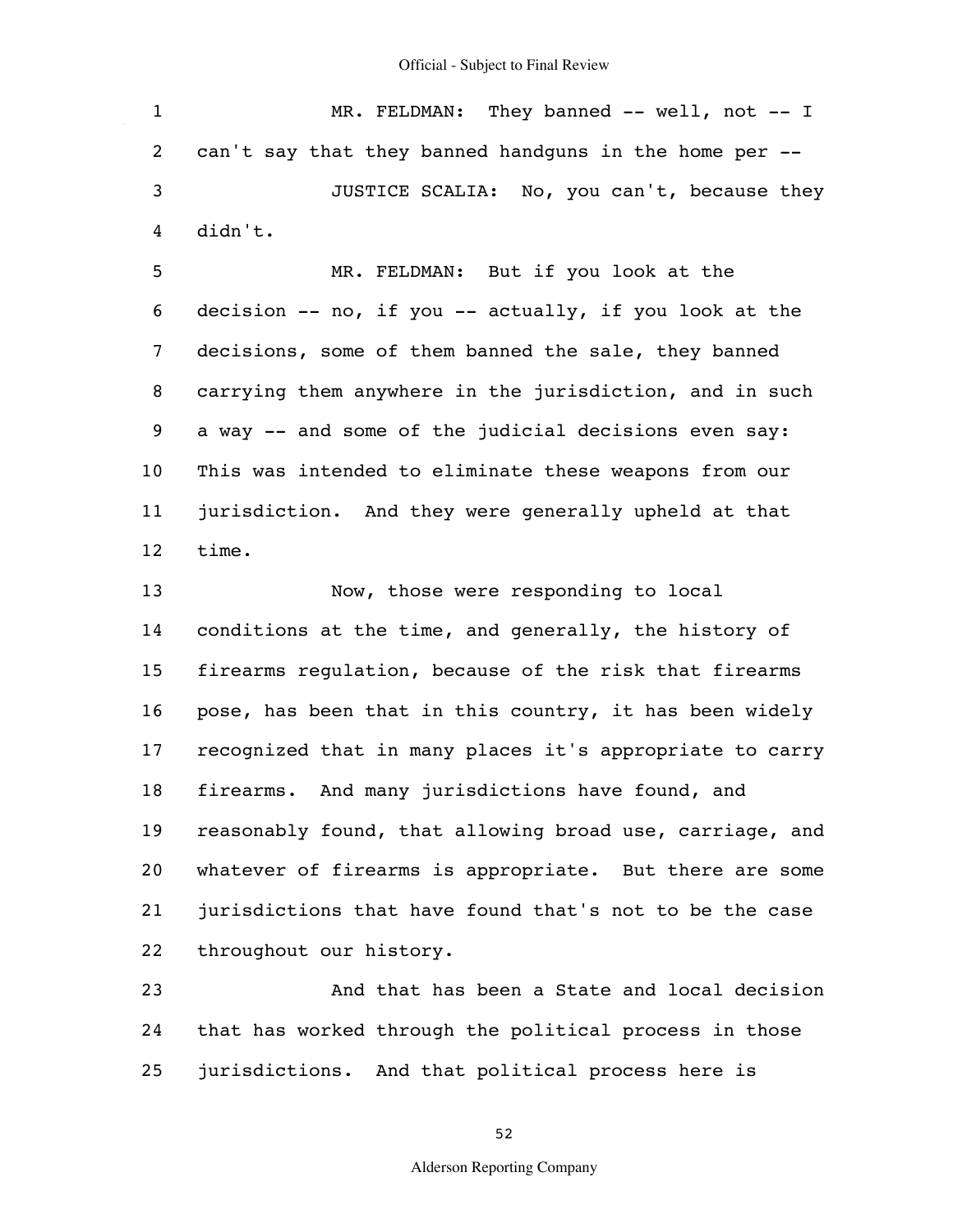1 2 3 4 5 6 7 8 9 10 11 another distinction between the Second Amendment and some of the other amendments that have been incorporated, is that one basis, I think, for incorporating the other amendments and for applying them against the States has been that there is a concern about a discrete minority or a highly unpopular view that is not going to get a fair shake in the political process. I don't think that has ever been the case here. And as far as I know, the framers didn't think that was the case with respect to the right to keep and bear arms.

12 13 14 15 16 17 It's a right that gets controlled in accordance with local conditions, with local cultures, and with local views about the necessarily difficult questions about how best to protect public safety. That is -- that has been a part of our -- of our history since 1860, since --

18 19 20 21 22 23 24 25 JUSTICE KENNEDY: But there -- but there are provisions of the Constitution, of the Bill of Rights, that have been incorporated against the States, where the States have substantial latitude and ample authority to impose reasonable regulations, rights respecting - rights respecting property, the Cruel and Unusual Punishment Clause. We look to see what the political process does. We look to see -- why can't we do the

53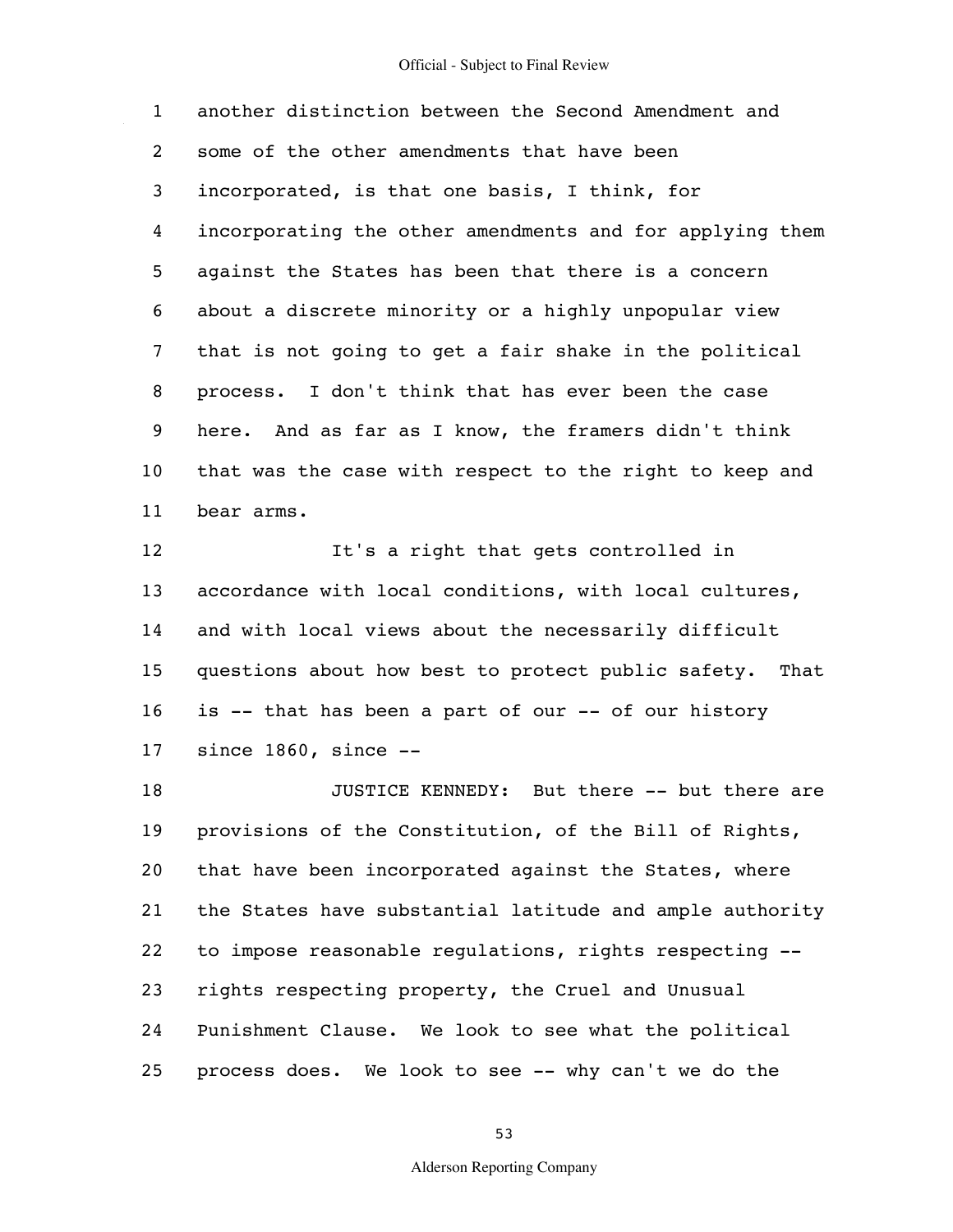1 2 3 4 5 6 7 8 9 10 11 12 13 14 15 16 17 18 19 20 21 22 23 24 25 same thing with firearms? MR. FELDMAN: Well, it's just that the end -- I have two points I would like to make about that. One is the analysis the Court used in Heller. In Heller, what the Court said is: This is not the time to balance things; you cannot ban handguns. Now, there may be local -- there have been local jurisdictions before and there are now ones where they feel allowing some firearms, but banning handguns, is the best way to achieve public safety and to increase the zone of ordered liberty for their people. And those things would be apparently impermissible under Heller. But even more than that, Heller construed the Second Amendment's "bear" -- the word "bear," "to keep and bear arms" -- to mean the same thing as "carry" in this Court's case in Muscarello much later. And to carry -- generally to carry. Many -- there is a long history of regulation of not just concealed carry, as the Court did recognize in Heller, but of ban -- of banning open carry in a variety of jurisdictions. Again, generally, it's someplace that is -- it has a particular problem; it's a city or something like that. JUSTICE KENNEDY: Do you think there is existing authority with reference to other provisions of

54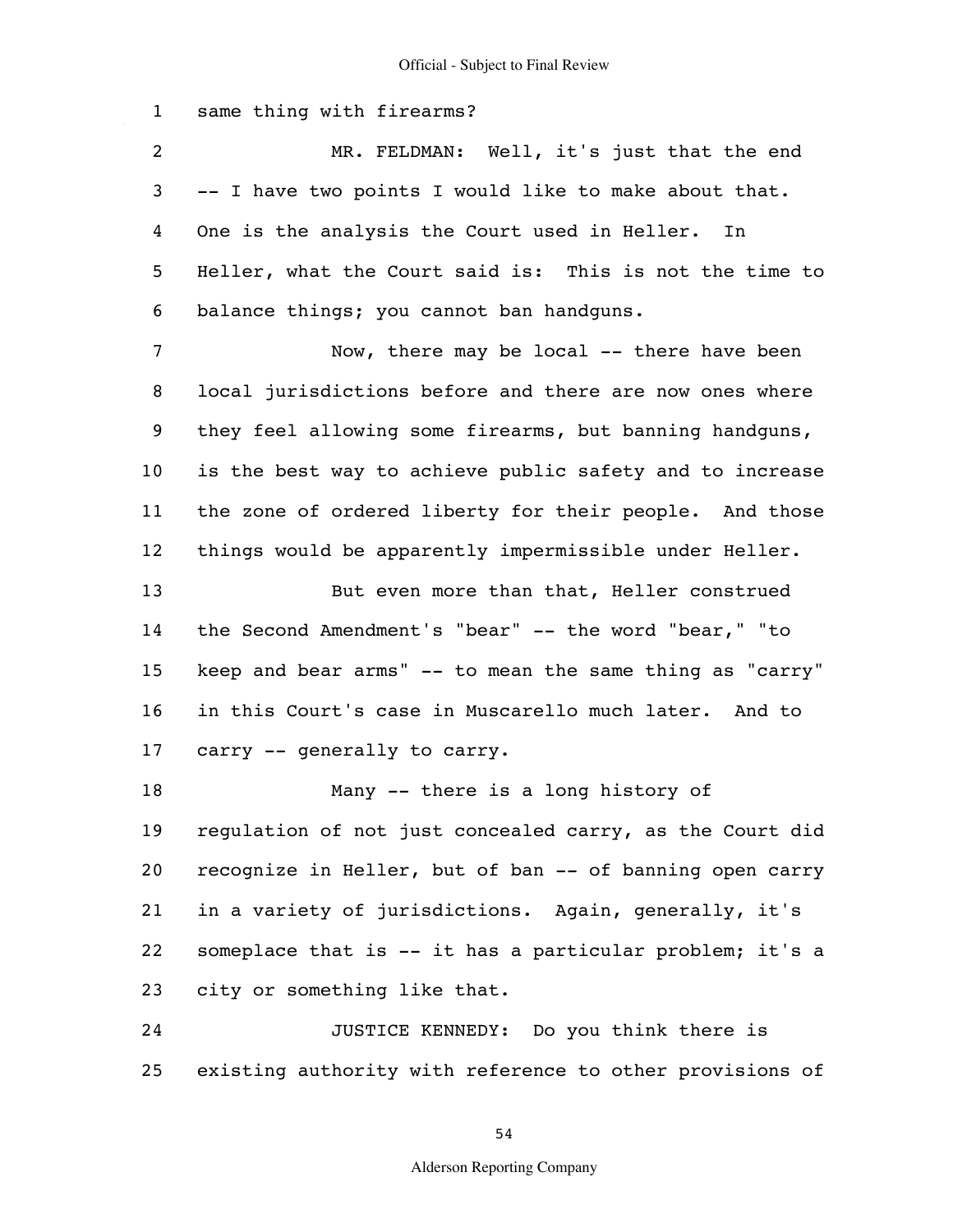$\mathcal{A}^{\mathcal{A}}$ 

| $\mathbf{1}$      | the Bill of Rights that would allow us to incorporate    |
|-------------------|----------------------------------------------------------|
| $\overline{c}$    | just the core of Heller with respect to the States?      |
| 3                 | Just the core of the Second Amendment with respect to    |
| 4                 | the States, along the lines to this question Justice     |
| 5                 | Stevens was asking earlier?                              |
| 6                 | MR. FELDMAN: Well, I think that there would              |
| 7                 | be $--$                                                  |
| 8                 | JUSTICE KENNEDY: And if so, what's -- what               |
| 9                 | case do we look to for that proposition?                 |
| 10                | MR. FELDMAN: I think really this -- I                    |
| 11                | cannot offhand think of a case that would lead you to    |
| $12 \overline{ }$ | that.                                                    |
| 13                | JUSTICE STEVENS: If you look to Justice                  |
| 14                | Harlon's dissent in Griswold, where he says the          |
| 15                | Fourteenth Amendment stands on its own bottom and it can |
| 16                | be either more or less than the provision of the Bill of |
| 17                | Rights, and there is no reason in the world why this     |
| 18                | Court could not adopt the same position here and say:    |
| 19                | Insofar as incorporated, it applies only within the      |
| 20                | The Court had ample precedent for that.<br>home.         |
| 21                | MR. FELDMAN: And actually the other point I              |
| 22                | make is if you approach it from the other point of view, |
| 23                | the case has not been made here -- it hasn't even been   |
| 24                | brought -- that the City of Chicago is denying people    |
| 25                | the -- the right to have any kind of firearm or the      |

55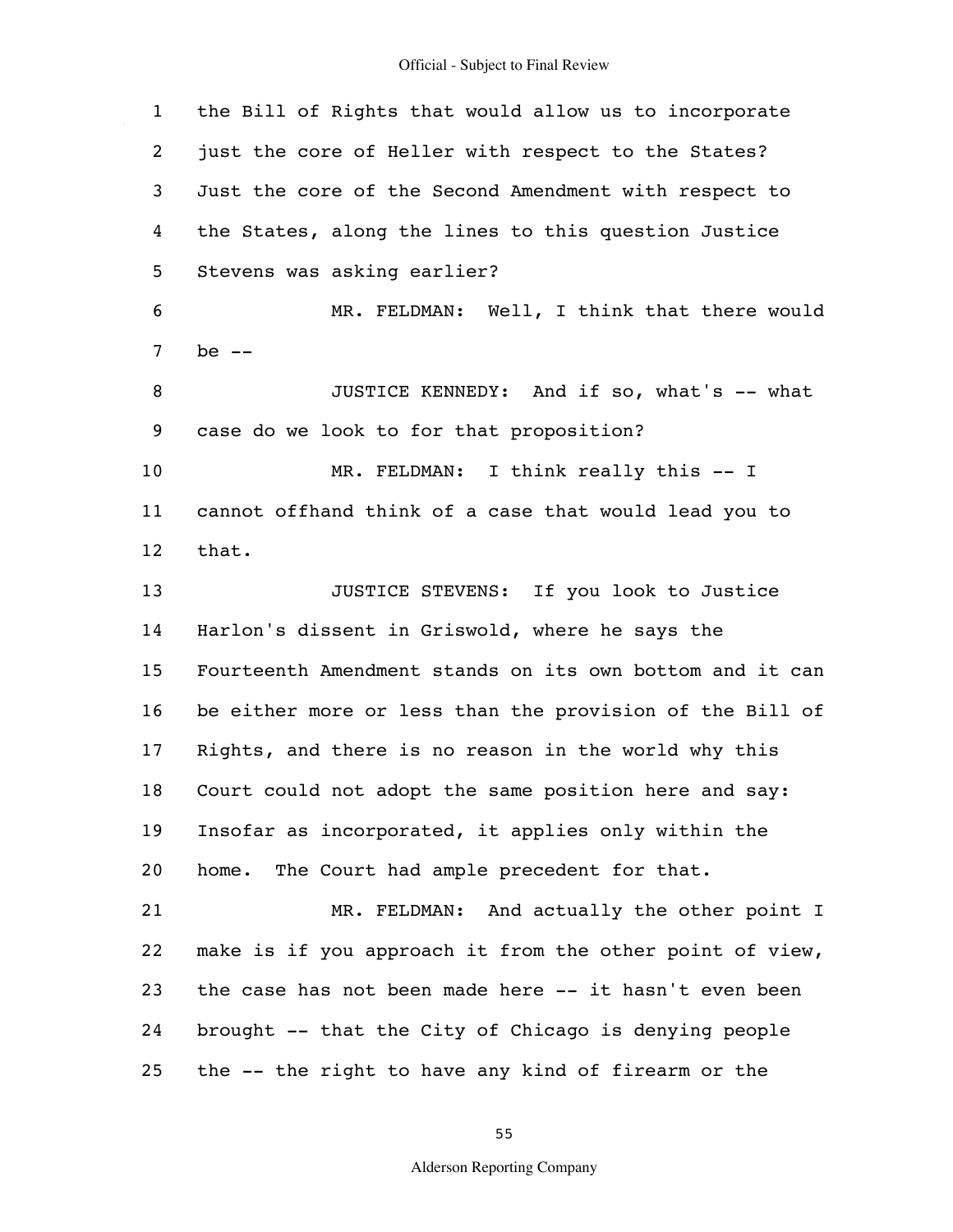1 2 3 4 5 6 7 8 9 10 11 12 13 14 15 16 17 18 19 20 21 22 23 24 25 right to have any kind of reasonable means of self-defense. CHIEF JUSTICE ROBERTS: I'm sorry. Is it the position of the City of Chicago that we should rely on Justice Harlan's dissent in Griswold? MR. FELDMAN: No. CHIEF JUSTICE ROBERTS: Well, then your answer to Justice Stevens is no, you are not going to follow that approach, right? MR. FELDMAN: No, what I'd would say is that -- what I would say is if the Court -- what I was saying is that if the Court approaches it from the standpoint of perhaps if there is -- if the Court chooses in an appropriate case to recognize a fundamental right to self-defense, it would then raise those kinds of questions. And someone could make the case that they are being denied any rights of self-defense or any reasonable right to exercise self-defense because of a jurisdiction's firearms regulations; the Court could address that. That's not a claim that has been made in this case, that's not a claim that could be made in this case. JUSTICE SCALIA: See, the right to keep and bear arms is right there, it's right there in the Bill of Rights. Where do you find the right to self-defense?

56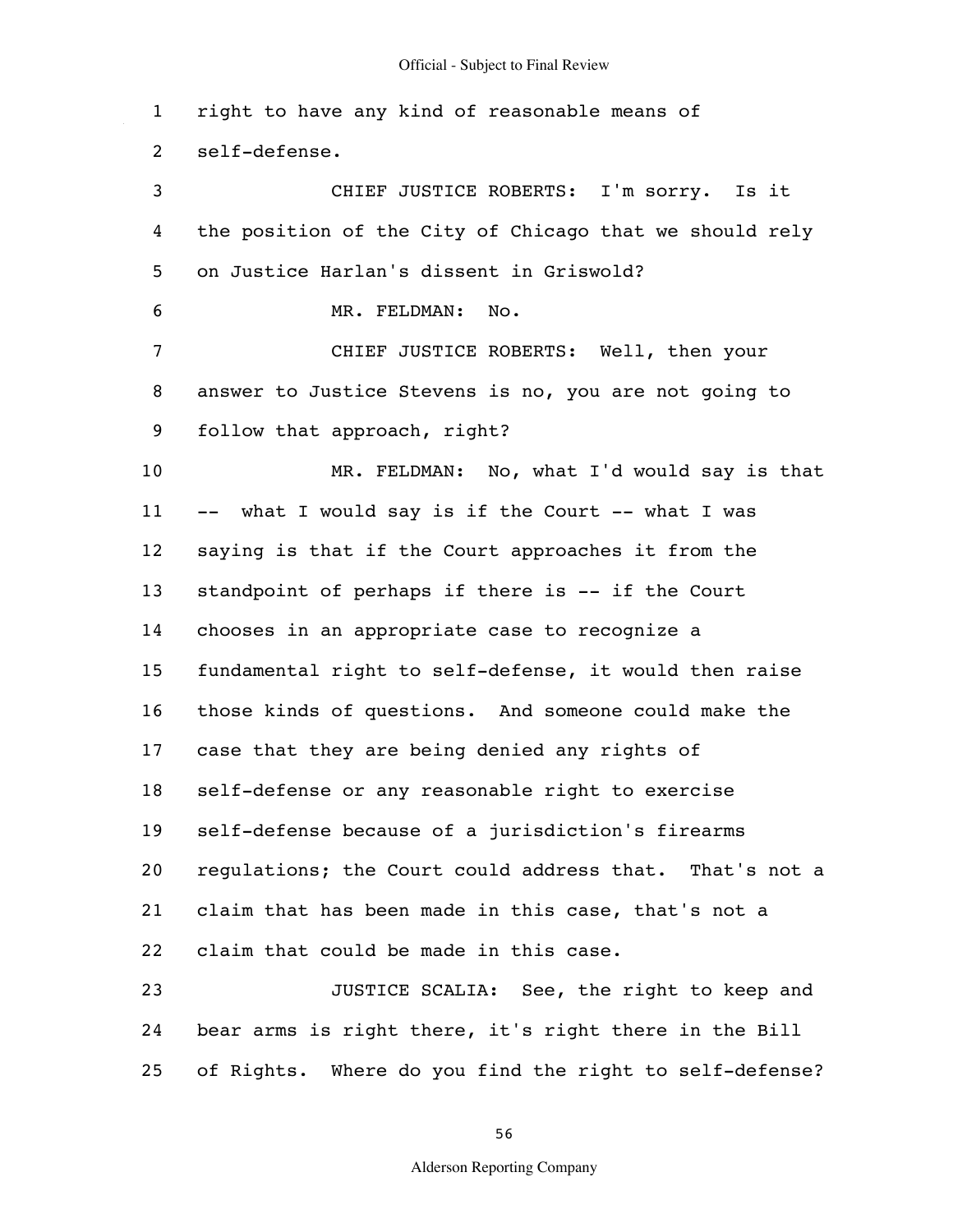$\mathcal{A}^{\mathcal{A}}$ 

| $\mathbf{1}$    | MR. FELDMAN: Well, I --                                  |
|-----------------|----------------------------------------------------------|
| $\overline{2}$  | JUSTICE SCALIA: You -- you want us to                    |
| 3               | impose that one on the States but not -- not the         |
| 4               | explicit quarantee of the right to keep and bear arms.   |
| 5               | That seems very strange.                                 |
| 6               | MR. FELDMAN: No, actually I -- I don't want              |
| 7               | to impose that on the States. I think it's very          |
| 8               | unlikely that the Court would ever be called upon to,    |
| 9               | because our history for the last 200 years -- 220 years  |
| 10 <sub>1</sub> | had been of reasonable State and local requlation of     |
| 11              | firearms that responds to local conditions, to local     |
| 12              | threats of violence and so on that occur. And I don't    |
| 13              | see any reason to think that there will be a             |
| 14              | jurisdiction that would try to sufficiently ban firearms |
| 15              | that people wouldn't have a reasonable means of          |
| 16              | self-defense.                                            |
| 17              | JUSTICE SCALIA: The District of Columbia                 |
| 18              | did.                                                     |
| 19              | MR. FELDMAN: Well, the District of Columbia              |
| 20              | in any event is controlled by Second Amendment as it --  |
| 21              | as it's written. That's not the question in this case.   |
| 22              | JUSTICE SOTOMAYOR: Would you be happy if we              |
| 23              | incorporated it and said, reasonable regulation is part  |
| 24              | of the incorporation? And how do we do that?             |
| 25              | MR. FELDMAN: Well, there is the reasonable               |

57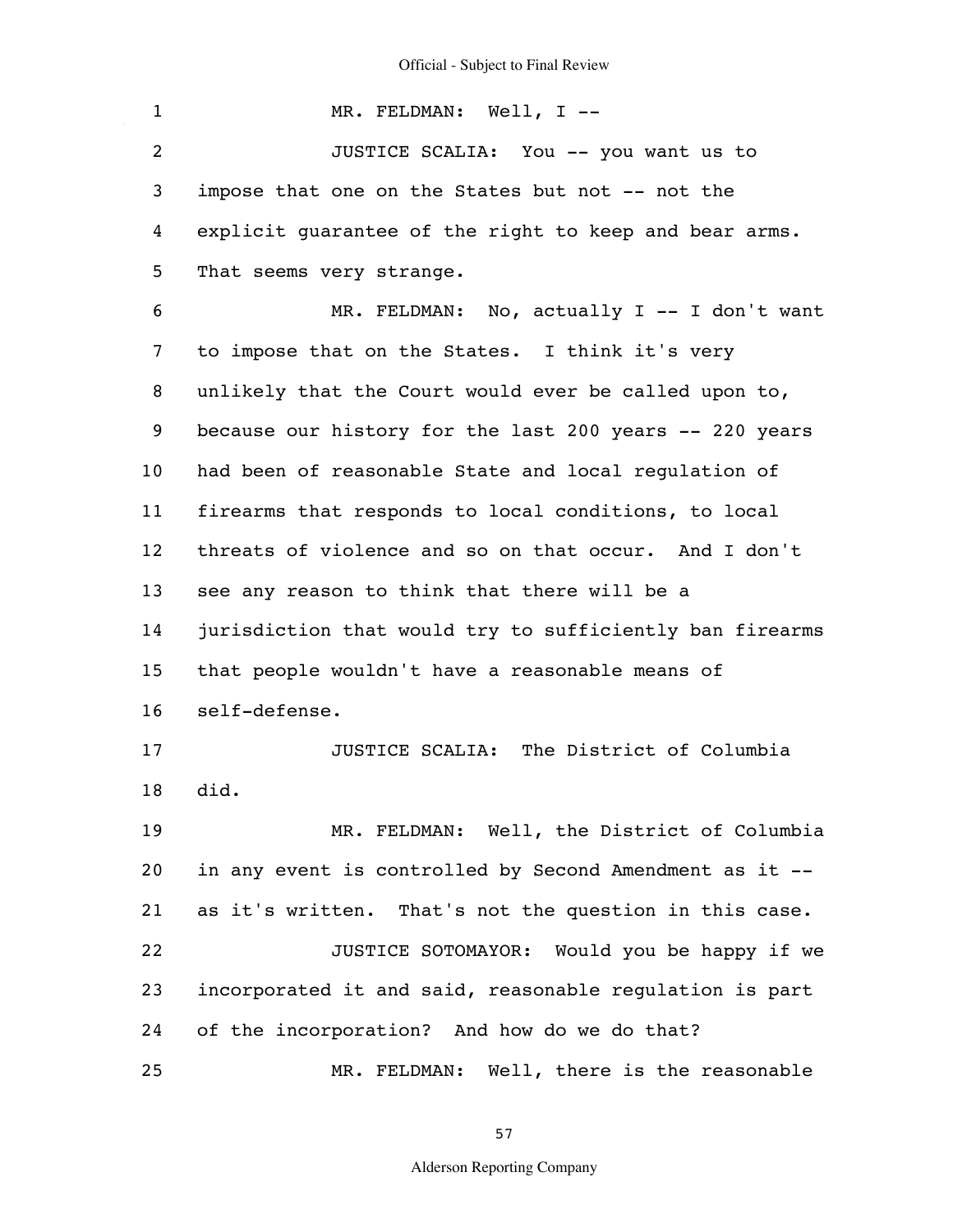| $\mathbf{1}$   | regulation standard, there is an article by Professor    |
|----------------|----------------------------------------------------------|
| $\overline{2}$ | Winkler that we cite in our brief that goes very         |
| 3              | extensively through the ways that State courts have      |
| 4              | dealt with their own rights to keep and bear arms and    |
| 5              | have adopted, really by overwhelming consensus, that     |
| 6              | kind of a reasonable regulation standard, which          |
| $\overline{7}$ | qenerally recognizes --                                  |
| 8              | JUSTICE GINSBURG: I thought that Heller --               |
| 9              | Heller allowed for reasonable requlation.                |
| 10             | MR. FELDMAN: Excuse me.                                  |
| 11             | JUSTICE GINSBURG: I thought that the Heller              |
| 12             | decision allowed for reasonable requlation and it gave a |
| 13             | few examples as Justice Scalia mentioned.                |
| 14             | MR. FELDMAN: Right. Well, it's just our                  |
| 15             | view would be that what Chicago has done here, which is  |
| 16             | permit you to have a -- permit you to have long guns but |
| 17             | ban handguns, is the kind of regulation that throughout  |
| 18             | our history jurisdictions in their own -- that are most  |
| 19             | familiar with their own particular needs and their own   |
| 20             | particular problems, and in a position to balance the -- |
| 21             | the need for self-defense with the risk to the use of    |
| 22             | firearms -- for violence, for accidental death and or    |
| 23             | suicide -- that the City of Chicago has come up with     |
| 24             | something that is well within our tradition.<br>And $--$ |
| 25             | What you were urging is<br>JUSTICE SCALIA:               |

58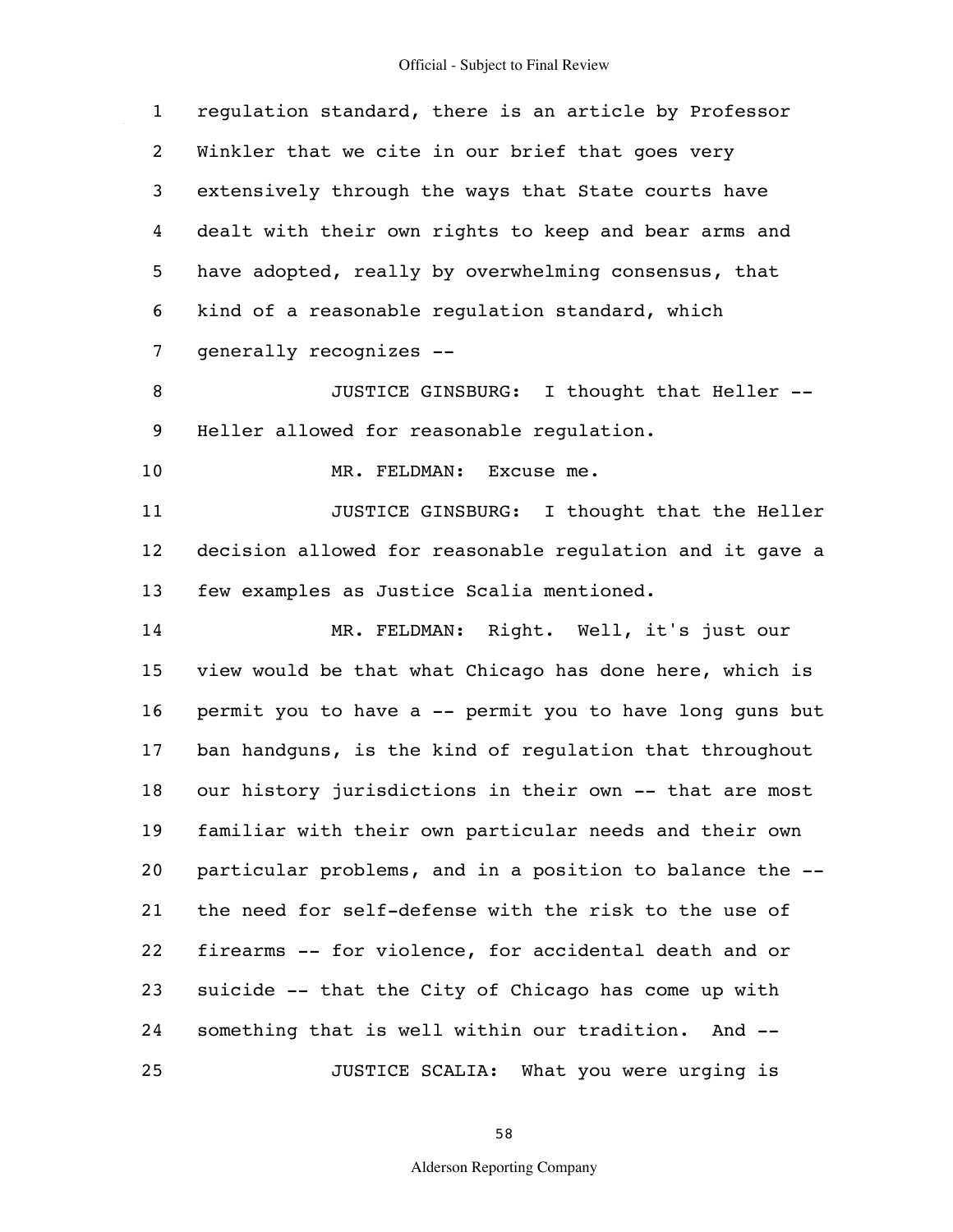1 2 3 4 5 6 7 8 9 10 11 12 13 14 15 16 17 really a mixed blessing for gun control advocates. To the extent we sever the Federal guarantee from what the States are obliged to comport with, we encourage a stricter Federal Second Amendment, one that forbids all sorts of regulations that the Federal Government might otherwise be allowed to do, because it doesn't matter, the States can take care of it. I mean, you know, if -- if you sever the two, you are encouraging a broader prohibition at the Federal level, and that's what -- Heller was very careful not to impose such a broader definition precisely because it realized that -- that this is a national problem. MR. FELDMAN: I -- I think that, if I may -that the restriction that the Second Amendment imposes on the Federal Government should be and is controlled by what the meaning of that Second Amendment was in 1791.

18 It shouldn't vary one way or the other with whether

19 there is incorporation against the States.

20 Thank you.

21 22 23 24 CHIEF JUSTICE ROBERTS: Thank you, counsel. Mr. Gura, you have 3 minutes remaining. REBUTTAL ARGUMENT OF ALAN GURA

ON BEHALF OF THE PETITIONERS

25 MR. GURA: Sure.

59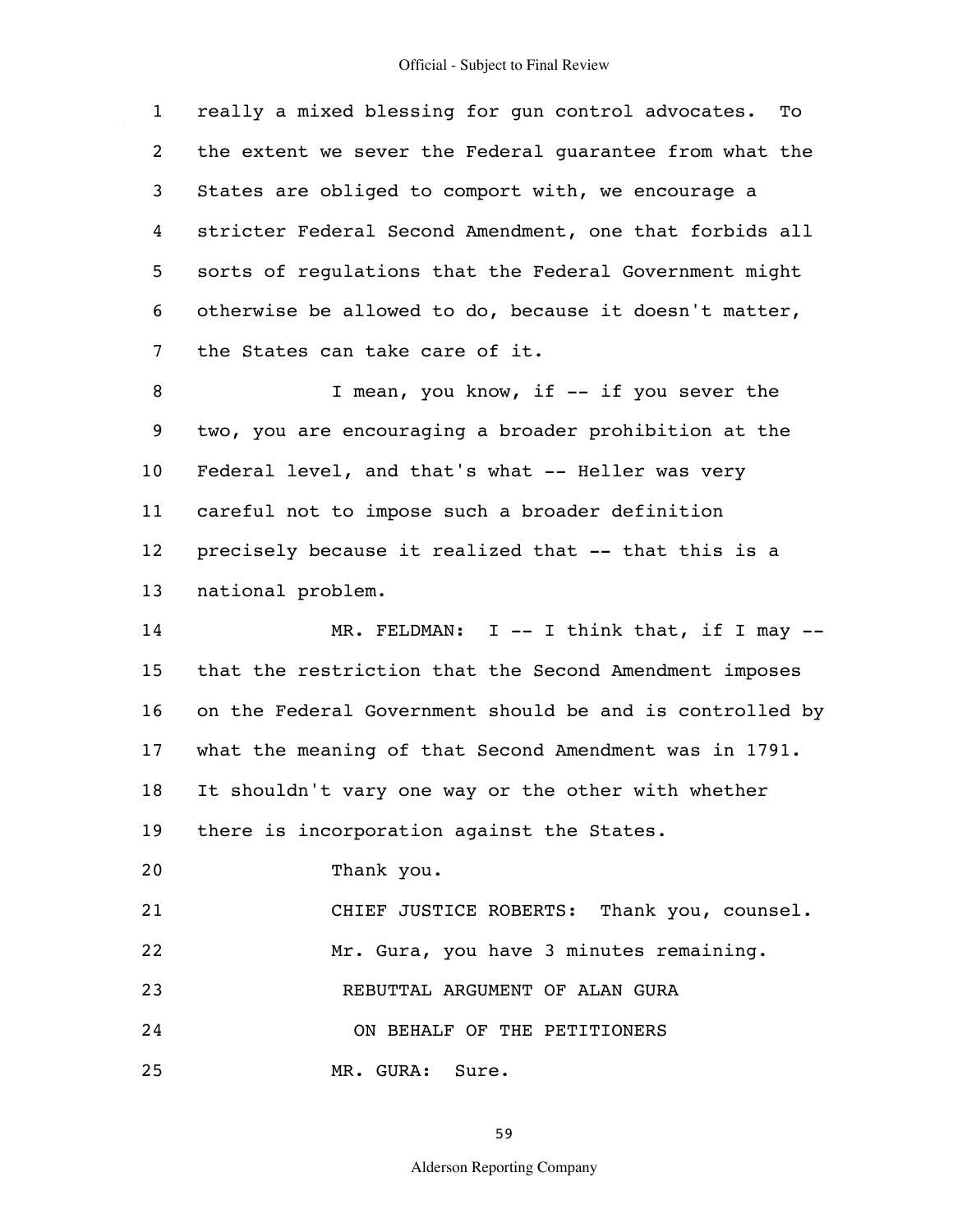| $\mathbf{1}$ | JUSTICE KENNEDY: Counsel, at the -- at the               |
|--------------|----------------------------------------------------------|
| $2^{\circ}$  | very outset of your argument Justice Sotomayor asked the |
| 3            | question which as I understood it essentially said what  |
| 4            | are examples of privileges and immunities that are being |
| 5.           | denied by the States that -- which denial would be       |
| 6            | remedied by following your proposal to overrule the      |
| $7^{\circ}$  | Slaughter-House case?                                    |
| 8            | And let's leave the Second Amendment out.                |

9 10 11 12 13 14 15 Let's assume the Second Amendment is a wash; it's either going to be incorporated or not going to be incorporated to the same extent under either the Privileges and Immunities Clause -- the Due Process Clause. Leaving the Due Process -- the Second Amendment out of it, what privileges and immunities are now being denied citizens of -- of the United States?

16 17 18 19 20 21 22 23 MR. GURA: Well apart from the Second Amendment right, which is being denied to people in the United States by Chicago at least, there are other rights -- other rights enumerated in the first eight amendments that were thought to be personal guarantees as well as certain unenumerated rights which were understood to be part of -- JUSTICE KENNEDY: What are examples of

24 those? The jury trial in civil cases?

25 MR. GURA: The jury trial --

60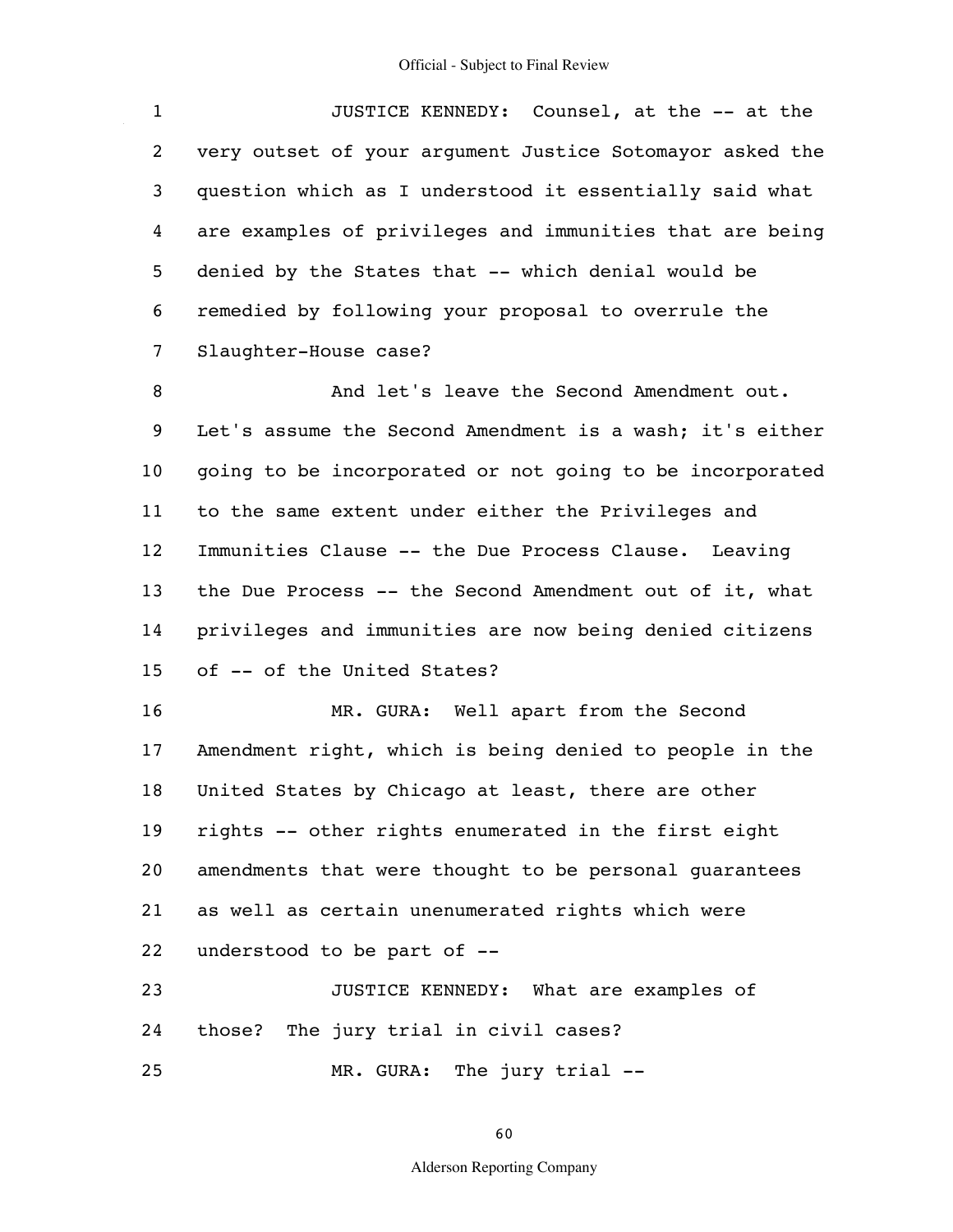1 2 3 4 5 6 7 8 9 10 11 12 13 14 15 16 17 18 19 20 21 22 23 24 25 JUSTICE KENNEDY: And grand jury. What else? MR. GURA: There is not much left, Your Honor. Those are the only two provisions of the Bill of Rights that have not been held incorporated under due process, which informs us that perhaps we should have the Second Amendment incorporated. There is no reason to treat it any differently. With respect to the unenumerated rights that perhaps are not being -- JUSTICE GINSBURG: So you are saying that under your view, every State would have to use a grand jury to bring criminal charges, no more information. And that every State would have to have a civil jury, if any party in the case requested it. Is that -- MR. GURA: Yes, well it's not just what we are saying. It's what the framers of the Constitution said, and as Justice Scalia noted in Apprendi, the right to a jury trial, for example, may not be efficient but it is free. JUSTICE GINSBURG: That's a criminal case; that's quite different. MR. GURA: That's right. We're talking about the Grand Jury Clause; we have 28 States right now out of the 50 that allow prosecutors to pursue felony charges without indictment by a grand jury, but the

61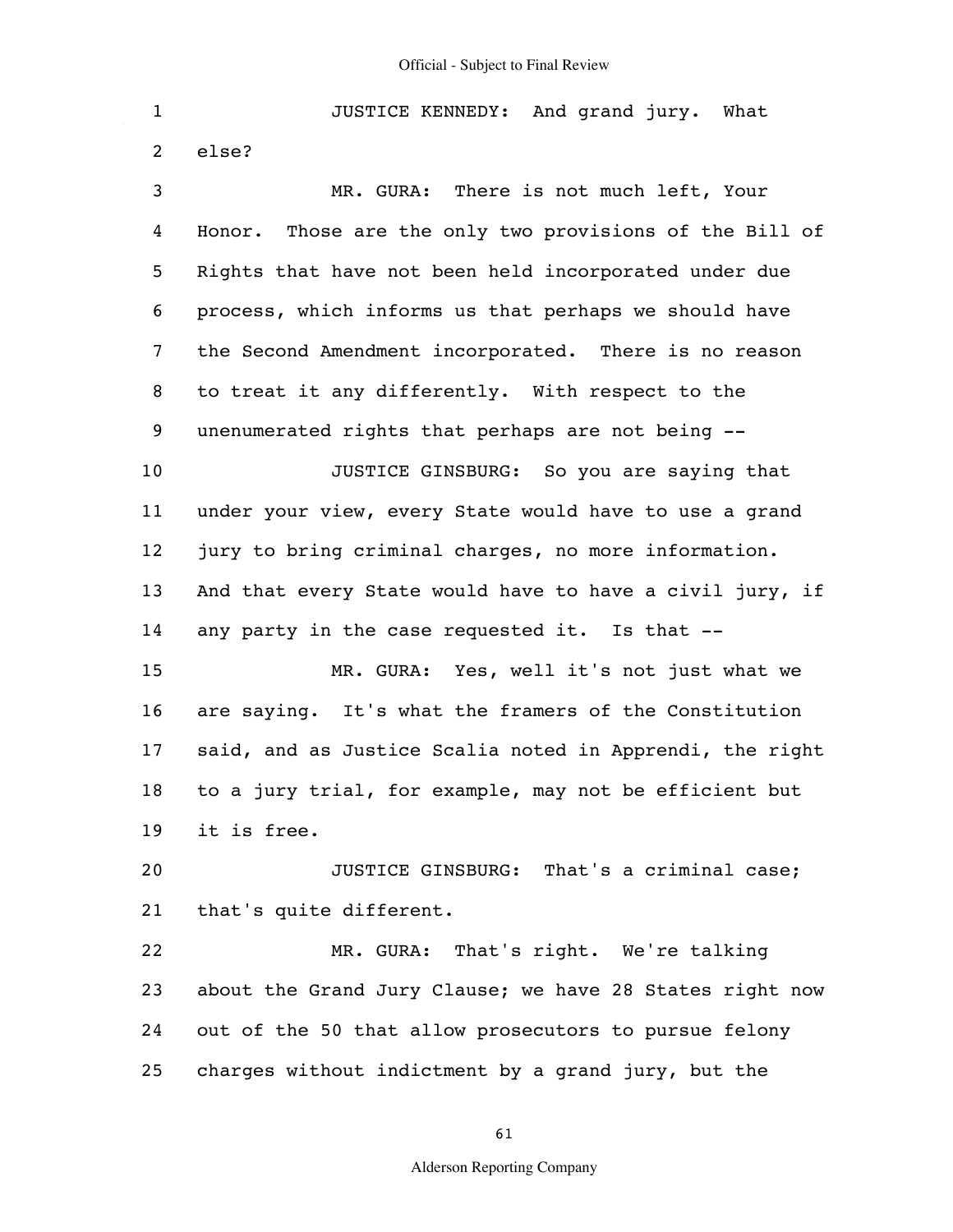1 2 3 4 5 6 7 8 9 10 11 12 13 14 15 16 17 18 19 20 21 22 23 24 25 other 22 States do require -- JUSTICE KENNEDY: Well, I'm -- we are using up your time. But -- MR. GURA: Sure. JUSTICE KENNEDY: But you want me to read the list -- grand jury indictment and civil trial and jury case, that's it. There's no other -- what are these other unenumerated rights? MR. GURA: We can't give a full description of all unenumerated rights that are going to be protected by the Fourteenth Amendment. JUSTICE SCALIA: That doesn't trouble you. MR. GURA: No it does not and it shouldn't trouble the Court because the Court addresses due process cases all the time without saying -- JUSTICE ALITO: Well, doesn't it include the right to contract? MR. GURA: The right to contract -- JUSTICE ALITO: Isn't that an unenumerated right? MR. GURA: That is literally understood by the framers to be an unenumerated right under the privileged immunities. We know that because in the Civil Rights Act of 1866 that's the very first right that they mention as something that people in the South

62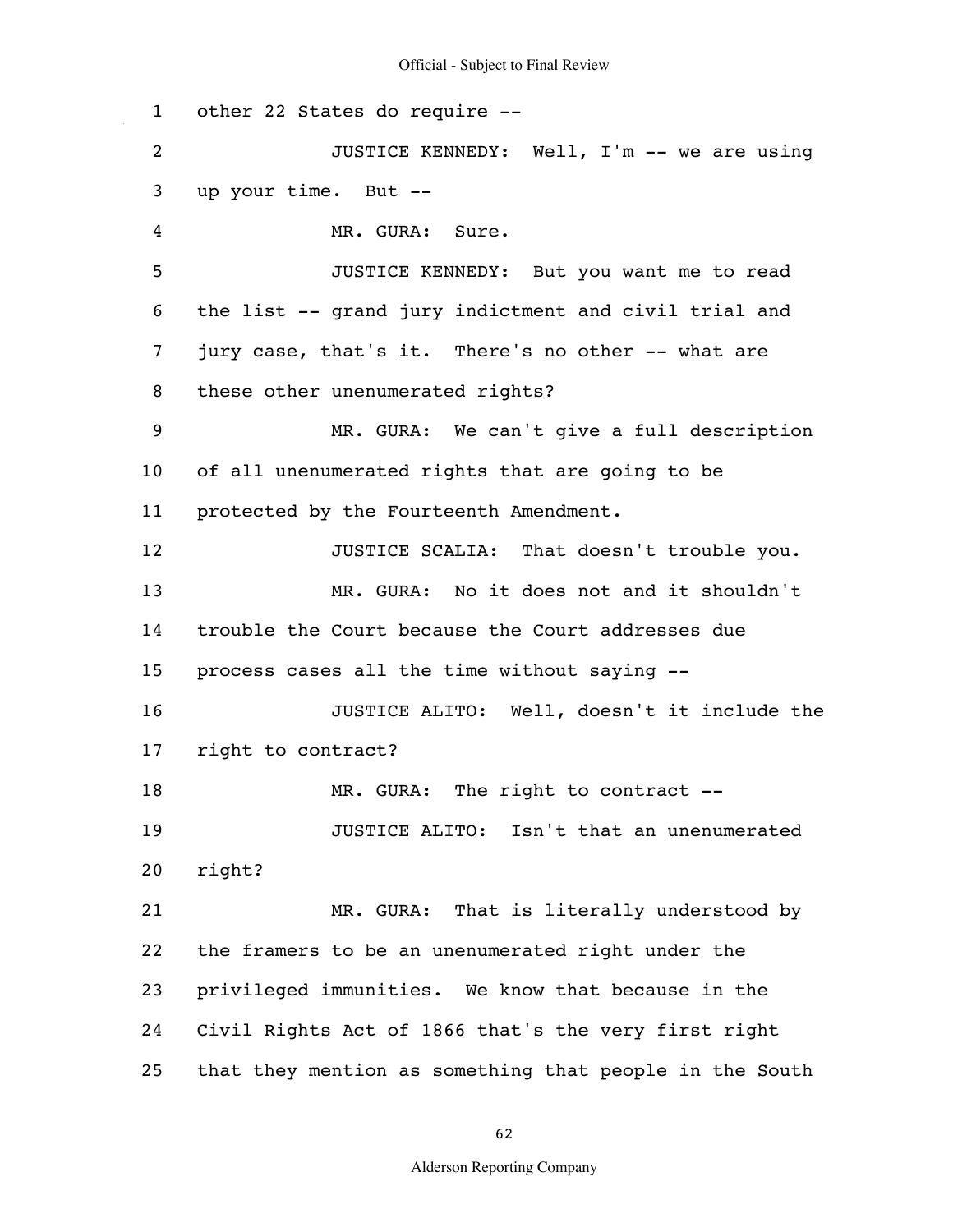1 2 should be enjoying, because they were not allowed to pursue a livelihood.

3 4 5 6 7 CHIEF JUSTICE ROBERTS: Your approach - your original approach would give judges a lot more power and flexibility in determining what rights they think a good idea than they have now with the constraints of the Due Process Clause.

8 9 10 11 12 13 MR. GURA: No, Your Honor; our approach might actually provide judges with perhaps no more than what they have now, perhaps even less, because our approach is rooted in text and history. It's not a license for judges to make up unenumerated rights that they believe --

14 15 16 17 18 CHIEF JUSTICE ROBERTS: Privileges and immunities give you a lot more flexibility than due process, because it is not limited to procedural - where you don't have to deal with the hurdle that it's limited to procedural by the text.

19 MR. GURA: Sure. If I may?

20 CHIEF JUSTICE ROBERTS: Yes, you may.

21 22 23 24 25 MR. GURA: We believe that it's more limited because that -- that text had a specific understanding and that there are guideposts left behind in texts and history that tell us how to apply it, unlike the due process. But at least we know one thing, which is that

63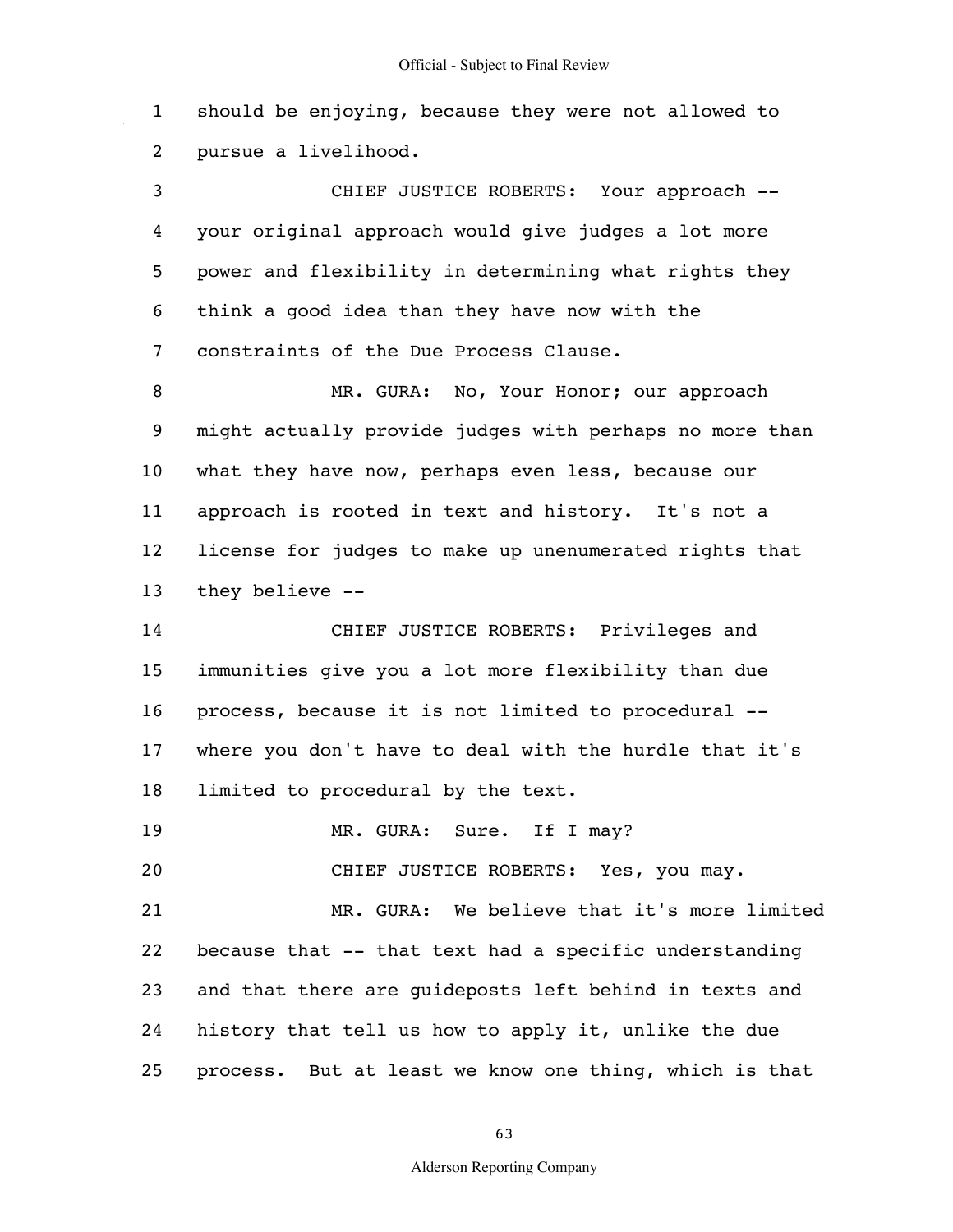$\hat{\mathcal{A}}$ 

| $\mathbf{1}$ | in 1868 the right to keep and bear arms was understood   |
|--------------|----------------------------------------------------------|
| 2            | to be a privilege or immunity of citizenship, and if the |
| 3            | Court is considering watering down the Second Amendment  |
| 4            | perhaps it should look to text and history.              |
| 5            | CHIEF JUSTICE ROBERTS: Thank you, counsel.               |
| 6            | MR. GURA: Thanks.                                        |
| 7            | CHIEF JUSTICE ROBERTS: The case is                       |
| 8            | submitted.                                               |
| 9            | (Whereupon, at 11:16 a.m., the case in the               |
| 10           | above-entitled matter was submitted.)                    |
| 11           |                                                          |
| 12           |                                                          |
| 13           |                                                          |
| 14           |                                                          |
| 15           |                                                          |
| 16           |                                                          |
| 17           |                                                          |
| 18           |                                                          |
| 19           |                                                          |
| 20           |                                                          |
| 21           |                                                          |
| 22           |                                                          |
| 23           |                                                          |
| 24           |                                                          |
| 25           |                                                          |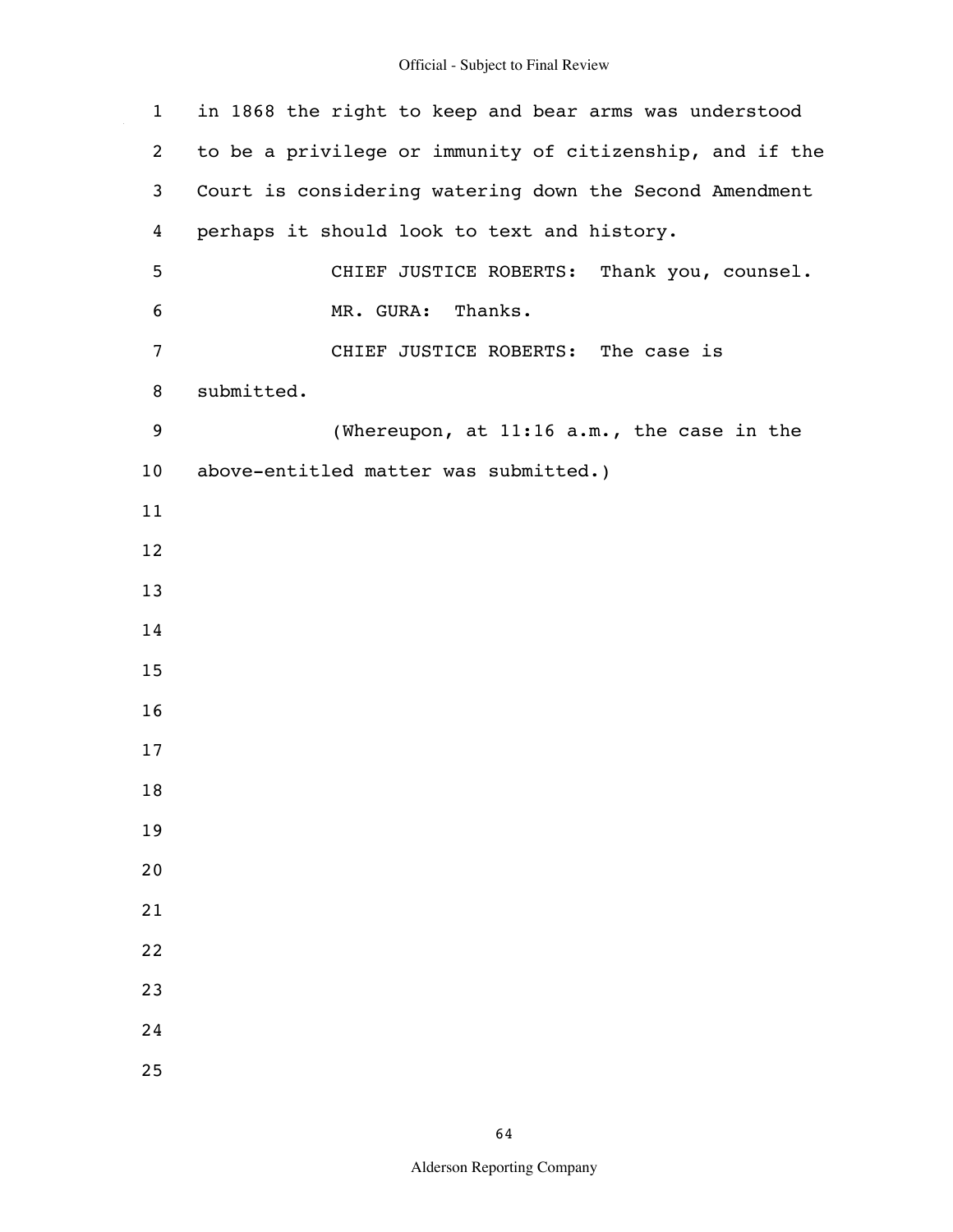$\hat{\mathcal{A}}$ 

|                          |                                 |                             |                               | Page 65                                 |
|--------------------------|---------------------------------|-----------------------------|-------------------------------|-----------------------------------------|
|                          |                                 |                             |                               |                                         |
| $\mathbf A$              | 36:25 40:25                     | 60:8,9,13,17                | 13:23,23 22:6                 | 43:14 48:14,23                          |
| able 36:8                | 41:9 44:4                       | 61:7 62:11<br>64:3          | 23:10 27:15                   | 51:9 53:11                              |
| abortion 20:5            | 62:16,19                        |                             | 28:18 30:14,21                | 54:15 56:24                             |
| above-entitled           | <b>Alito's 39:1</b>             | amendments                  | 63:24                         | 57:4 58:4 64:1                          |
| 1:11 64:10               | alliance 21:5                   | 5:18 8:13                   | applying 30:24                | $\operatorname{army} 27:25$             |
| abridge 3:22             | allow 36:10 50:9                | 14:20 21:7,21               | 53:4                          | arrive 11:12<br>article 58:1            |
| absence 12:16            | 55:1 61:24                      | 25:2 26:21,22               | Apprendi 61:17                |                                         |
| absent $5:19$            | allowed 58:9,12<br>59:6 63:1    | 34:13 44:7                  | approach 19:24                | articulation<br>47:15                   |
| abstract 31:19           |                                 | 45:16,18 53:2<br>53:4 60:20 | 26:18,19 30:3                 |                                         |
| 45:17                    | allowing $42:2,3$<br>50:5 52:19 | <b>Amendment's</b>          | 44:5,5 55:22<br>56:9 63:3,4,8 | asked 11:15<br>34:12 60:2               |
| accept 38:23             | 54:9                            | 25:18 54:14                 | 63:11                         |                                         |
| accepted 7:19            | allows 24:17                    | <b>American 3:19</b>        |                               | asking $6:25$<br>12:10 19:4             |
| accepting 28:2           |                                 | 3:19.23 5:5                 | approaches<br>56:12           | 46:17 55:5                              |
| access 4:1               | altered 36:23                   | 8:23 10:8                   |                               | asks 30:24                              |
| accidental 49:12         | ambiguous<br>48:20              |                             | appropriate<br>52:17,20 56:14 | assembly 21:18                          |
| 58:22                    | amendment 4:3                   | ample 53:21<br>55:20        | appropriately                 | assert 49:17                            |
| account 25:10            | 5:11,20 6:6,20                  | analog $25:5$               | 13:13                         |                                         |
| accustomed 5:4           | 9:24,25 10:1                    | analysis 12:10              | arbitrary 37:7                | asserting 50:9<br><b>Assistant 1:20</b> |
| achieve 54:10            | 10:15,22 11:16                  | 41:22 54:4                  | 38:6                          | <b>Association 1:18</b>                 |
| acquiesced 7:13          | 11:20,25 12:3                   | announce 10:24              | area 14:21 47:20              | 2:6 17:23                               |
| Act 8:19 9:10            | 12:5,9,12,16                    | announced 15:6              | argue 7:8                     | assume 41:24                            |
| 62:24                    | 12:18,18,22                     | answer 6:23,24              | argued $7:18$                 | 42:8 43:7 60:9                          |
| activities 15:13         | 13:2 14:20                      | 8:3 34:25 39:1              | 42:20                         | assuming 6:18                           |
| address 47:24            | 18:3,5,15,17                    | 45:4 56:8                   | arguing $7:11$                | 12:8                                    |
| 56:20                    | 19:4,9,11,12                    | answered 38:22              | 40:20 47:4                    | attacking 4:1                           |
| addressed 51:25          | 19:14,16,25                     | 44:1,24                     | argument $1:12$               | attempt 7:6                             |
| addresses 62:14          | 21:3,8,12,17                    | answering 8:5               | 2:2,103:4,7                   | authority 53:21                         |
| addressing               | 21:19 22:7,10                   | 47:19                       | 4:7 13:7 17:21                | 54:25                                   |
| 32:11<br>adopt 10:4 14:1 | 22:16,18,21                     | apart 60:16                 | 23:21 28:22                   | awful 39:25                             |
| 22:25 55:18              | 23:7,12,12,13                   | apparent 19:25              | 36:13 38:10                   | a.m 1:13 3:2                            |
| adopted 6:21             | 23:23 24:11                     | apparently                  | 40:1 41:1,24                  | 64:9                                    |
| 20:6,7 48:12             | 25:3,15 26:23                   | 54:12                       | 42:12,13 45:9                 |                                         |
| 58:5                     | 26:23,24 29:1                   | appeals 8:2                 | 45:22,25 46:1                 | $\bf{B}$                                |
| advocates 59:1           | 30:19 32:7,12                   | <b>APPEARAN</b>             | 46:4 50:14                    | back 23:15,16                           |
| ae 18:24                 | 32:15,21 33:3                   | 1:14                        | 59:23 60:2                    | 25:13 26:9,13                           |
| ago7:69:23               | 33:9,14,16                      | application 3:12            | arguments                     | 26:17,17 44:23                          |
| 41:1                     | 34:12,16,19                     | 24:22                       | 35:25 36:1,6                  | badly 5:2                               |
| agree 17:3 32:2          | 36:2,4,10                       | applications                | argument's 43:7               | balance 36:24                           |
| 33:22 34:10              | 39:16 43:17                     | 44:7                        | arms 5:10,19                  | 54:6 58:20                              |
| al $1:3,6,18$ 2:7        | 44:11,12,12,13                  | applied 20:3                | 10:5 12:6,15                  | balancing 15:1                          |
| 17:23                    | 44:18,20 45:20                  | 29:2 34:18                  | 12:21 16:8                    | <b>Baltimore 30:12</b>                  |
| <b>ALAN</b> 1:15 2:3     | 46:25 51:5,10                   | 47:6                        | 32:18,22 38:15                | ban 16:6,7 37:1                         |
| 2:11 3:7 59:23           | 51:13 53:1                      | applies $26:14$             | 40:14 41:10,13                | 37:21 41:2                              |
| <b>Alexandria</b> 1:15   | 55:3,15 57:20                   | 44:20 55:19                 | 41:14 42:3,4                  | 50:21,21 51:18                          |
| <b>ALITO</b> 26:9,12     | 59:4,15,17                      | apply $11:24$               | 42:11,23 43:12                | 51:18 54:6,20                           |
|                          |                                 |                             |                               | 57:14 58:17                             |
|                          |                                 |                             |                               |                                         |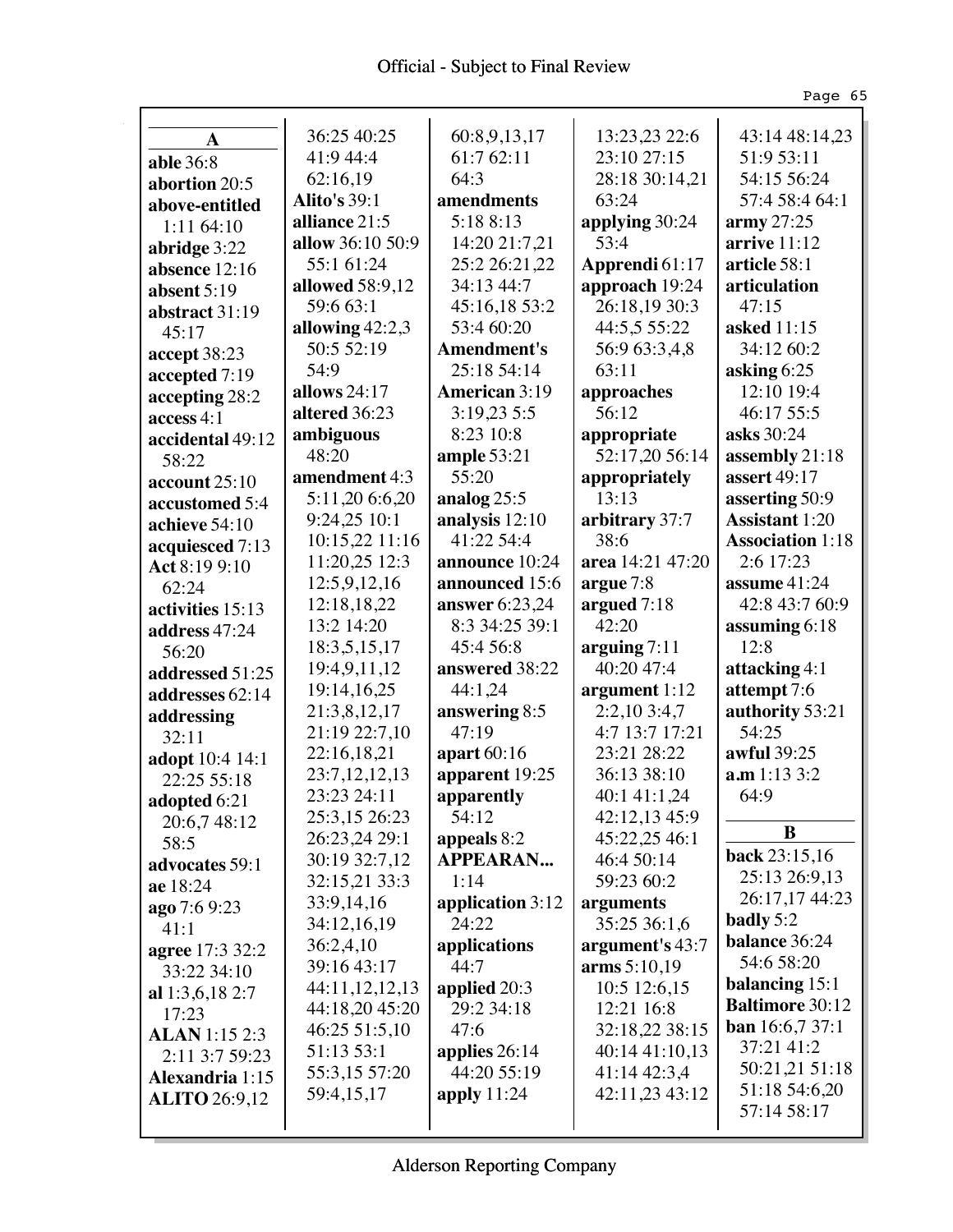Ŷ,

|                         |                        |                  |                        | Page 66             |
|-------------------------|------------------------|------------------|------------------------|---------------------|
| banned 39:4             | 29:8 30:14,21          | burglars $43:15$ | certain 4:20           | 9:18,19 60:14       |
| 50:25 51:3              | 33:17,18 53:19         | 43:22            | 9:22,22 60:21          | citizenship 3:20    |
| 52:1,2,7,7              | 55:1,16 56:24          |                  | certainly 19:16        | 3:23 8:7,23         |
| banning $15:18$         | 61:4                   | $\mathbf C$      | 19:19 22:8             | 21:22 64:2          |
| 49:16,22 50:4           | <b>binds</b> 44:18     | C2:13:1          | 25:3 37:9              | city 1:6 3:5        |
| 54:9,20                 | <b>bit</b> 18:14,17    | called 57:8      | 47:18 49:16            | 15:20,20 16:4       |
| barring 51:7            | 24:12 45:19            | candid 22:24     | cetera 19:23,23        | 16:7 54:23          |
| <b>Barron</b> 30:11     | 48:19                  | care 59:7        | 27:23                  | 55:24 56:4          |
| <b>based</b> 4:22 7:17  | <b>Black</b> 26:8      | careful 59:11    | challenge 39:4         | 58:23               |
| 38:6                    | <b>Blackstone</b>      | Carolene 17:14   | challenging 13:9       | civil 3:25 4:20     |
| <b>basic</b> 10:18,20   | 27:24 28:9,16          | carriage 52:19   | 13:11                  | 8:19 9:10 33:6      |
| 22:2 25:18              | 28:16                  | carry 4:9 15:4,5 | changed 36:23          | 60:24 61:13         |
| basically 18:21         | <b>Blackstone's</b>    | 16:23 22:9       | character 32:17        | 62:6,24             |
| 27:15                   | 28:8                   | 36:8 52:17       | charges $61:12$        | civilized 10:11     |
| basis 16:14,19          | blessing 59:1          | 54:15,17,17,19   | 61:25                  | claim 8:16 56:21    |
| 29:18 37:17             | blocking $4:1$         | 54:20            | chart 43:10,13         | 56:22               |
| 53:3                    | bootstrap 5:5          | carrying 22:11   | 43:15 46:6             | clarify 5:8         |
| <b>bear</b> 5:10,19     | <b>bottom</b> 55:15    | 22:11 51:7       | Chicago $1:63:5$       | clarity 15:11       |
| 10:5 32:18,22           | <b>bound</b> 13:19     | 52:8             | 14:12 15:18            | class $50:5$        |
| 38:15 40:14             | boundaries             | case 3:4 4:13    | 55:24 56:4             | clause 4:23 5:25    |
| 41:10,12,14             | 15:13,15               | 11:13 14:24      | 58:15,23 60:18         | 6:2,3,7,19          |
| 43:11,14 48:14          | <b>Bowie 51:8</b>      | 15:23 18:3,24    | Chicago's 3:11         | 11:18 12:4,12       |
| 48:23 53:11             | <b>Breyer</b> 14:4,9   | 19:4,4 20:24     | Chief 3:3,9 4:6        | 18:4 19:19          |
| 54:14,14,15             | 15:8,17 16:3           | 21:2,15,19       | 12:23 13:8,16          | 21:14 23:8          |
| 56:24 57:4              | 26:20 27:18,21         | 22:12 23:10      | 17:19,25 24:17         | 24:3,5 26:25        |
| 58:4 64:1               | 34:20 35:4,8           | 24:7 27:20       | 24:25 28:4,6           | 27:15,16 30:24      |
| began $41:10$           | 35:11 43:6             | 29:19,23 30:1    | 28:19,24 30:12         | 32:19 33:5          |
| beginning 34:21         | 44:5,17 46:5           | 37:11 51:19      | 31:16 32:5             | 34:21,21,22         |
| <b>behalf</b> 1:15,21   | 46:12,17               | 52:21 53:8,10    | 33:7 35:22             | 35:25 37:6,7        |
| 2:4,9,12 3:8            | <b>Brever's 44:24</b>  | 54:16 55:9,11    | 36:6 39:25             | 38:19 47:9          |
| 17:22 28:23             | brief 10:7 28:2        | 55:23 56:14,17   | 44:23 45:6,11          | 53:24 60:12,12      |
| 59:24                   | 58:2                   | 56:21,22 57:21   | 45:14,24 46:3          | 61:23 63:7          |
| believe 13:12           | briefly 28:5           | 60:7 61:14,20    | 46:15 47:22            | clear $47:1,2,2$    |
| 29:16 48:12             | briefs $14:11$         | 62:7 64:7,9      | 51:11 56:3,7           | clearly 8:11        |
| 63:13,21                | 37:11                  | cases 4:7,12,21  | 59:21 63:3,14          | <b>Clement</b> 1:17 |
| <b>Benton</b> 10:7      | bring $6:6,7$ 13:1     | 6:17 13:12,24    | 63:20 64:5,7           | 2:5 14:6 17:20      |
| best 30:3 45:9          | 25:22 61:12            | 14:15 18:12      | children 9:18          | 17:21,25 18:8       |
| 53:15 54:10             | broad $18:14$          | 19:5,6,8,21      | choice 16:2            | 18:16,25 19:13      |
| better 9:22             | 52:19                  | 22:24 23:25      | choose $45:16$         | 20:9,25 24:1,9      |
| 15:25                   | broader 24:20          | 25:19 26:4       | chooses 56:14          | 24:24 25:22         |
| beyond $8:12$           | 59:9,11                | 29:21,22,24      | chose 34:7             | 26:7, 10, 12, 16    |
| 36:4                    | brought 55:24          | 31:10 60:24      | <b>Circuit</b> 7:18,19 | 27:12,20 28:6       |
| big 4:9 14:21           | bucking 7:3            | 62:15            | 11:10                  | 28:20 30:7          |
| <b>Bill</b> 18:19 20:14 | <b>burden</b> 4:9 7:11 | categories 8:16  | cite 58:2              | close 37:10         |
| 20:18,18 23:9           | <b>Bureau</b> 4:2      | caused 4:18      | cited 22:4             | 51:20               |
| 23:15 26:14             | burglar $27:4$         | central 43:4     | citizens $3:195:5$     | clue 35:9           |
|                         |                        | century 27:24    |                        |                     |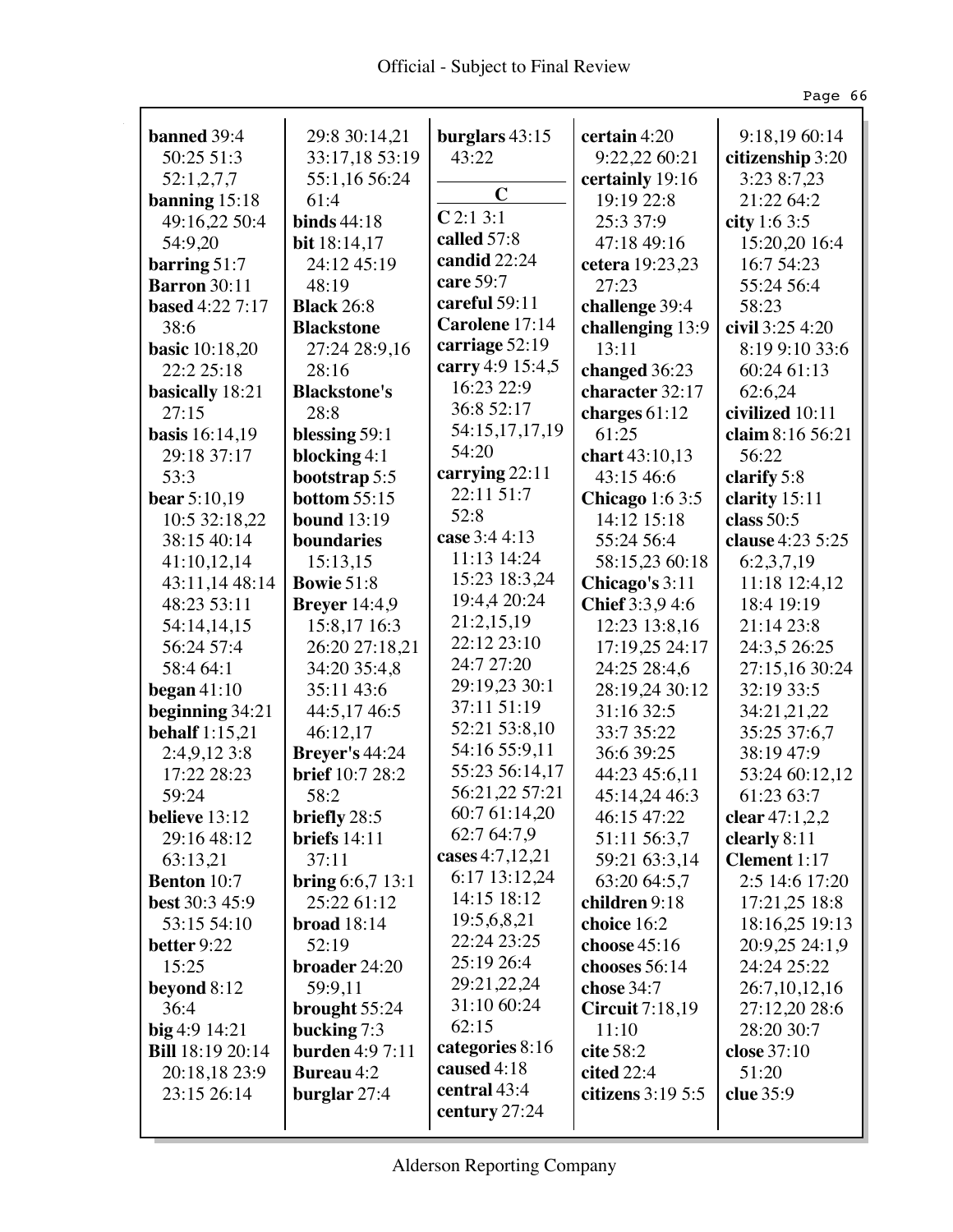|                         |                       |                            |                             | Page 67                    |
|-------------------------|-----------------------|----------------------------|-----------------------------|----------------------------|
| codification            | conduct 20:4          | construed 54:13            | 19:19 21:2,7                | deals 42:20                |
| 33:24 40:9              | confessed 16:12       | contemporane               | 21:17 22:15,24              | dealt 23:8 58:4            |
| codified 12:18          | confession 16:13      | 9:3                        | 23:8 25:14                  | death $49:13$              |
| 33:17 39:20             | confront 25:5,9       | content 36:3               | 27:14 28:7,25               | 58:22                      |
|                         | confronts 25:4        | context 12:24              | 29:11,20,21                 | debates 20:11              |
| 40:5,11,12,13<br>40:17  | confusion 22:16       | 36:747:23                  |                             | decide 14:24               |
| colonies 48:10          |                       |                            | 30:4,7,11,23<br>31:18 32:10 |                            |
|                         | Congress 8:21<br>8:21 | contract 9:15              | 35:24 38:11,13              | 15:23,24 16:24             |
| Columbia 57:17<br>57:19 | connection            | 62:17,18<br>contracts 8:24 |                             | decided 4:15<br>10:8 13:13 |
|                         |                       |                            | 38:16,21 39:11              |                            |
| come 19:6 24:21         | 48:25                 | contrary 4:7<br>7:10       | 39:14,17 40:4               | 14:17,17                   |
| 27:16 28:15             | conscience 11:4       |                            | 40:4,8 41:3,16              | decision 4:10              |
| 37:10 58:23             | consensus 4:14        | control 59:1               | 43:25,25 44:16              | 11:11 15:7                 |
| comes 18:22             | 49:25 50:18           | controlled 53:12           | 47:18 48:16                 | 22:15 27:14                |
| 19:8 20:12              | 58:5                  | 57:20 59:16                | 49:1 50:6                   | 28:9,12 29:19              |
| comment 18:9            | consequence           | convey 9:1                 | 51:12,17 54:4               | 52:6,23 58:12              |
| common 16:8             | 13:25 14:1            | core 13:23 15:13           | 54:5,19 55:18               | decisions 7:25             |
| 39:16,18                | 22:8,9                | 55:2,3                     | 55:20 56:11,12              | 13:1 44:10,11              |
| compare 23:12           | consider 10:9         | corner 35:11               | 56:13,20 57:8               | 52:7,9                     |
| complete 24:14          | considered 9:17       | corporation                | 62:14,14 64:3               | decisis 4:12               |
| completely              | 9:19                  | 1:20 29:22                 | courts 50:1 58:3            | declaring 5:21             |
| 26:13 37:1              | considering 64:3      | correct 5:14               | court's $3:14$              | defeated 42:2              |
| 41:3 44:9               | consists 40:18        | 11:9 16:16                 | 7:25 15:6 18:2              | definition 6:19            |
| comport 59:3            | 40:20                 | 39:13 40:19                | 19:20 20:13,19              | 10:19 22:1                 |
| concealed 16:23         | <b>Constitution</b>   | 41:8                       | 21:13 24:13                 | 59:11                      |
| 36:8 54:19              | 3:21 16:1,2           | correctly 4:15             | 54:16                       | DeJonge 21:19              |
| conceivable             | 17:15 21:24           | counsel 1:21               | covered 13:2                | 22:3                       |
| 43:17                   | 22:3 30:25            | 17:19 46:17                | crime 16:12                 | demand 20:6                |
| concept 12:25           | 34:2,23 35:18         | 59:21 60:1                 | 49:12                       | denial 60:5                |
| 29:3,14 30:8            | 35:19 36:18           | 64:5                       | criminal 18:12              | denied 56:17               |
| 31:4,23 41:6            | 39:21,22 44:18        | countries 31:9             | 20:23,23 21:4               | 60:5,14,17                 |
| 41:11 42:14             | 44:22 46:21.24        | 37:23                      | 23:18 31:10                 | deny 37:18                 |
| 43:4 44:2               | 47:3 48:11            | country $9:21$             | 61:12,20                    | denying 55:24              |
| 47:13                   | 53:19 61:16           | 10:10 12:20                | crucial 34:5                | depend 21:23               |
| conception 5:8          | constitutional        | 29:5 31:21                 | <b>Cruel 53:23</b>          | depriving 42:11            |
| 5:22                    | 4:16 5:6 16:20        | 38:1 52:16                 | <b>Cruikshank</b>           | descendants                |
| concern 40:5            | 16:21 17:12           | counts 23:6                | 21:15,20,21                 | 3:18                       |
| 43:2 53:5               | 23:16 39:6            | couple 48:23               | 22:4                        | describes 30:3             |
| concerned 28:10         | 49:20,24              | course 4:6 20:17           | cultures 53:13              | description 62:9           |
| 33:19                   | constitutionally      | 20:18                      | currently 48:13             | designed 29:9              |
| conclusion              | 41:17                 | court $1:1,12$             |                             | detail 26:3                |
| 27:17 28:15             | constitutions         | 3:104:13,13                | D                           | determine 17:4             |
| concrete 8:15           | 48:13 49:3            | 4:227:16,16                | $D$ 1:17 2:5 3:1            | 24:18,23                   |
| condition 31:2          | 50:18                 | 7:20,23 8:1,17             | 17:21                       | determined                 |
| conditions 50:20        | <b>Constitution's</b> | 10:7 11:12                 | dangerous 16:12             | 50:19                      |
| 52:14 53:13             | 3:14                  | 13:10,14 17:13             | 38:9                        | determines                 |
| 57:11                   | constraints 63:7      | 18:1,21 19:17              | darling 7:9                 | 35:24                      |
|                         |                       |                            | deal 16:25 63:17            |                            |
|                         |                       |                            |                             |                            |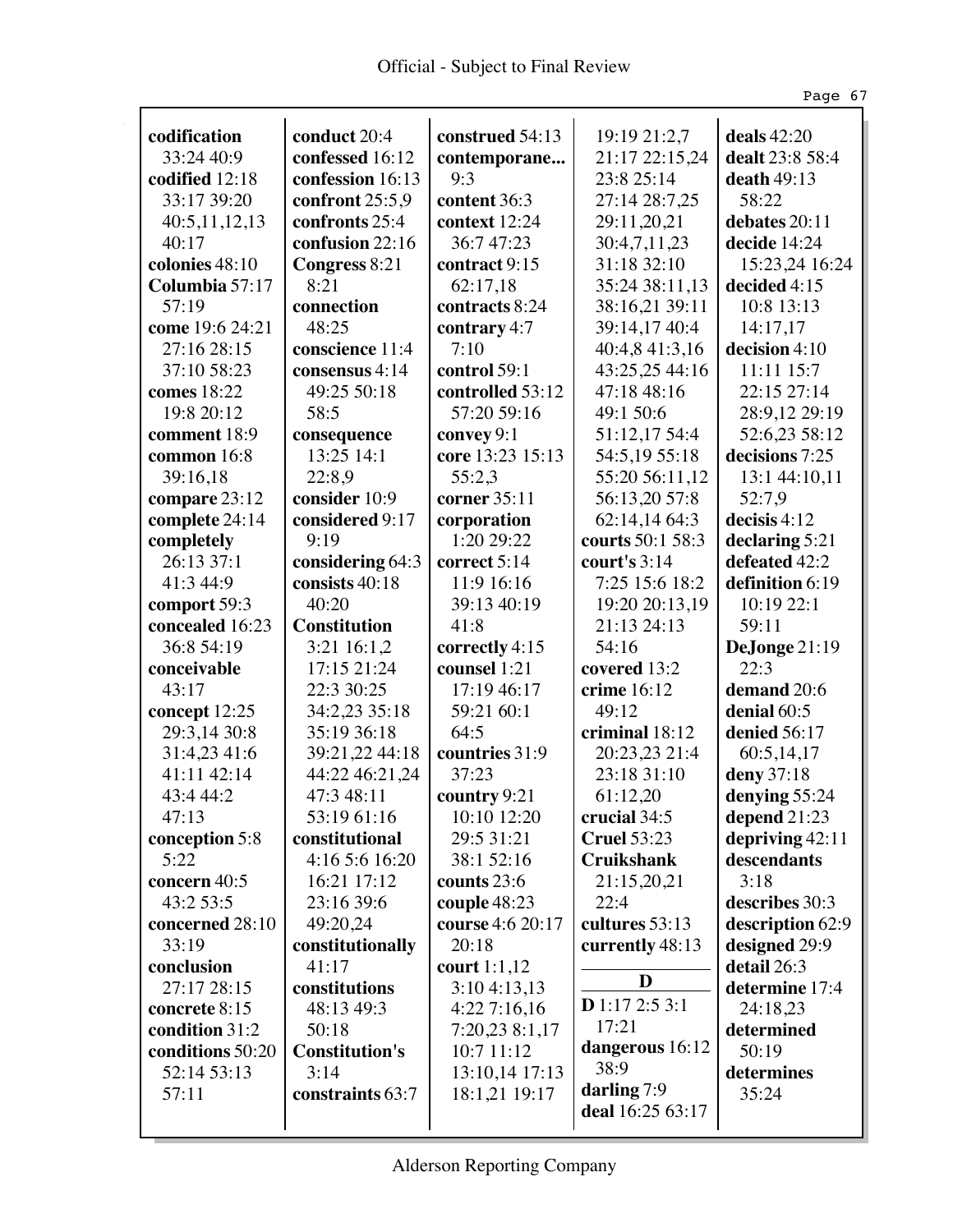|                                 |                                    |                      |                         | Page 68                        |
|---------------------------------|------------------------------------|----------------------|-------------------------|--------------------------------|
| determining                     | 16:25                              | embedded 31:13       | examples 8:15           | features 29:9                  |
| 63:5                            | doctrine 20:13                     | embodied 50:17       | 58:13 60:4,23           | 49:10                          |
| develop 22:18                   | 47:8,15                            | embrace 8:7          | excludes 49:16          | Federal 13:22                  |
| 22:20                           | doctrines 3:12                     | enacted 8:20         | exclusionary            | 14:18 15:1,3,3                 |
| difference 12:21                |                                    |                      |                         |                                |
|                                 | doing 23:7 37:25<br>domestic 14:15 | encourage 59:3       | 25:16,17<br>excuse 45:3 | 15:5 18:11,11<br>20:7 22:20,25 |
| 18:13 26:20,21<br>26:22 27:9,10 | draw 36:23                         | encouraging<br>59:9  | 58:10                   | 23:1 24:20                     |
| 34:7 35:14                      | $d$ rawn 36:24                     | enforce 3:21         | exercise 41:18          | 25:4 33:19                     |
| 49:9                            | 47:12                              | 8:24 36:10           | 41:20 56:18             | 34:11 39:23                    |
| differences 28:2                | due 3:12 6:1,8                     | 40:13                | exercising 39:8         | 40:6 42:4,23                   |
| different 7:22                  | 6:127:2,12,17                      | <b>England</b> 10:13 | existence 21:24         | 44:18 59:2,4,5                 |
| 14:7 20:18                      | 7:19 11:8,19                       | 31:10 32:9           | existing 18:2           | 59:10,16                       |
| 25:10 27:2,17                   | 12:9 13:7,12                       | English $23:15$      | 54:25                   | feel 54:9                      |
| 34:11 42:21                     | 18:4 19:7,18                       | <b>Engraving 4:2</b> | explained 15:9          | <b>Feldman</b> 1:20            |
| 46:23 49:1                      | 20:3,11 23:7                       | enjoying 63:1        | 15:10 17:13             | 2:8 28:21,22                   |
| 50:2,17 61:21                   | 24:4 30:24                         | enshrined 3:20       | explicit 57:4           | 28:24 29:16,20                 |
| differently 61:8                | 35:24 37:6,15                      | entire $11:25$       | expression              | 30:5,10 31:5,7                 |
| difficult 22:18                 | 38:18,1941:4                       | entirely 49:16       | 10:17 26:23             | 31:11 32:2,10                  |
| 22:20 30:13                     | 47:8 60:12,13                      | 49:23                | extensively 58:3        | 32:25 33:13                    |
| 53:14                           | 61:5 62:14                         | entitled 17:15       | extent 10:24            | 34:1,10,24                     |
| dimensions 5:17                 | 63:7,15,24                         | enumerated 8:5       | 43:19,21 59:2           | 35:3,7,10,13                   |
| direction 37:12                 | Duncan 31:18                       | 17:15 60:19          | 60:11                   | 36:5,12 37:3                   |
| directly 30:21                  | dwell 21:11                        | envision 5:11        | extremely 4:14          | 37:19,22,25                    |
| disagreed 30:17                 | dwelled 28:16                      | <b>Equal</b> 37:6    | 7:16 33:11              | 38:4,10,20                     |
| disagreement                    | D.C 1:8,17                         | especially 4:15      |                         | 39:2,14 40:3                   |
| 16:10                           |                                    | 36:21                | F                       | 40:15,19 41:8                  |
| disarm 40:7                     | E                                  | ESQ 1:15,17,20       | face 41:24 47:1         | 41:12,23 42:5                  |
| 43:19,21                        | E2:13:1,1                          | 2:3,5,8,11           | fact 9:23 11:22         | 42:7,12,18,25                  |
| disarmed 39:23                  | earlier 23:16                      | essential 3:13       | 17:12 22:14             | 43:23 44:15                    |
| disarming 33:20                 | 55:5                               | 12:25 32:1,8         | 23:11 28:16             | 45:3,8,13,22                   |
| discrete 53:6                   | easier 6:6,10,13                   | 43:3                 | 34:5 37:10              | 46:1,4,9,14,20                 |
| discussed $48:5,7$              | 6:20                               | essentially 21:8     | 43:1                    | 47:7,17 48:2,4                 |
| discussion 20:16                | easy 9:2                           | 60:3                 | faculty 7:3             | 48:16 49:18,25                 |
| disputes $14:15$                | effect 4:12                        | established 6:8      | fair $53:7$             | 50:10,12,15,24                 |
| dissent $55:14$                 | effectively 21:2                   | et $1:3,6,18$ 2:7    | faithful 3:12           | 51:2,17 52:1,5                 |
| 56:5                            | 36:20                              | 17:23 19:23,23       | familiar 58:19          | 54:2 55:6,10                   |
| dissenters 11:11                | efficient 61:18                    | 27:23                | family $3:18$           | 55:21 56:6,10                  |
| dissenter's                     | <b>effort</b> 24:22                | event 19:15          | far 18:18 25:10         | 57:1,6,19,25                   |
| 15:11                           | eight 5:17 8:13                    | 38:11 57:20          | 30:16 34:10             | 58:10,14 59:14                 |
| dissenting 15:9                 | 60:19                              | evidence 8:25        | 36:14,19 40:22          | felony $61:24$                 |
| distinction 53:1                | either 14:5 20:8                   | 28:17 48:19          | 48:21 53:9              | <b>Fifth 44:12</b>             |
| distinguishing                  | 34:5,9 50:13                       | exact 22:6 25:5      | favor 14:24 23:6        | find 9:2 16:20                 |
| 32:3                            | 55:16 60:9,11                      | exactly 23:19,20     | 36:2                    | 56:25                          |
| District 57:17                  | elaborated                         | 31:17,17 34:17       | favorable 22:4          | finding $44:21$                |
| 57:19                           | 13:24 31:18                        | example 8:18         | favored 20:14           | <b>fine</b> 50:23              |
| divergence                      | <b>Eleven</b> 48:10                | 10:13 61:18          | 20:20                   | finish $8:428:14$              |
|                                 | eliminate 52:10                    |                      | feature 40:24           |                                |
|                                 |                                    |                      |                         |                                |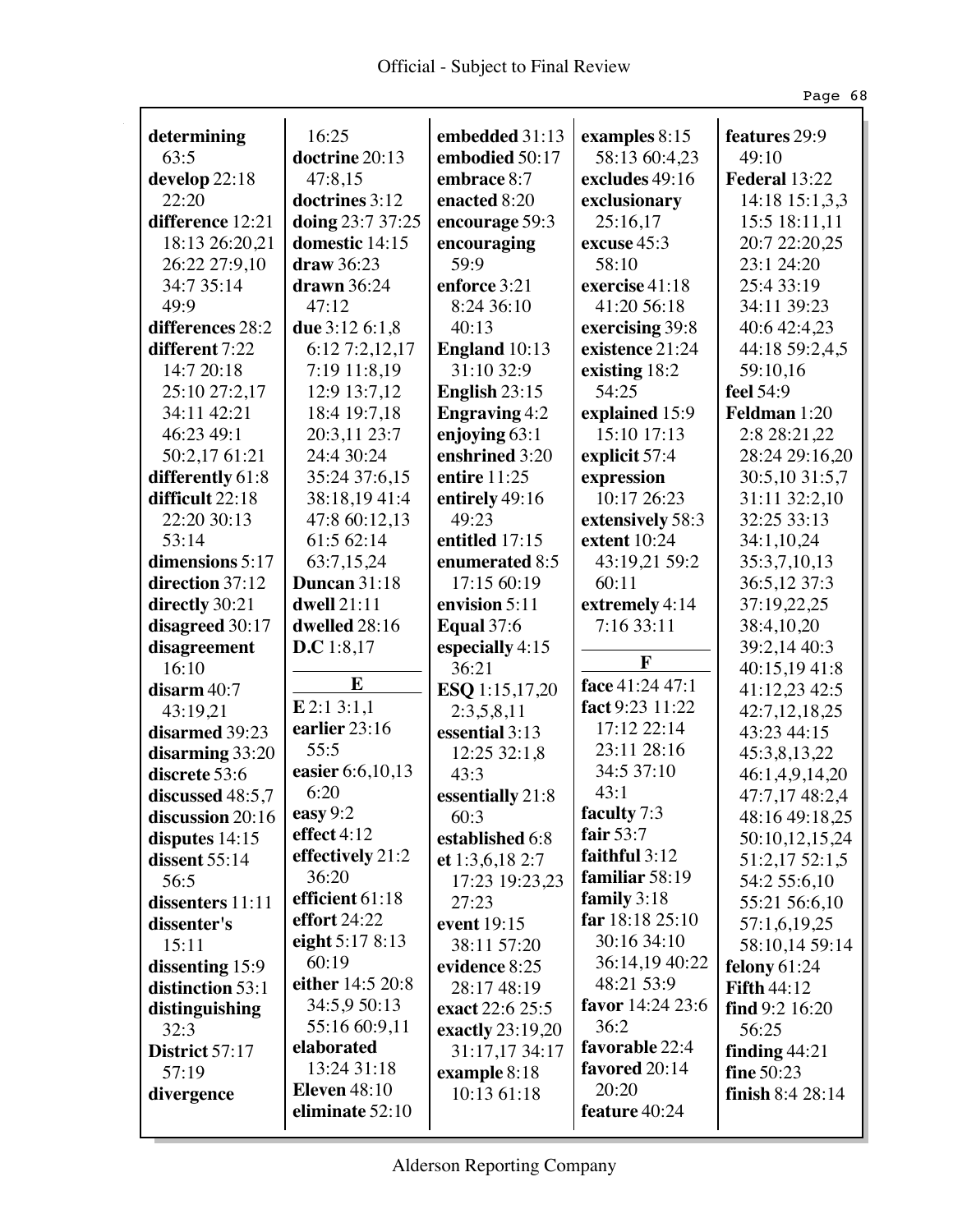Ŷ,

|                       |                 |                   |                   | Page 69                           |
|-----------------------|-----------------|-------------------|-------------------|-----------------------------------|
| firearm $41:5$        | 62:11           | 54:21 58:7        | governments       | 17:3,8,11                         |
| 50:6 55:25            | Fourth 9:25     | Ginsburg $5:7,13$ | 25:5 29:4         | 59:22,23,25                       |
| firearms 4:22         | 18:5 19:4,14    | 5:16 7:23 8:9     | 36:14             | 60:16,25 61:3                     |
| 29:5,7,10             | 23:12 25:15,17  | 8:10 9:4,11,14    | grand 4:19 33:5   | 61:15.22 62:4                     |
| 35:16 37:2,20         | 25:18 44:11     | 10:2,16 11:15     | 61:1,11,23,25     | 62:9,13,18,21                     |
| 39:5 41:2             | framers 5:14    | 58:8,11 61:10     | 62:6              | 63:8,19,21                        |
| 48:18 49:10           | 8:11 10:25      | 61:20             | great 4:14 9:20   | 64:6                              |
| 50:9,21,22,25         | 16:1 30:21      | gist 20:12        | 15:9 16:25        |                                   |
| 51:3,9 52:15          | 32:14 33:11,19  | give 5:23 6:18    | greater 9:21      | $\bf H$                           |
| 52:15,18,20           | 36:16 40:6,22   | 8:24 31:9,10      | 17:15             | handguns 15:18                    |
| 54:1,9 56:19          | 43:11 45:5,10   | 35:8 43:10        | Griswold 30:1     | 51:18,24,25                       |
| 57:11,14 58:22        | 46:10,10,20     | 62:9 63:4,15      | 55:14 56:5        | 52:2 54:6,9                       |
| first $3:48:13$       | 48:6 53:9       | given 27:13 32:7  | $grown 5:4$       | 58:17                             |
| 9:23 10:15            | 61:16 62:22     | 36:7 38:24,25     | guarantee 3:20    | happens $11:7$                    |
| 13:2 14:20            | France 32:9     | 39:5              | 19:15 23:1,2      | happy $7:16$                      |
| 18:5 19:9,16          | free 4:4 10:4,4 | giving $9:21$     | 23:14 25:18       | 57:22                             |
| 21:6,12,19,21         | 10:11,13,18,18  | 41:18             | 48:11 49:20       | <b>hard</b> 27:6                  |
| 23:12 25:3,14         | 10:20 14:21,22  | gloss $24:4$      | 57:4 59:2         | <b>Harlan</b> 26:1,3,7            |
| 26:17,23,23           | 14:23 31:20     | Glucksberg        | guaranteed 3:24   | 26:18 29:25                       |
| 27:6 34:16,16         | 61:19           | 11:13 20:15       | $8:13$ 18:7       | <b>Harlan's 26:13</b>             |
| 44:11 60:19           | freedom 49:5    | 29:23             | guarantees 4:5    | 56:5                              |
| 62:24                 | freedoms 49:6   | go 19:21 25:13    | 19:16 23:9        | <b>Harlon's</b> 55:14             |
| flexibility 63:5      | free-flowing    | 26:9,13,17,17     | 60:20             | Harvard 27:23                     |
| 63:15                 | 10:23           | 27:8 28:1         | guess 18:25 20:2  | hear $3:3$                        |
| <b>focus</b> 31:18    | friends $10:10$ | 41:22 43:17       | 20:2,10 24:10     | heard 40:1                        |
| 42:19                 | 51:16           | 48:8 51:7         | 27:12 34:25       | heavy $4:9$                       |
| focused 28:7          | full 5:24 62:9  | goes 28:11 34:11  | guideposts 6:4    | held 30:11 34:18                  |
| follow 14:1 56:9      | fully 9:20,24   | 36:19 58:2        | 11:2 63:23        | 39:15 41:5                        |
| followed 26:3         | function 40:12  | going 15:4 21:13  | gun 12:1,1,11     | 61:5                              |
| following 31:11       | 40:12           | 22:17,24 25:3     | 14:13 27:4        | <b>Heller</b> 15:7,8,12           |
| 60:6                  | fundamental 4:4 | 25:8,11 26:16     | 59:1              | 16:23,25 17:13                    |
| footnote 17:13        | 18:6 22:1,2     | 30:6 35:23        | guns $12:14$      | 22:12 27:14                       |
| 17:14                 | 28:17 31:1      | 53:7 56:8         | 14:12,25 15:1     | 28:3,8,12                         |
| forbids 59:4          | 32:17,23,23     | 60:10,10 62:10    | 16:5,7 38:8       | 29:11 32:7,11                     |
| force 4:16 42:22      | 33:5,10 35:15   | good 21:16,25     | 58:16             | 32:23 33:8,14                     |
| <b>form</b> 43:20     | 39:12 42:15     | 28:17 51:5        | Gura 1:15 2:3     | 33:23 35:6,14                     |
| formulas $42:15$      | 43:3 47:5,10    | 63:6              | 2:113:6,7,9       | 36:4 39:12,15                     |
| forth 19:9            | 47:11,11 48:1   | goodness 31:6     | $4:11,25\;5:3,13$ | 39:17 40:1,8                      |
| fought $3:25$         | 48:15 49:5      | government 4:5    | 5:23 6:5,9,13     | 47:3 48:17<br>49:2 50:7 51:1      |
| found $4:13$          | 56:15           | 13:22 20:7        | 6:227:5,158:8     |                                   |
| 52:18,19,21           | G               | 24:20 25:4        | 8:11 9:7,13,17    | 51:17,25 54:4<br>54:5, 12, 13, 20 |
| four $48:24$          | G3:1            | 33:3,20 34:11     | 10:6,21 11:6,9    | 55:2 58:8,9,11                    |
| <b>Fourteenth 4:3</b> | generalities    | 37:1,4 38:12      | 11:14,21 12:5     | 59:10                             |
| 10:22 12:12           | 30:22           | 39:4,24 40:7      | 12:15 13:6,9      | henceforth 3:19                   |
| 23:23 30:19           | generally 48:15 | 41:2 42:4,23      | 14:3,8 15:5,12    | 10:8                              |
| 51:5 55:15            | 52:11,14 54:17  | 44:19 59:5,16     | 15:24 16:7,16     | hereditary                        |
|                       |                 |                   |                   |                                   |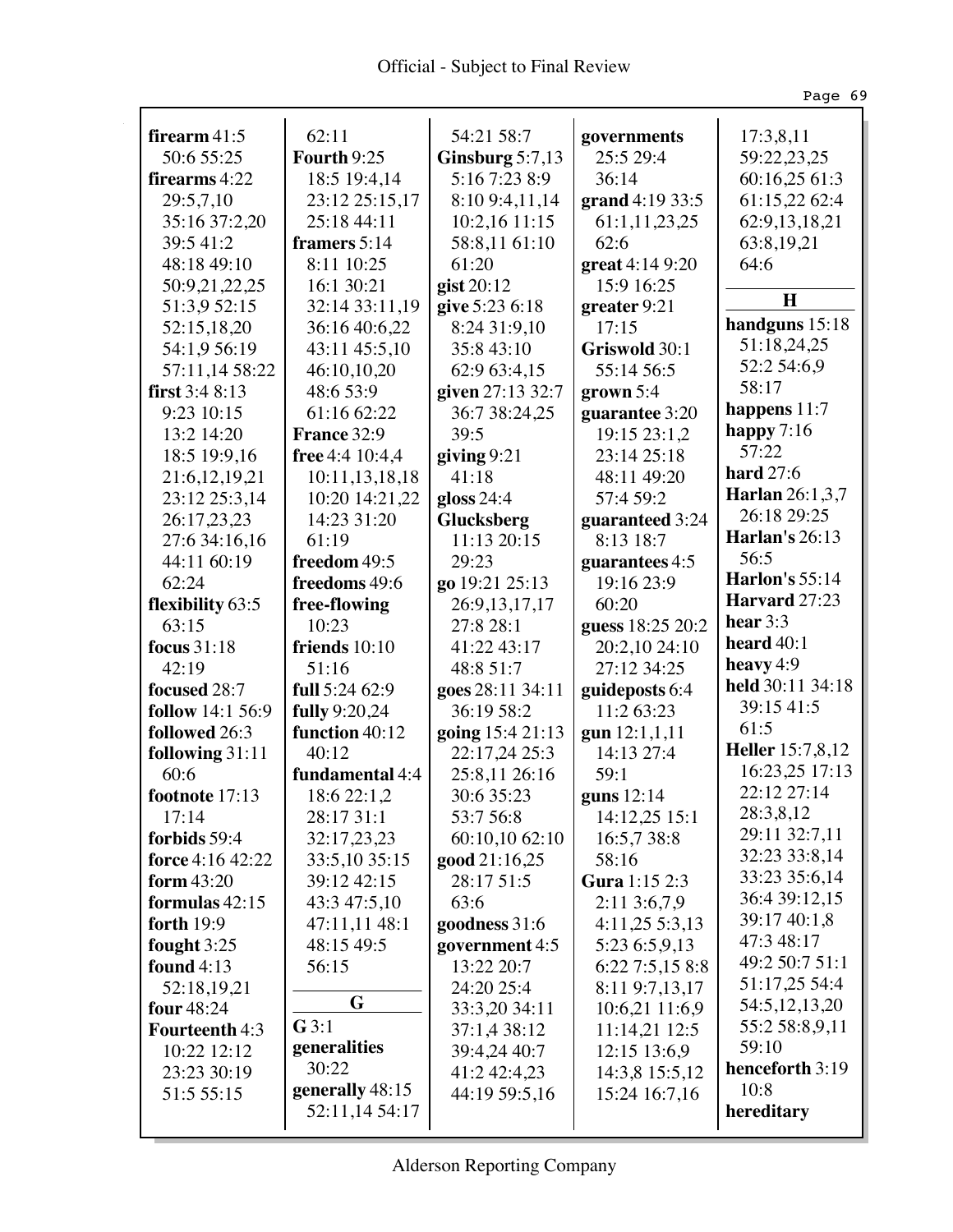$\hat{\mathcal{A}}$ 

|                  |                         |                         |                       | Page 70           |
|------------------|-------------------------|-------------------------|-----------------------|-------------------|
|                  |                         |                         |                       |                   |
| 10:14            | ILLINOIS 1:6            | 27:11 36:9              | 25:25                 | 23:3,10 24:3,7    |
| high $4:143:13$  | illustration            | 48:3 55:1               | interests 24:20       | 24:12,14,15       |
| 46:6,7,7         | 24:16 25:14             | incorporated            | interpret 13:21       | 25:9,12,23        |
| highly $14:16$   | imaginary 43:9          | 12:25 13:3,4            | interpretation        | 47:14             |
| 33:22 53:6       | immunities 3:22         | 18:20,21,24             | 14:2                  | jury 18:12 20:23  |
| hills $15:19$    | 4:23 5:9,12,21          | 19:17 21:8              | interpretations       | 20:23 21:4        |
| historical 6:3   | 5:25 6:3,7,11           | 24:19,23 25:1           | 44:13                 | 23:18 25:24       |
| historically     | 6:19 8:6 11:17          | 25:14 27:1              | interpreted 27:3      | 31:4,9,22,25      |
| 12:20            | 14:2 21:14              | 29:2 34:14,18           | interpreting          | 33:5,6 60:24      |
| history 6:14     | 60:4,12,14              | 35:24 43:18,22          | 50:1                  | 60:25 61:1,12     |
| 10:8 23:16       | 62:23 63:15             | 44:3,9 46:8,23          | intruders 12:2        | 61:13,18,23,25    |
| 26:6 36:22       | immunity 64:2           | 47:10,12 53:3           | invalid $51:18$       | 62:6,7            |
| 47:19,24,25      | impermissible           | 53:20 55:19             | involving 19:5        | justice 3:3,9 4:6 |
| 52:14,22 53:16   | 54:12                   | 57:23 60:10,10          | <b>issue</b> 17:12    | 4:175:1,3,7,13    |
| 54:18 57:9       | implicit $29:3,13$      | 61:5,7                  | 36:15                 | 5:16 6:5,10,16    |
| 58:18 63:11,24   | 30:8 31:4               | incorporates            | issues $25:7$         | 6:22,24 7:8,15    |
| 64:4             | 32:13 41:6,11           | 18:10 51:13             | items $49:13$         | 7:23 8:9,10 9:4   |
| hold 8:25 9:16   | 42:14 44:1              | incorporating           |                       | 9:11,14 10:2      |
| 41:3,16 51:18    | importance              | 4:22 18:3               | J.                    | 10:16 11:3,7      |
| holding $51:19$  | 11:24 35:16             | 19:20 21:16,18          | <b>James</b> 1:20 2:8 | 11:14,15,23       |
| home 12:2,13     | 43:9                    | 23:2,6 53:4             | 28:22 43:10           | 12:8,23 13:8      |
| 51:24,25 52:2    | important 10:9          | incorporation           | <b>Japan</b> 31:20    | 13:16 14:4,9      |
| 55:20            | 13:18 17:4              | 13:19 14:16             | job 11:5 46:13        | 15:8,17 16:3,9    |
| homeowner's      | 26:6 30:14              | 18:14 19:5              | 46:19                 | 16:16,18 17:6     |
| 12:1             | 32:12 33:11,13          | 20:13,15 22:5           | Johnson's 8:22        | 17:9,19,25        |
| homosexual       | 35:16 42:10             | 22:14,23 24:2           | jot $18:10$           | 18:8,9,16,23      |
| 20:4             | 43:12                   | 24:3,6,7,13,15          | Judge 11:9            | 19:3 20:2,20      |
| Honor 4:11       | impose 32:15            | 26:11 36:1              | judges 10:23          | 23:17 24:1,6      |
| 11:21 14:3       | 33:2 53:22              | 47:8,15 51:13           | 14:18 15:1,3,5        | 24:10,17,25       |
| 17:3 20:9        | 57:3,7 59:11            | 57:24 59:19             | 17:6,7 63:4,9         | 25:21,24,25       |
| 29:17 61:4       | imposed 39:19           | increase 54:10          | 63:12                 | 26:3,7,8,8,8,9    |
| 63:8             | imposes 50:3            | indictment              | judgment 3:14         | 26:12,13,17,20    |
| honored 4:4      | 59:15                   | 61:25 62:6              | judicial 52:9         | 27:18,21 28:4     |
| horses $42:16$   | impossible 5:23         | individual 32:22        | juries 4:19           | 28:6,19,24        |
| human $14:25$    | 6:1                     | information             | 18:13                 | 29:12,18,25       |
| 15:20            | <b>include</b> 4:4 49:3 | 61:12                   | jurisdiction 52:8     | 30:6,12,16        |
| hundred 15:20    | 62:16                   | informs 61:6            | 52:11 57:14           | 31:3,6,8,16       |
| 15:22            | included 5:10,18        | inherit 8:25            | jurisdictions         | 32:5,16 33:7      |
| hundreds 14:13   | 5:19                    | injure 29:9             | 52:18,21,25           | 33:25 34:3,20     |
| 16:5             | includes 49:22          | <b>insofar</b> 43:11,14 | 54:8,21 58:18         | 34:25 35:2,4,8    |
| hunting $15:19$  | including $14:13$       | 55:19                   | jurisdiction's        | 35:11,22 36:6     |
| hurdle 63:17     | 14:14                   | instances 20:8          | 56:19                 | 36:25 37:14,15    |
|                  | inclusion 33:15         | instruments             | jurisprudence         | 37:17,20,23       |
| I                | 33:16 34:1              | 49:12                   | 7:10 18:2,22          | 38:2,8,17,24      |
| <b>idea</b> 63:6 | incorporate             | intended 52:10          | 19:20 20:1            | 39:1,9,25         |
| identical 12:17  | 25:16,18 27:7           | interesting 21:1        | 21:9,15 22:9          | 40:10,16,25       |
| identify 4:24    |                         |                         | 22:17,19,21,22        |                   |
|                  |                         |                         |                       |                   |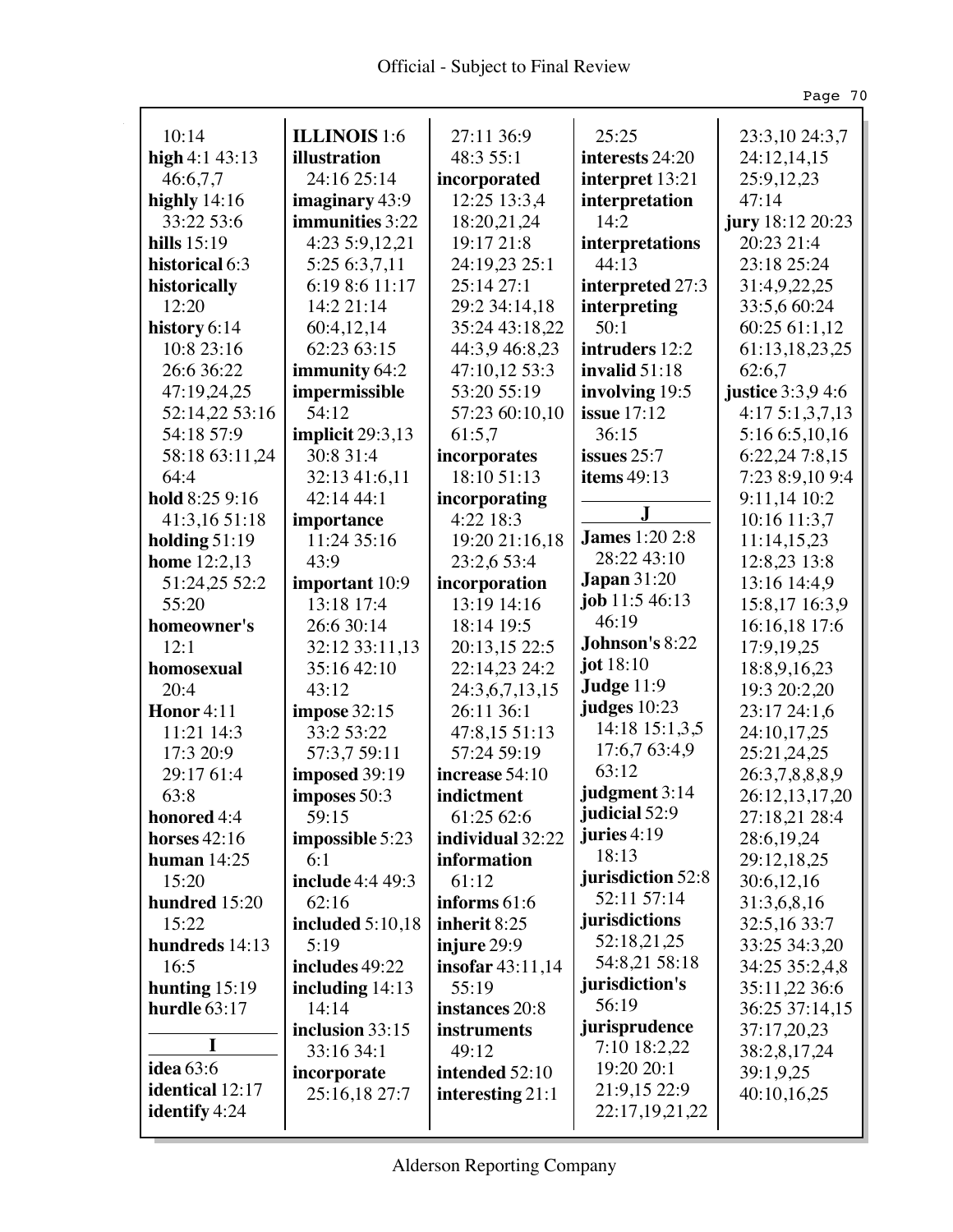Ŷ,

|                               |                           |                                |                        | Page 71                                  |
|-------------------------------|---------------------------|--------------------------------|------------------------|------------------------------------------|
| 41:9,23 42:6,8                | 50:5 55:25                | 42:19 43:8                     | 54:8 57:10,11          | <b>Maryland</b> 10:7                     |
| 42:16,19 43:6                 | 56:1 58:6,17              | 60:8,9                         | 57:11                  | matter 1:11 4:16                         |
| 44:4,5,17,23                  | kinds 50:21,22            | level 9:21 10:12               | <b>locus</b> 29:5      | 14:16 15:23                              |
| 44:24 45:6,11                 | 50:24 51:3                | 36:22 59:10                    | logic $22:6$           | 16:4,24 59:6                             |
| 45:14,24 46:3                 | 56:16                     | <b>liberty</b> 5:2 12:4        | logical 22:8           | 64:10                                    |
| 46:5, 12, 15, 17              | knives $51:8$             | $12:11$ $13:1$                 | <b>London 27:23</b>    | <b>McDonald</b> 1:3                      |
| 47:7,22 48:3                  | know 5:18 6:18            | 19:8,8,10,17                   | long 15:14 28:11       | 3:4,18                                   |
| 48:10 49:15,19                | 7:2 14:11                 | 19:18 29:4,14                  | 50:5 54:18             | mean 5:17 7:2                            |
| 50:8,11,13,23                 | 16:22 18:19               | 30:9 31:4,19                   | 58:16                  | 10:3 13:3                                |
| 51:1,11,24                    | 24:2 25:7                 | 31:20 33:12                    | look 14:10,10,11       | 16:23 19:1                               |
| 52:3 53:18                    | 30:16 36:15               | 35:11 37:16                    | 15:18 31:14            | 24:3,16 27:12                            |
| 54:24 55:4,8                  | 37:8 40:22                | 38:18 41:6,11                  | 39:15 43:24            | 28:7 36:9                                |
| 55:13,13 56:3                 | 45:11 53:9                | 42:14 43:4.9                   | 44:10 46:6             | 38:20 54:15                              |
| 56:5,7,8,23                   | 59:8 62:23                | 43:13,15 44:2                  | 47:23,23 51:5          | 59:8                                     |
| 57:2,17,22                    | 63:25                     | 44:14 45:17                    | 52:5,6 53:24           | meaning $4:18$                           |
| 58:8,11,13,25                 |                           | 47:13 54:11                    | 53:25 55:9,13          | 32:21 38:18                              |
| 59:21 60:1,2                  | L                         | license 10:23                  | 64:4                   | 39:17 59:17                              |
| 60:23 61:1,10                 | <b>label</b> 33:10        | 63:12                          | looked 30:8            | meanings 39:15                           |
| 61:17,20 62:2                 | language 8:12             | life 14:23,23,24               | 47:18                  | 39:18                                    |
| 62:5, 12, 16, 19              | 19:7                      | 14:25 15:1                     | looking $15:24$        | means 39:8                               |
| 63:3,14,20                    | large 9:5,7 13:13         | light $27:2,15$                | <b>lords</b> 10:14     | 41:18,19,19                              |
| 64:5,7                        | late 30:20                | 50:20                          | losing $40:2$          | 56:1 57:15                               |
| Justice's 13:17               | latitude 53:21            | lightly 24:4                   | lot 10:4 14:22         | meant $8:12$                             |
| justify 23:23                 | Laughter 7:4,14           | limit 31:24                    | 16:9 22:11             | 33:12                                    |
| $\mathbf K$                   | 35:1                      | limitation 39:19               | 31:8 40:1 63:4         | measure 17:16                            |
|                               | law 3:21 4:8 6:8          | limited 12:6                   | 63:15                  | member 26:6                              |
| keep 5:10,18                  | 7:1,3,59:19               | 63:16,18,21                    | lots $14:14$           | 39:11                                    |
| $10:5$ 12:1,1                 | 14:13 19:22<br>21:2 27:22 | line $20:2247:12$              | low $43:15$            | mention $62:25$                          |
| 38:15 41:10,12<br>41:14 48:22 | 43:19                     | lines $55:4$                   | lower 3:14 7:16        | mentioned 8:19                           |
| 53:10 54:15                   | laws 16:23 51:20          | list $5:2462:6$                | M                      | 10:6,7 16:23                             |
| 56:23 57:4                    | lead 55:11                | listed 8:23                    | Madison 43:10          | 58:13                                    |
| 58:4 64:1                     | lease 8:25                | literally 11:1                 | 46:13,18               | militia $32:19$                          |
| keeping 18:11                 | <b>leave</b> 36:16,17     | 15:15 20:21                    | maintaining            | 33:20 34:21                              |
| <b>KENNEDY</b>                | 40:23 60:8                | 62:21                          | 43:12                  | 39:23 40:7                               |
| 13:16 29:25                   | Leaving $60:12$           | <b>little</b> 33:23            | majority 26:4          | $42:1,1,9$ 43:13                         |
| 30:6 32:16                    | led 37:25                 | 35:19 40:9                     | 28:9                   | 48:25                                    |
| 37:15 38:17,24                | left 7:5 11:2 61:3        | 45:19 48:19<br>livelihood 63:2 | making 13:7            | militias $43:2,20$<br>militia's $42:3,4$ |
| 39:9 53:18                    | 63:23                     | lives 15:21 16:5               | 36:13 45:23            | 42:23                                    |
| 54:24 55:8                    | legislation 8:20          | 16:11                          | 46:1                   | militia-related                          |
| 60:1,2361:1                   | legislature 17:2          | local 29:4 36:13               | mandates 3:16          | 26:25                                    |
| 62:2,5                        | 17:11 49:7,21             | 36:21,23 37:1                  | <b>Mapp 18:25</b>      | <b>Miller</b> 22:15                      |
| Kennedy's 18:9                | legislatures              | 37:3 38:12                     | 19:3,4 24:16           | million $14:12$                          |
| kill 29:9 37:20               | 14:17 15:2                | 39:4 41:2                      | 25:13 29:23            | mind 18:11                               |
| killed $14:12$                | 17:10                     | 52:13,23 53:13                 | March 1:9              | minimum 16:20                            |
| <b>kind</b> $8:1$ $25:19$     | lesser $13:4$             | 53:13,14 54:7                  | <b>married</b> 9:14,17 | minority 53:6                            |
| 41:21 48:22                   | let's $25:2241:24$        |                                | <b>Marshall</b> 30:13  |                                          |
|                               |                           |                                |                        |                                          |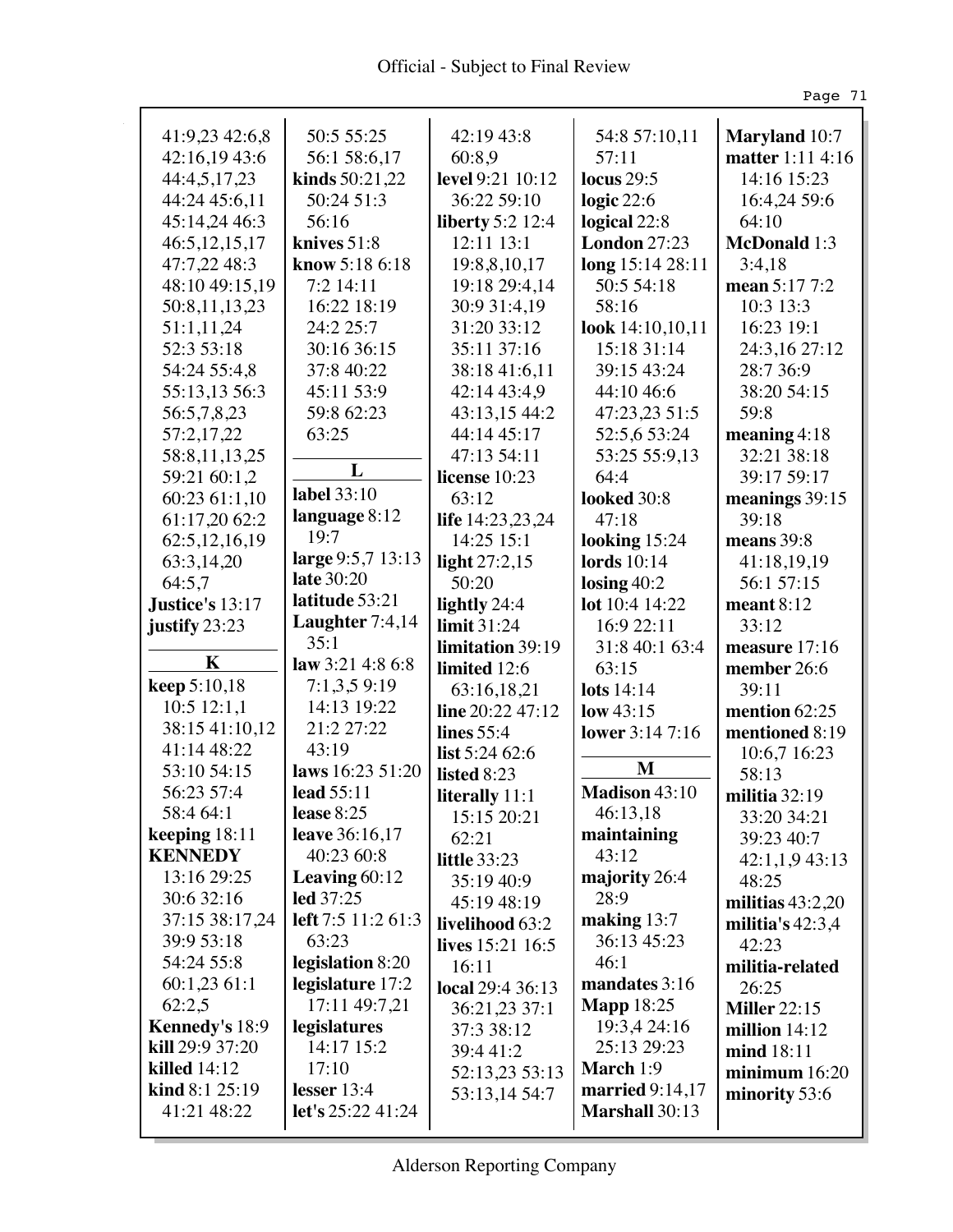Ŷ,

|                         |                   |                             |                        | Page 72                |
|-------------------------|-------------------|-----------------------------|------------------------|------------------------|
| minute 41:1             | 29:21             | 15:19                       | 42:11,25 43:1          | portion 9:5            |
| minutes 59:22           | numerous 51:6     | overrule 4:10               | 43:19,21 47:4          | pose 52:16             |
| Miranda 16:10           |                   | 6:25 60:6                   | 54:11 55:24            | position 12:24         |
| misunderstood           | $\bf{O}$          | overseas 10:10              | 57:15 60:17            | 20:15,21 26:1          |
| 13:17                   | Q2:13:1           | overturn 7:24               | 62:25                  | 36:25 39:10            |
| mixed 59:1              | obliged 59:3      | overwhelming                | perfect 24:16          | 45:15 55:18            |
| moment 21:11            | observed 11:10    | 49:25 50:18                 | perfectly 38:3         | 56:4 58:20             |
| monarchy 10:14          | obviously 28:7    | 58:5                        | 51:12                  | possession 51:8        |
| money $4:20$            | occur 57:12       | <b>O'Scanlon</b>            | period 25:25           | possible 43:24         |
| morning 3:4             | offhand 55:11     | 11:10                       | 51:4,5                 | possibly 48:19         |
| <b>Muscarello</b>       | okay 14:4 38:3    |                             | permit 58:16,16        | posture 7:22           |
| 54:16                   | 45:13,24 46:3     | ${\bf P}$                   | permitting 20:4        | pound 25:20            |
|                         | once 24:18        | P3:1                        | 20:5                   | power $63:5$           |
| N                       | ones 34:8 54:8    | <b>PAGE 2:2</b>             | personal 4:5 9:1       | precedent 21:16        |
| $N$ 2:1,1 3:1           | open 54:20        | Palko 29:19                 | 60:20                  | 21:17 22:4             |
| <b>nation</b> 3:17 9:11 | operates 31:14    | parade 12:14                | petition 21:18         | 55:20                  |
| 9:15                    | operative 27:15   | paradigm 17:14              | <b>Petitioners</b> 1:4 | precisely 19:12        |
| national 1:18           | opinion 15:2      | parks 25:8                  | 1:16,19 2:4,7          | 23:24 59:12            |
| 2:6 17:22               | 16:17 29:13       | parliament                  | 2:12 3:8 17:24         | preexisted 22:2        |
| 21:22 25:8              | 30:1 39:11,17     | 10:14 27:25                 | 59:24                  | 33:15,16               |
| 59:13                   | 40:4,5 47:2       | part 12:21 15:15            | phrase 32:19           | preexisting 18:6       |
| natural 10:17           | opportunity 8:4   | 38:18 43:17,18              | pick 45:16             | 21:23 23:15            |
| necessarily             | opposed 19:6      | 43:20 45:16,20              | picks 19:9,10          | 39:19                  |
| 10:23 18:10             | 34:8              | 45:20 46:7,7                | piece 8:20             | prefatory 27:16        |
| 51:22 53:14             | opposite 37:12    | 49:13 53:16                 | pistols 51:8           | prerogative 7:24       |
| necessary 31:1          | oral 1:11 2:2 3:7 | 57:23 60:22                 | place 7:3 21:1         | <b>President 8:22</b>  |
| necessity 20:4,5        | 17:21 28:22       | particular 31:13            | places 51:22           | pretty $21:25$         |
| need 39:22              | order 39:22,22    | 31:15 50:4,4                | 52:17                  | 27:6                   |
| 44:21 58:21             | ordered 5:2       | 54:22 58:19,20              | plain $3:14$           | prevent 43:19          |
| needed 9:8              | 12:25 29:3,14     | Parties 8:24                | please 3:10 18:1       | previously 33:22       |
| needs 58:19             | 30:9 31:4,19      | <b>parts</b> 24:23          | 28:25                  | primarily 9:9          |
| neither 12:6            | 31:20 41:6,11     | party 13:10                 | Poe 30:2               | 27:25 28:10            |
| never 20:21             | 42:14 43:4,9      | 61:14                       | point 11:12            | primary 7:20           |
| 38:16,22 44:1           | 43:13,15 44:2     | passed 30:19                | 35:12 38:11,13         | 29:5 42:13             |
| New 13:3 19:22          | 44:14 45:17       | 51:20                       | 40:21 44:8,24          | 47:4                   |
| nice 29:14              | 47:13 54:11       | pass-through                | 49:4 51:8              | <b>Princeton 27:23</b> |
| <b>Ninth 11:10</b>      | ordinances 3:11   | 8:1                         | 55:21,22               | principles 10:3        |
| non-unanimous           | original 6:14     | <b>PAUL</b> 1:17 2:5        | points $22:13$         | Printing 4:2           |
| 18:13 20:23             | 63:4              | 17:21                       | 49:9 54:3              | prior 7:1              |
| Nordyke 11:10           | origins 23:14     | $\boldsymbol{p}$ enny 25:20 | policy 16:2            | privilege 64:2         |
| noted 29:11             | <b>OTIS</b> 1:3   | people 3:15 4:1             | political 35:21        | privileged 62:23       |
| 61:17                   | ought $4:10$      | 9:20 10:21                  | 35:23 36:14,17         | privileges 3:22        |
| noting $28:14$          | outlier 18:18     | 11:4 12:19                  | 36:21 40:23            | 4:23 5:9,11,21         |
| notion 10:3 33:9        | 24:12             | 14:12 15:14                 | 52:24,25 53:7          | 5:25 6:2,7,11          |
| 45:17                   | outlined 44:6     | 16:12 18:7                  | 53:24                  | 6:19 8:6 11:17         |
| nullity 49:23           | outset 60:2       | 23:14 32:20,20              | population 9:5,7       | 14:1 21:14,22          |
| number 26:4             | outside 12:6      | 37:20 40:14                 |                        |                        |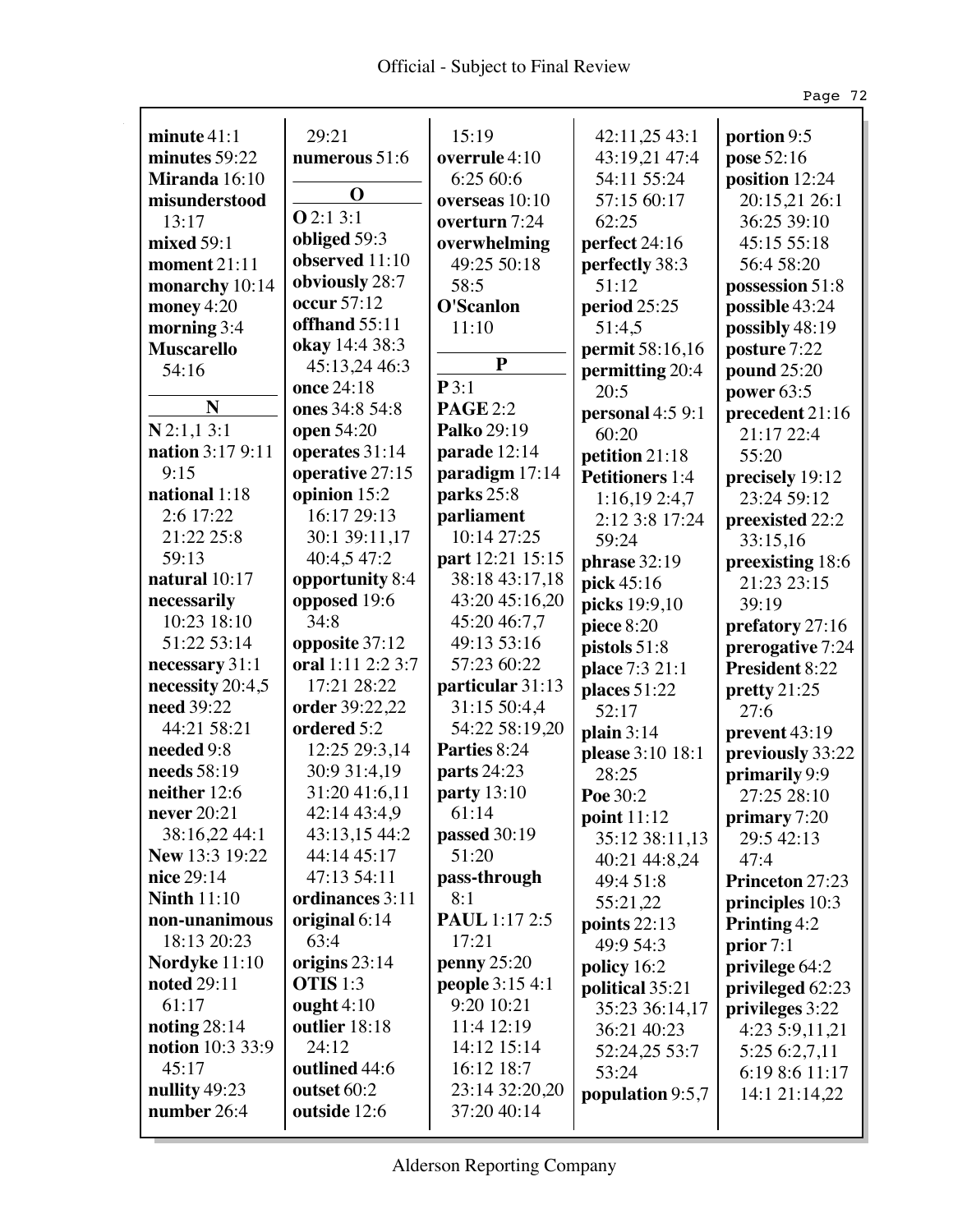$\hat{\mathcal{L}}$ 

|                                  |                              |                              |                                 | Page 73                         |
|----------------------------------|------------------------------|------------------------------|---------------------------------|---------------------------------|
|                                  |                              |                              |                                 |                                 |
| 60:4,11,14<br>63:14              | prosecutors<br>61:24         | question 8:4                 | 40:5,11,17                      | 57:10,23 58:1                   |
|                                  |                              | 11:15 13:17,18<br>18:9 32:10 | 41:25 45:9                      | 58:6,9,12,17                    |
| probably 12:17                   | protect 9:20                 |                              | 47:3,4 55:17                    | regulations 51:7<br>51:15 53:22 |
| 19:24                            | 11:24 39:22                  | 33:1,4 34:12                 | 57:13 61:7                      |                                 |
| problem 54:22<br>59:13           | 43:2 53:15                   | 37:5 38:14,22                | reasonable 39:8                 | 56:20 59:5                      |
|                                  | protected 5:25               | 39:1,5 40:23<br>41:17 43:25  | 50:3 51:15,16                   | rejected 10:5                   |
| problems 58:20                   | 10:9 11:17,18                |                              | 53:22 56:1,18                   | relationship                    |
| procedural 19:3                  | 12:11 15:16                  | 44:1,25 45:4                 | 57:10,15,23,25                  | 38:14<br>release 16:11          |
| 19:6,6 21:3                      | 16:8 41:17                   | 46:22,23 47:19               | 58:6,9,12                       |                                 |
| 31:12,13 63:16<br>63:18          | 43:5 62:11                   | 47:24 55:4                   | reasonably<br>41:20 52:19       | relevant 37:9<br>47:20          |
|                                  | protection 9:9<br>9:21 10:15 | 57:21 60:3                   |                                 |                                 |
| process 3:12 6:1<br>6:12 7:12,17 | 37:7 48:13                   | questions 16:14<br>37:5 38:5 | reasoned 38:6                   | relied 4:19,20,21<br>21:18      |
|                                  |                              | 53:15 56:16                  | reasons $27:7,19$<br>32:7 38:25 |                                 |
| 7:19 11:8,19<br>12:10 13:7,12    | protects 18:6<br>29:3        | quibble $19:2,13$            | 45:12 46:10,21                  | religion 49:6<br>rely 56:4      |
| 18:4 19:7,18                     | provide 63:9                 | quite 22:24                  | 48:6,649:4                      | relying $47:14$                 |
| 20:3,11 23:7                     | provision 8:17               | 37:12 48:25                  | rebuttal 2:10                   | remainder                       |
| 24:5 30:24                       | 18:24 29:8                   | 61:21                        | 17:18 59:23                     | 17:17                           |
| 35:21,23,25                      | 55:16                        | quote 33:23 40:8             | recognition                     | remaining 59:22                 |
| 36:14,17,21                      | provisions 18:18             |                              | 48:22                           | remarkably                      |
| 37:6,15 38:19                    | 18:19 20:14                  | $\mathbf R$                  | recognize 48:24                 | 18:4                            |
| 40:23 41:4                       | 25:12 37:7                   | $\mathbb{R}3:1$              | 54:20 56:14                     | remedied 60:6                   |
| 47:8 52:24,25                    | 49:3,6 50:2                  | raise 27:25 37:4             | recognized                      | remedy 4:18                     |
| 53:8,25 60:12                    | 53:19 54:25                  | 39:5 56:15                   | 33:22 41:13                     | repeating 39:9                  |
| 60:13 61:6                       | 61:4                         | rank 44:13                   | 49:1,2 50:7                     | requested 61:14                 |
| 62:15 63:7,16                    | <b>public</b> 5:14 6:14      | ratified 3:15                | 52:17                           | require 62:1                    |
| 63:25                            | 32:20 53:15                  | 10:22 30:20                  | recognizes 58:7                 | requirement                     |
| processes 50:20                  | 54:10                        | 33:3                         | recognizing                     | 49:24                           |
| Products 17:14                   | <b>Punishment</b>            | ratifiers 11:1               | 24:19                           | reserve $17:17$                 |
| <b>Professor</b> 58:1            | 53:24                        | rationale 32:17              | reconsider                      | resolve 16:14                   |
| professoriate                    | purchase 8:25                | reach 7:1                    | 13:14 21:14                     | resolved 16:19                  |
| 7:9                              | purpose $35:5,6$             | read 20:19,19                | reference 13:19                 | respect $6:2,21$                |
| professors 27:22                 | 41:25 42:1,2                 | 27:22 28:9                   | 54:25                           | 10:12 13:6                      |
| prohibited 39:7                  | 43:12 49:19                  | 33:8,8 34:20                 | refine 45:19                    | 17:11,16 18:17                  |
| prohibition 59:9                 | purposes 12:9                | 34:22 62:5                   | refinements                     | 19:15 20:5,15                   |
| prologue 42:9                    | 27:9                         | real $9:1$                   | 13:20                           | 21:4,7 27:2                     |
| 42:10,20,21,22                   | pursue 61:24                 | realized 59:12               | regard $18:12$                  | 32:9 34:13                      |
| 47:2                             | 63:2                         | really 8:3 13:15             | 20:3                            | 42:10 44:7                      |
| promise 3:17                     | put 24:4 33:18               | 23:2,10 25:11                | regarded 44:8                   | 53:10 55:2,3                    |
| property $9:1,16$                | 34:4,4,7,8,17                | 44:16 48:25                  | regulated 36:20                 | 61:8                            |
| 53:23                            | 36:18 46:21,22               | 49:3 55:10                   | regulating 4:21                 | respected 9:24                  |
| proposal 60:6                    | 46:24 47:3                   | 58:5 59:1                    | regulation 29:5                 | 9:25                            |
| proposition                      | putting 24:11                | reason $3:13$                | 36:2,11,23                      | respecting 53:22                |
| 15:12 55:9                       | 35:5,19 46:11                | 13:14 21:20,20               | 49:7,13,16,21                   | 53:23                           |
| proscribe 49:8                   |                              | 30:11,19 33:17               | 49:22 50:3                      | respond 28:4                    |
| 49:22                            | Q                            | 33:18,18 34:3                | 52:15 54:19                     | <b>Respondents</b>              |
|                                  | qualifying 32:19             | 34:15,17 38:8                |                                 |                                 |
|                                  |                              |                              |                                 |                                 |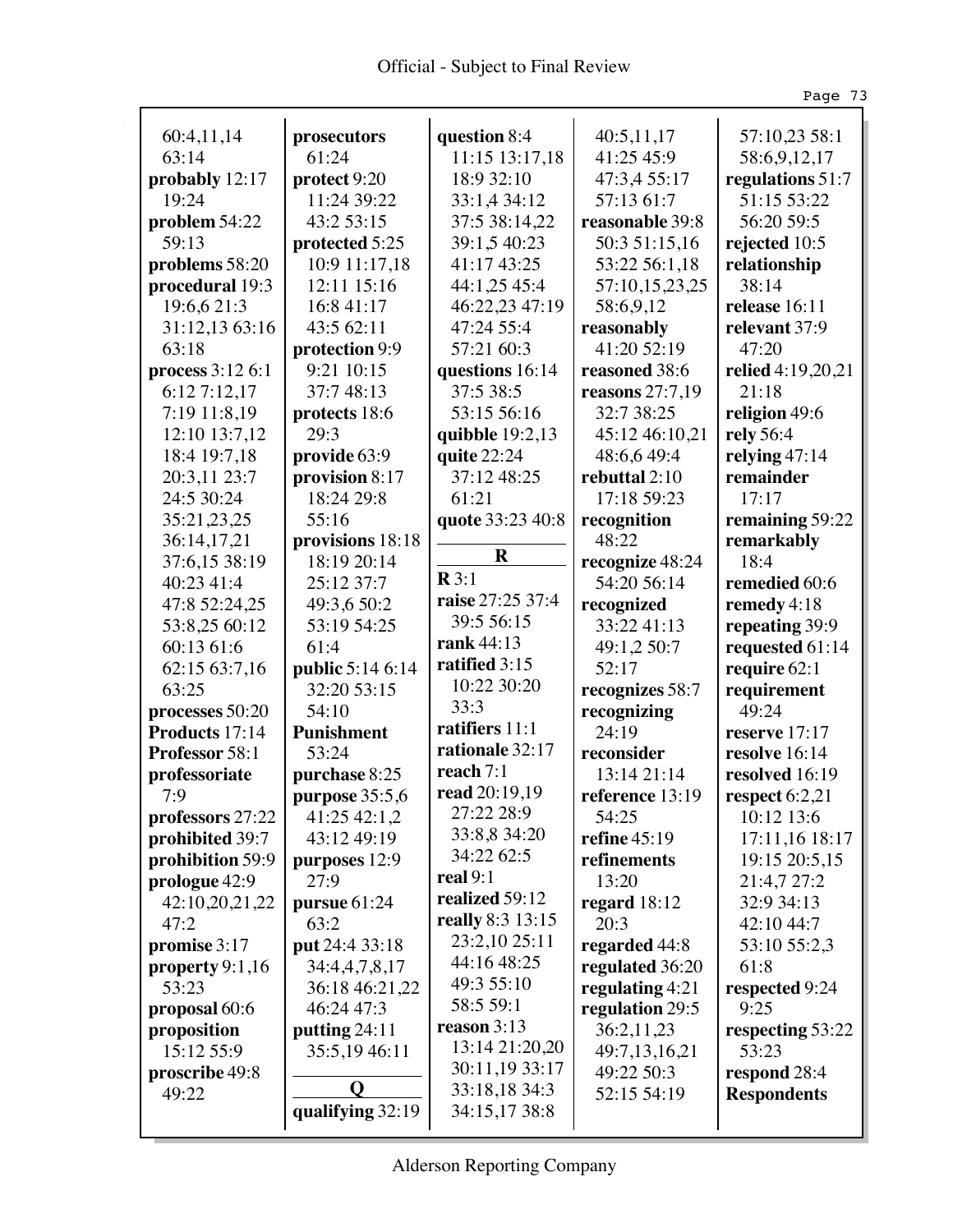| <b>Official</b> - Subject to Final Review |
|-------------------------------------------|
|-------------------------------------------|

Ŷ,

|                        |                           |                  |                 | Page 74                |
|------------------------|---------------------------|------------------|-----------------|------------------------|
| 1:17,212:6,9           | 41:19,20 43:11            | 39:25 44:23      | 42:6,8,16,19    | 33:21 35:17            |
| 17:22 28:23            | 43:14 45:7                | 45:6,11,14,24    | 48:10 49:15,19  | 36:15,19 38:14         |
| responding             | 47:1,5 48:14              | 46:3,15 51:11    | 50:8,11,13,23   | 38:17,21 39:3          |
| 44:16 52:13            | 48:18,22 49:1             | 56:3,7 59:21     | 51:1,24 52:3    | 39:7,21 40:7,8         |
| responds 57:11         | 50:6,16 51:2              | 63:3,14,20       | 56:23 57:2,17   | 41:5,15,22             |
| restriction 59:15      | 53:10,12 55:25            | 64:5,7           | 58:13,25 61:17  | 49:11 56:2,15          |
| restrictions           | 56:1,9,15,18              | rooted 11:4      | 62:12           | 56:18,19,25            |
| 32:14 33:2             | 56:23,24,24,25            | 63:11            | school $7:3,5$  | 57:16 58:21            |
| <b>result</b> 3:16 7:1 | 57:4 58:14                | rule 16:10 20:6  | scope 11:25     | self-protection        |
| 50:19                  | 60:17 61:17,22            | 25:16,17         | 12:10 19:12     | 12:2                   |
| results 16:11          | 61:23 62:17,18            | ruling 30:12,17  | 24:18           | sell 8:25              |
| return 7:7             | 62:20,22,24               | 30:18            | seas $4:1$      | sense 19:24 23:5       |
| reverses $7:16$        | 64:1                      |                  | second 5:11,19  | 31:12,23 50:14         |
| reversing $3:13$       | <b>rights</b> $3:244:2,4$ | S                | 6:6,209:24      | separate 26:1          |
| review 37:6            | 5:4,8,20,24 8:5           | $S$ 2:1 3:1      | 11:16,19,25     | 27:5 30:1              |
| <b>Rifle</b> 1:18 2:6  | 8:8,12,14,16              | safety 53:15     | 12:3,5,9,16,17  | 32:18                  |
| 17:22                  | 8:19,22 9:6,8             | 54:10            | 12:18,22 18:3   | serves $42:1$          |
| right 5:9 6:18         | 9:10,22,22,24             | sake 43:7        | 18:5,15 19:10   | <b>Seventh 7:18,19</b> |
| 8:18,199:2,15          | 9:25 10:1,9,12            | sale 52:7        | 19:12,25 21:6   | sever $59:2,8$         |
| 10:5 11:16,24          | 10:17,17,18,24            | satisfied 36:16  | 21:12,16,21     | shadow 22:21           |
| 12:1,1,6,11,13         | 10:25 11:3                | 40:22            | 22:7,10,16,18   | 22:25 25:11            |
| 12:13,15,19,21         | 12:24 13:20               | save 15:20       | 22:20 23:7,13   | shake 53:7             |
| 13:5,23,23             | 17:14 18:20               | saved 14:13      | 27:8 29:1 32:7  | shave $45:19$          |
| 14:7 15:14,16          | 19:5,6 20:12              | saves 16:11      | 32:12,15,21     | shoot 27:4 43:14       |
| 16:8,20,21             | 20:14,17,18,19            | saving 16:5      | 33:3,9,14,16    | 43:21                  |
| 17:5,8,12 18:6         | 21:3,5,19,23              | saw $23:2$       | 34:12 36:2,4    | show 37:12             |
| 18:11 20:9             | 23:9,15,15                | saying 5:7 6:18  | 36:10 37:13     | shows $45:5$           |
| 21:4,9 22:1,10         | 26:14 29:8                | 16:3 20:17       | 38:4,10 39:16   | side 14:11,15,25       |
| 22:11 23:3,4           | 30:14,21 33:17            | 23:24 25:11      | 44:17 46:25     | 14:25 15:21.25         |
| 23:18 24:9,9           | 33:18 34:16               | 28:141:10        | 51:10,13 53:1   | 24:11 37:11            |
| 24:15,18,22,24         | 38:5 41:15,16             | 43:8 45:1        | 54:14 55:3      | 40:2                   |
| 26:2,24 27:1,4         | 47:9 49:2                 | 50:15,16 56:12   | 57:20 59:4,15   | similar $26:19$        |
| 27:25 28:11,17         | 53:19,22,23               | 61:10,16 62:15   | 59:17 60:8,9    | 41:16                  |
| 28:17 29:2             | 55:1,17 56:17             | says 14:12,12    | 60:13,16 61:7   | similarity 21:6        |
| 31:3,9,12,15           | 56:25 58:4                | 15:18,21 33:14   | 64:3            | simpler 3:13 4:8       |
| 31:17,21,25            | 60:19,19,21               | 47:22 55:14      | secured 4:3     | simply $4:15$          |
| 32:3,6,7,12,18         | 61:5,9 62:8,10            | scale 44:14      | 12:17           | 28:14 44:25            |
| 32:22 33:1,1,6         | 62:24 63:5,12             | Scalia 6:5,10,16 | see 15:4 21:1   | $\sin 20:20$           |
| 33:15,21 35:5          | rigid $20:6$              | 6:22,24 7:8,15   | 23:20,22 27:7   | situation 25:6         |
| 35:15,20 36:9          | risk 52:15 58:21          | 11:3,7 16:9,16   | 28:2 33:7,8     | situations 25:4        |
| 36:19 37:22            | <b>ROBERTS</b> 3:3        | 16:18 17:6,9     | 40:25 53:24,25  | Sixth 18:17 21:3       |
| 38:15,21,23            | 4:6 12:23 13:8            | 20:2 29:12,18    | 56:23 57:13     | 24:11 44:12            |
| 39:3,6,8,12,20         | 17:19 24:17               | 31:3,6,8 33:25   | selective 20:19 | Slaughter-Ho           |
| 39:21 40:9,13          | 28:4,19 31:16             | 34:3,25 35:2     | 47:8            | 4:7,116:17             |
| 40:21 41:4,7           | 32:5 33:7                 | 37:14,17,20,23   | self-defense    | 11:11 60:7             |
| 41:10,12,14,15         | 35:22 36:6                | 38:2,8 40:10     | 28:11 29:10     | societies $10:5,11$    |
|                        |                           | 40:16 41:23      |                 |                        |
|                        |                           |                  |                 |                        |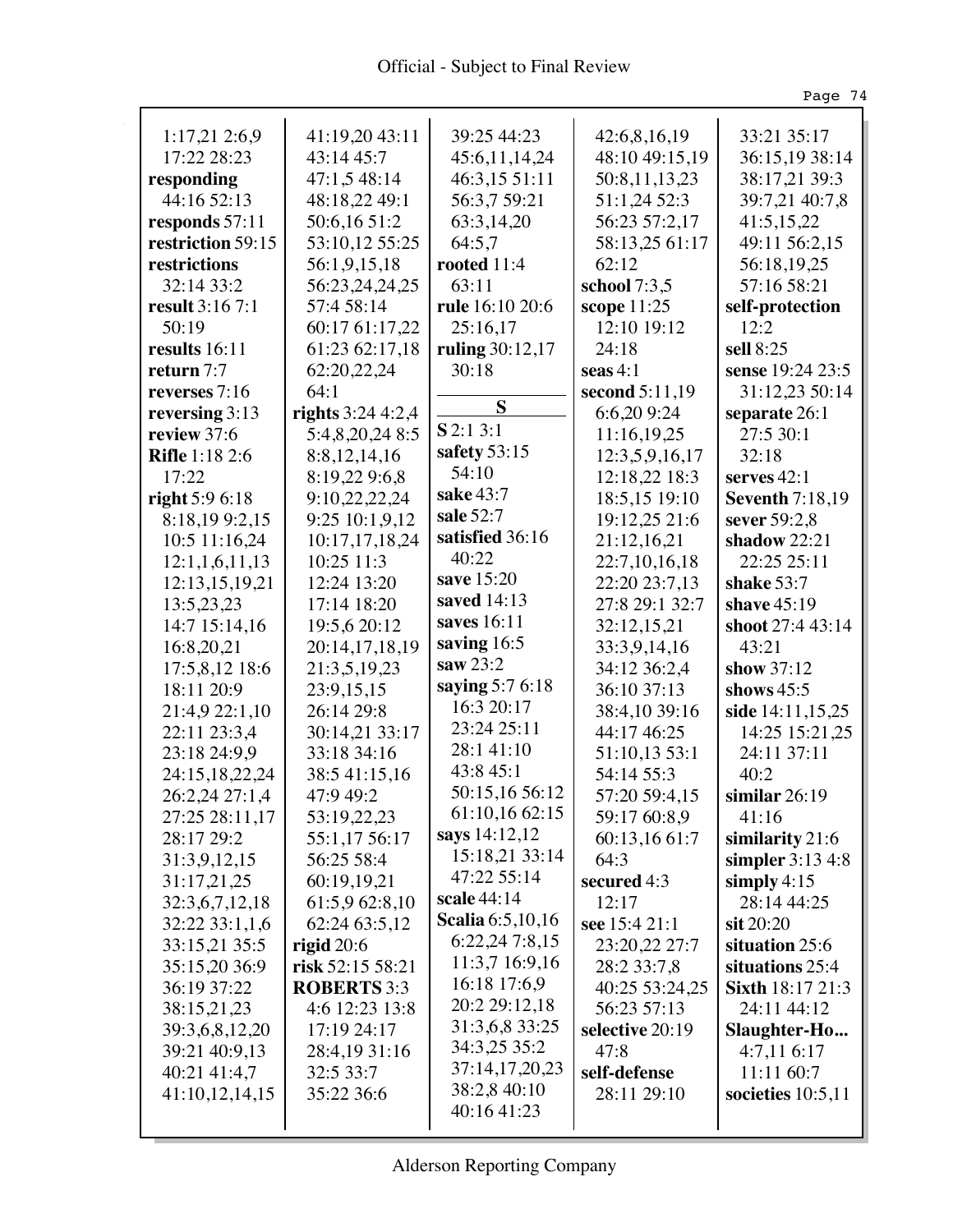Ŷ,

|                        |                      |                      |                    | Page 75          |
|------------------------|----------------------|----------------------|--------------------|------------------|
| 10:18,19,20            | 50:1,17 51:23        | stricter 59:4        | 15:17 17:1         | theory 7:17,20   |
| someplace 54:22        | 52:23 57:10          | strides 9:20         | 24:21 43:6,7       | 7:20 44:25       |
| sophistication         | 58:3 61:11,13        | striking $21:12$     | supposed 15:3      | thing 24:25 25:2 |
| 13:21                  | <b>States</b> 1:1,12 | 21:13                | 34:22              | 28:15 42:9       |
| sorry 9:13 50:16       | 3:25 4:19,19         | structure 47:24      | Supreme $1:1,12$   | 44:6 54:1,15     |
| 56:3                   | 5:3 6:21 8:6         | 47:25                | sure 7:9 19:13     | 63:25            |
| sort 8:18 9:1          | 9:18 13:19           | subclause 19:18      | 27:22 35:22        | things $14:22$   |
| 22:21,25               | 15:2 16:22           | subject 29:8         | 44:24 59:25        | 23:18 27:5       |
| sorts 59:5             | 18:20 19:23          | 35:20,23 49:7        | 62:4 63:19         | 46:9 54:6,12     |
| Sotomayor 4:17         | 20:7 22:22           | 49:15,21             | surprising 22:3    | think $6:57:12$  |
| 5:1,3 47:7,22          | 24:19 25:8           | submitted 64:8       | survive $3:11$     | 7:25 8:15 14:5   |
| 48:3 57:22             | 26:15 28:18          | 64:10                | switching 42:16    | 14:19 15:9,10    |
| 60:2                   | 29:2,4 30:15         | substance 26:2       | system $15:3$      | 15:22 16:22      |
| sound 38:7             | 30:22 32:20          | substantial          | 31:13,14,15,19     | 18:16 19:14,19   |
| sounds $29:14$         | 34:19 36:13,17       | 22:16 53:21          | 31:19,24,25        | 19:23 20:10,12   |
| 39:25                  | 37:12,21,25          | substantially        | 32:8,13 43:4       | 21:4,5,12 22:6   |
| source 9:3             | 42:2,22 44:20        | 23:21                |                    | 22:7, 13, 17, 23 |
| <b>South 9:9 62:25</b> | 46:23 47:6           | substantive 6:8      | T                  | 23:5,10,11       |
| sowed 22:15            | 48:12,17,21,23       | 6:11 7:2,12,17       | T2:1,1             | 24:2,11,13,25    |
| Special 1:20           | 50:9,19 51:4,6       | 7:19 11:8,19         | take 19:9 25:9     | 25:2,10,13       |
| specific 15:17         | 53:5,20,21           | 12:9 13:6,12         | 33:9 41:23         | 26:16,18 27:3    |
| 63:22                  | 55:2,4 57:3,7        | 18:19,24 19:5        | 42:3,4,22 43:8     | 28:1,9,15        |
| speech 14:21,22        | 59:3,7,19 60:5       | 19:7,15 20:3         | 45:15,18 59:7      | 29:15,20,24      |
| 14:23 49:6             | 60:15,18 61:23       | 20:11 21:5           | talk $25:15$       | 30:3,8 31:7,11   |
| spoke $8:14$           | 62:1                 | 23:9 38:18,21        | talking $6:16$     | 31:16,18,24      |
| staked 26:1            | <b>State's 42:11</b> | 41:4                 | 31:12 61:22        | 32:3,5,6,25      |
| stand 20:14            | statistical 14:16    | sue 8:24 9:16        | technology         | 36:12 37:4       |
| standard 20:16         | 16:10                | sued 9:16            | 36:22              | 38:3 41:13,21    |
| 47:18 50:3             | statistics 14:11     | sufficient 41:18     | tell 5:16 63:24    | 42:12,25 44:15   |
| 58:1,6                 | 14:14,25 15:25       | 41:19                | telling 9:3        | 44:16 45:4,6,8   |
| standpoint             | 16:14,19 17:2        | sufficiently         | term 5:15 29:21    | 45:8 46:8,12     |
| 56:13                  | 17:4                 | 42:15 57:14          | terms 6:13 13:11   | 46:14,18,20      |
| stands $21:15$         | step 46:5,5,6,6      | suggest 4:10         | terrific $26:7,8$  | 47:17,20 48:4    |
| 55:15                  | Stevens 11:14        | 35:547:9             | test $11:729:13$   | 48:5 49:18       |
| stare $4:12$           | 11:23 12:8           | 48:14                | 30:7 44:3          | 50:12,13 51:15   |
| stark $21:7$           | 18:8, 16, 23         | suggested 30:17      | <b>Texas</b> 51:21 | 51:16,17 53:3    |
| start $41:22$          | 19:3 20:20           | suicide 49:12        | text 3:15 6:14     | 53:8,9 54:24     |
| starting $27:9$        | 23:17 24:2,6         | 58:23                | 23:23 24:4         | 55:6,10,11       |
| starts $20:17$         | 24:10 25:21,24       | <b>Sullivan</b> 13:3 | 63:11,18,22        | 57:7,13 59:14    |
| <b>State 3:21 4:25</b> | 55:5,13 56:8         | 19:22                | 64:4               | 63:6             |
| $14:17$ $17:1,1$       | stood $15:12$        | supermajority        | texts $63:23$      | thinking 5:9     |
| 25:5 36:21,23          | straightforward      | 8:21                 | textual 20:13      | 19:1             |
| 37:1,3,8,10            | 18:4 23:11           | support 1:18 2:7     | 23:13              | thought $12:23$  |
| 38:12 39:4,7           | strange $57:5$       | 17:24                | <b>Thank</b> 17:19 | 14:6 27:24       |
| 39:19 41:2,18          | streets 12:14        | supports 47:16       | 28:6,19 35:2       | 30:7 32:16       |
| 43:2 49:3,20           | stress $20:10$       | suppose 6:22         | 59:20,21 64:5      | 35:941:1,9       |
|                        |                      |                      | Thanks 64:6        |                  |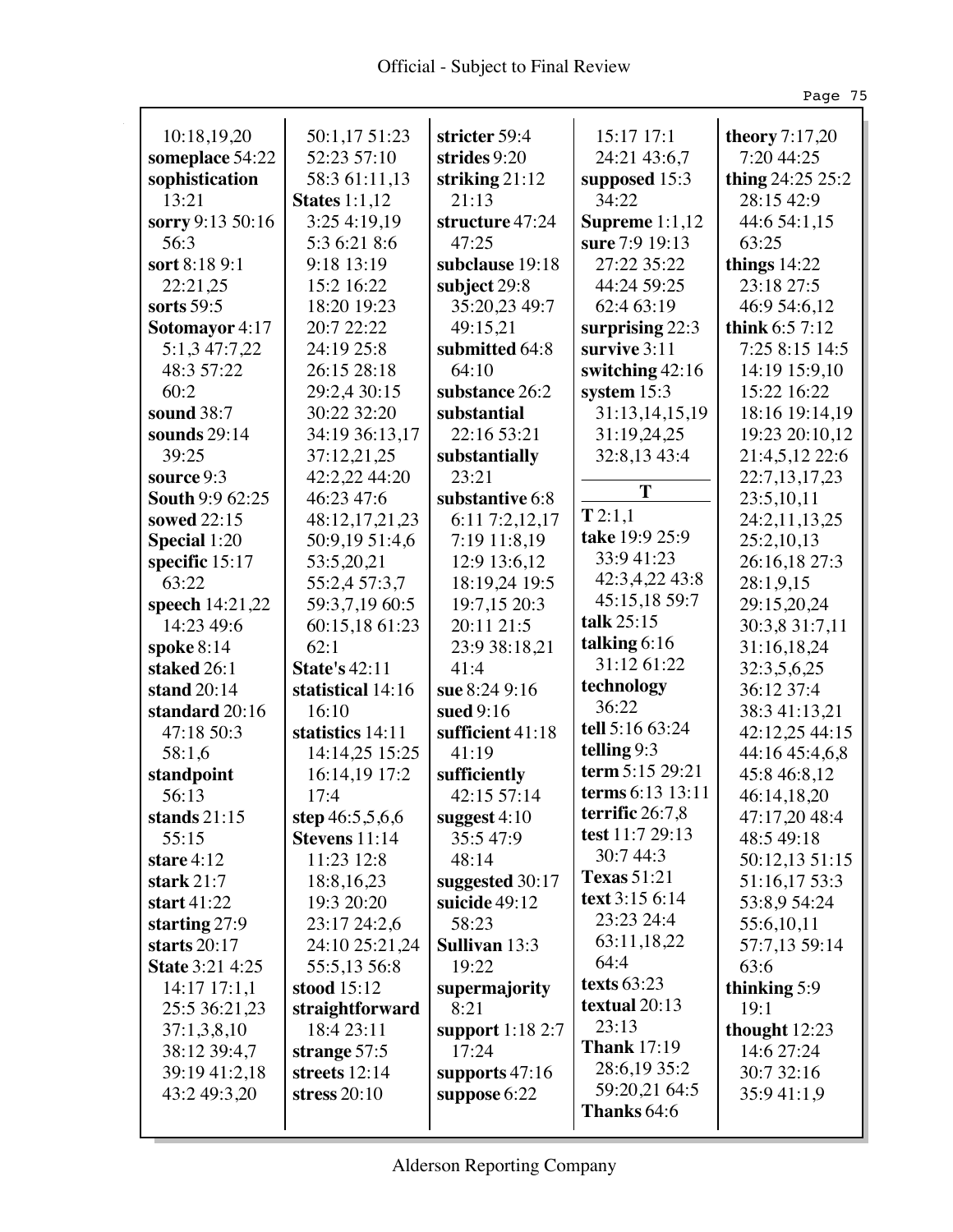Ŷ,

|                     |                      |                           |                       | Page 76           |
|---------------------|----------------------|---------------------------|-----------------------|-------------------|
| 48:6 58:8,11        | turns $42:9$         | 58:25                     | 16:22 22:19           | work 10:2 14:4    |
| 60:20               | two 8:16 14:9        | use 4:21 16:8             | 27:16 28:5            | worked 52:24      |
| threats $57:12$     | 27:5 37:4 38:5       | 41:4 52:19                | 33:10 37:8            | working 21:25     |
| three $46:7$        | 38:25 46:6           | 58:21 61:11               | 41:19 45:15,18        | works 31:15       |
| time 7:6 $9:5,8,12$ | 48:17,19,24          | useful $14:5$             | 48:7 57:2,6           | world 55:17       |
| $9:15$ 17:17        | 54:3 59:9 61:4       | 49:11,11                  | 62:5                  | wouldn't 17:2     |
| 29:12,15 48:11      | type 36:10           |                           | <b>War</b> 3:25       | 22:19 32:6        |
| 48:17 51:4,6        | types $50:251:14$    | $\mathbf{V}$              | wash 60:9             | 35:18 57:15       |
| 52:12,14 54:5       |                      | $\mathbf{v}$ 1:5 3:4 8:24 | <b>Washington</b> 1:8 | wrestle 38:13     |
| 62:3,15             | U                    | 10:7 13:3                 | 1:17                  | wrestled 27:14    |
| times 13:3 19:22    | Ullman $30:2$        | 19:22 30:2,11             | wasn't 22:24          | write 39:11       |
| <b>tittle</b> 18:10 | underlying           | valid 51:12,16            | 40:16                 | writings 28:8     |
| today 9:23 40:20    | 47:17                | valuable 29:10            | watered 23:1          | written 26:24     |
| 40:24 42:13         | understand 9:22      | value $41:24$             | watering $64:3$       | 57:21             |
| 43:1 47:4           | 11:1 19:20           | valued 33:22              | way 4:23 10:3         | wrong 4:14 6:18   |
| 48:21 51:12         | 23:21 27:8,13        | variety 50:1,17           | 15:6 19:1             | 7:13 30:18        |
| <b>total</b> 15:10  | 28:11 37:14          | 54:21                     | 20:22 22:13           | 32:24             |
| 26:10               | 39:10 40:25          | various 34:16             | 23:8 26:14,25         | Wyoming 51:22     |
| <b>trace 23:14</b>  | 44:17                | vary 59:18                | 27:1,1,2,13           |                   |
| tradition 10:8      | understanding        | versa $25:6$              | 28:11,12 41:21        | X                 |
| 49:14 58:24         | 6:15 12:19           | version 13:4              | 43:24 52:9            | x 1:2,7           |
| traditional         | 13:18 63:22          | 22:22,25 23:1             | 54:10 59:18           |                   |
| 40:13               | understood 3:15      | versus 14:21,22           | ways 5:1 14:9         | Y                 |
| traditionally       | 4:3 5:14 10:1        | 14:23 15:1                | 58:3                  | <b>Yale 27:23</b> |
| 50:25 51:3          | 10:21 13:16          | <b>veto</b> 8:22          | weapon 50:4           | year 15:21        |
| traditions 11:4     | 15:15 30:23          | vice 25:6                 | weapons 50:5          | years 4:8 6:25    |
| 47:19               | 32:18 44:19          | view $15:11$              | 52:10                 | 7:10 9:23 24:8    |
| translated 21:2     | 60:3,22 62:21        | 26:13 30:1                | went 46:13,16         | 26:5 27:2 29:6    |
| treat $61:8$        | 64:1                 | 33:11 46:9                | 46:18                 | 30:4 37:9 57:9    |
| <b>trend 24:13</b>  | undertake 7:11       | 47:16 53:6                | we're 46:1,4          | 57:9              |
| 25:19               | unenumerated         | 55:22 58:15               | 61:22                 | York 13:3 19:22   |
| trial 18:12 23:18   | 5:20,24 8:8,14       | 61:11                     | we've 9:20 20:21      | Z                 |
| 31:3,9,21 33:6      | 8:16 10:17,24        | views $53:14$             | whichever 42:15       | zone 54:11        |
| 60:24,25 61:18      | 10:25 12:15          | violated 50:4             | wide 50:1,17          |                   |
| 62:6                | 20:12,16 60:21       | violates $41:3$           | widely $52:16$        | $\boldsymbol{0}$  |
| trials $4:20$       | 61:9 62:8,10         | violating 5:4             | willing $38:23$       | 08-1521 1:5 3:4   |
| tried 38:12         | 62:19,22 63:12       | violations 5:6            | Winkler 58:2          |                   |
| trim $10:19$        | unheard 49:4         | violence 57:12            | wish $15:14$          | 1                 |
| trivial 3:24        | unique $25:7$        | 58:22                     | wishes $13:14$        | 10:13 1:13 3:2    |
| trouble $62:12,14$  | <b>United 1:1,12</b> | violent 49:12             | women 9:14,17         | 11:16 64:9        |
| true 10:10 23:17    | 8:6 9:18 32:20       | Virginia $1:15$           | 14:14                 | 14th 34:19        |
| 25:2 35:17          | 60:15,18             | virtue 19:24              | wonderful 6:3         | 1404:86:25        |
| 48:21               | unpopular 53:6       | 23:2                      | word 19:8,10          | 7:10 9:23         |
| try $57:14$         | <b>Unusual 53:23</b> | virtues $22:14$           | 39:18 54:14           | 150 6:25          |
| trying $45:14$      | upheld $52:11$       | W                         | words 34:22           | 172:7             |
| Tuesday 1:9         | urged $35:15$        | want 7:11 15:4            | 38:15 39:16           | 17th 27:24        |
|                     | urging $14:2$        |                           |                       |                   |